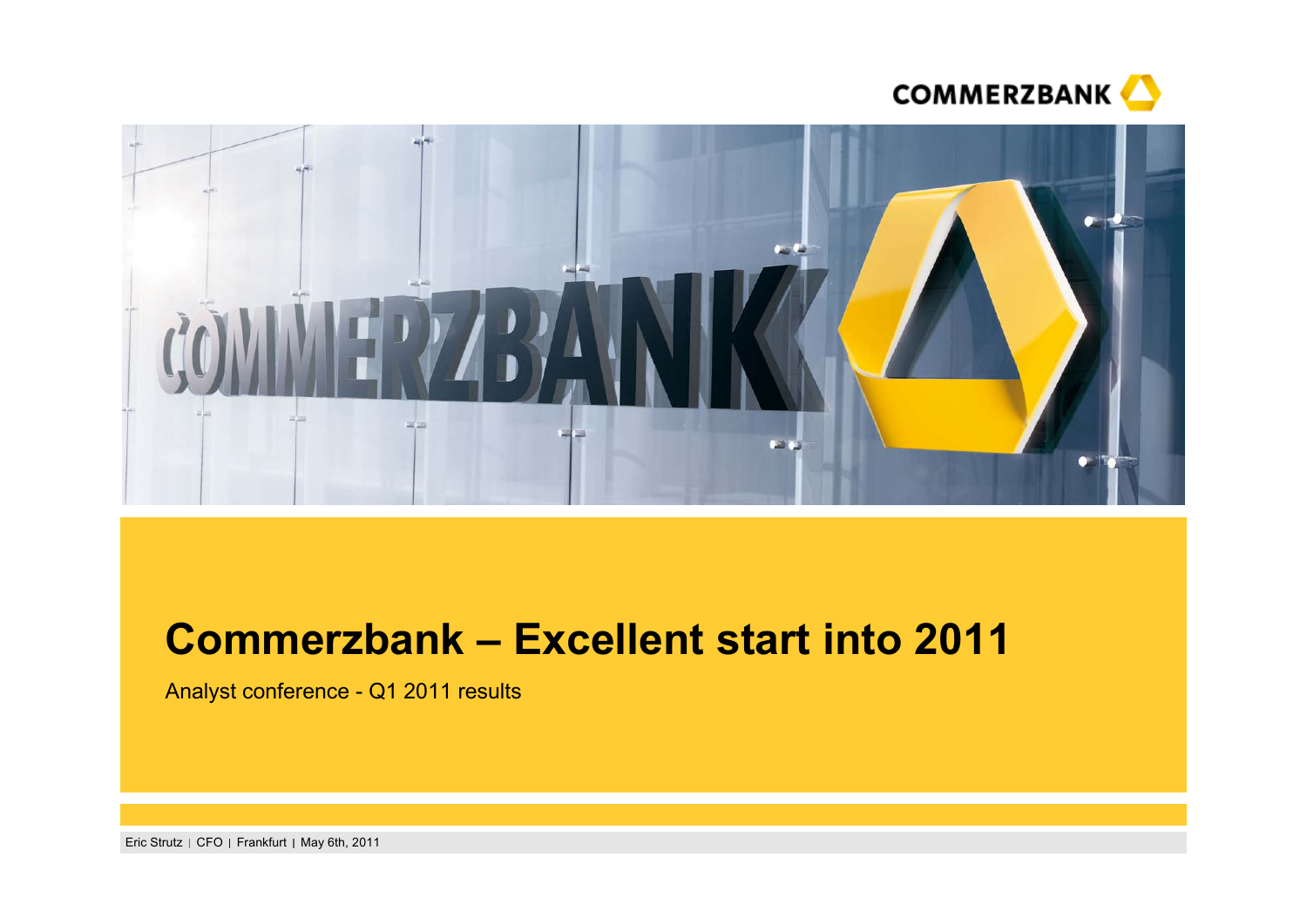

# **Agenda**

| 1              | <b>Group summary</b>             |
|----------------|----------------------------------|
| $\overline{2}$ | <b>Financial highlights</b>      |
| 3              | Results by division              |
| $\overline{4}$ | Balance sheet, capital & funding |
| 5              | <b>Conclusion &amp; outlook</b>  |
| 6              | Appendix                         |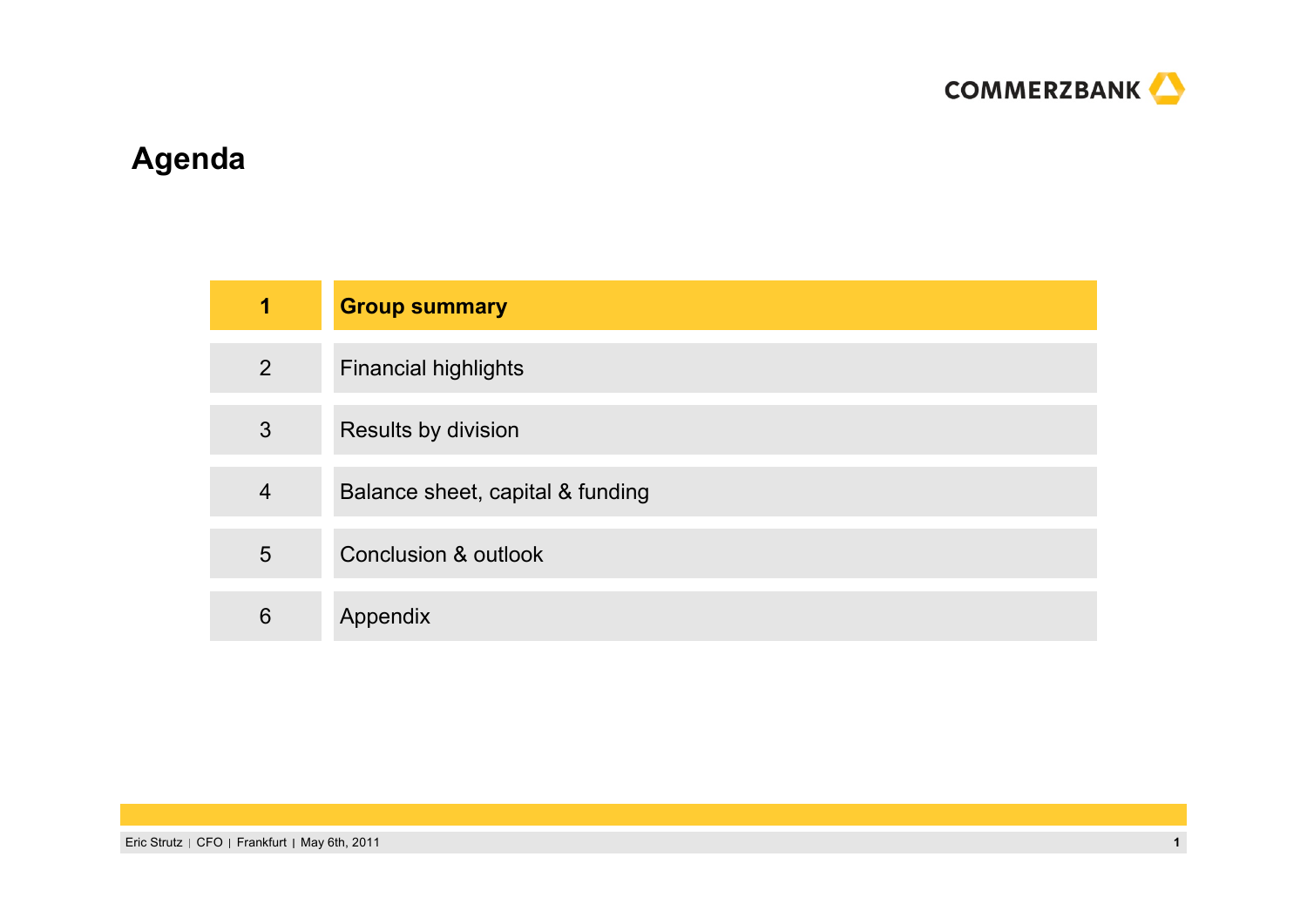

### **Excellent start into 2011 with more than €1.1bn operating profit**



\* without Q1 2011 Net profit \*\* Conversion into ordinary shares conditional upon, in particular, AGM approval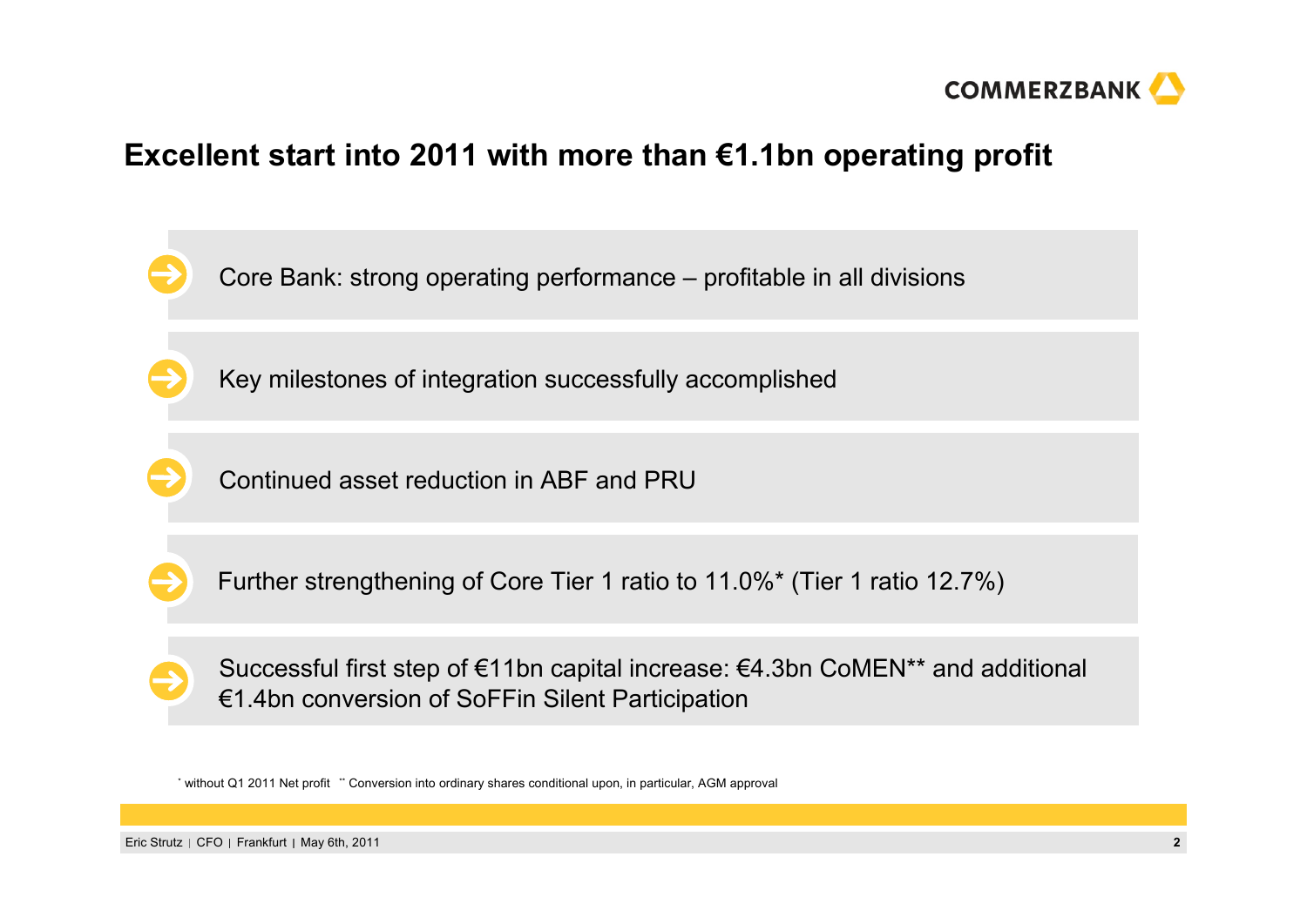

### **Strong operating performance of the Core Bank**

| in $\epsilon$ m     | Q1 2010 | Q2 2010 | Q3 2010 | Q4 2010 | Q1 2011 | 0/w<br>Core Bank* | 0/w<br><b>ABF &amp; PRU</b> |
|---------------------|---------|---------|---------|---------|---------|-------------------|-----------------------------|
| Revenues before LLP | 3,624   | 3,110   | 2,922   | 3,015   | 3,616   | 3,275             | 341                         |
| <b>LLP</b>          | $-644$  | $-639$  | $-621$  | $-595$  | $-318$  | $-78$             | $-240$                      |
| Operating expenses  | 2,209   | 2,228   | 2,185   | 2,164   | 2,154   | 1,978             | 176                         |
| Operating profit    | 771     | 243     | 116     | 256     | 1,144   | 1,219             | $-75$                       |
| Net profit*         | 708     | 352     | 113     | 257     | 985     |                   |                             |

- Strong revenue growth in the Core Bank y-o-y (+8%)
- Ongoing low LLP in the Core Bank, reduced provisioning need in ABF
- Cost base still influenced by integration
- Operating profit supported by positive P&L effect of liability management measures

<sup>\*</sup> Consolidated result attributable to Commerzbank shareholders \*\* incl. Others & Consolidations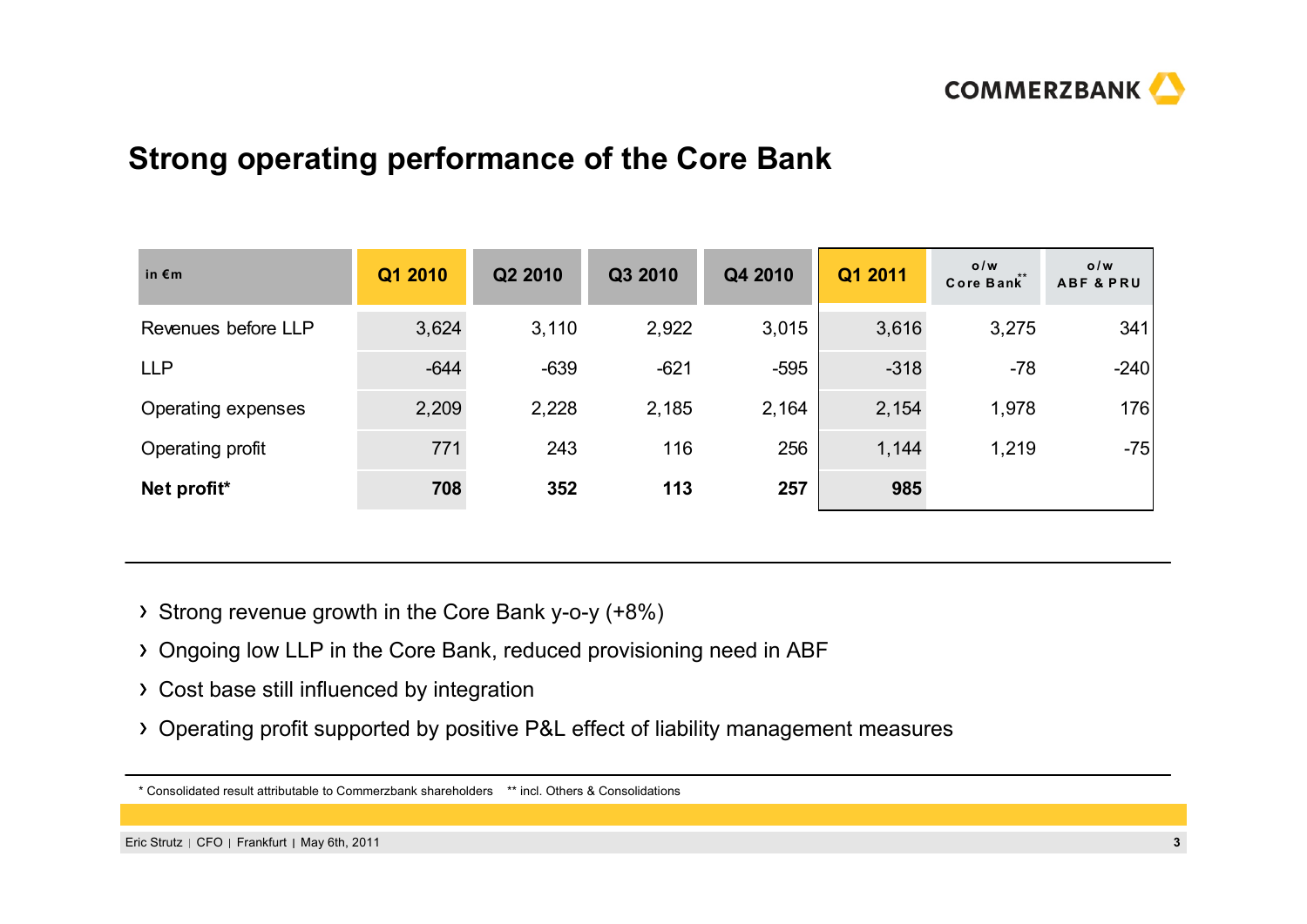

### **All key milestones of the integration project successfully accomplished**

| <b>June 2010</b>   | > Brand migration: New Commerzbank presence under one new brand                                               |  |
|--------------------|---------------------------------------------------------------------------------------------------------------|--|
| <b>July 2010</b>   | > Target structure: New organization structure implemented                                                    |  |
| <b>August 2010</b> | > Harmonization release: over 600 IT systems modified in preparation for<br>client and product data migration |  |
| December 2010      | > Integration of investment banking completed                                                                 |  |
| December 2010      | > Integration in all international locations accomplished                                                     |  |
| <b>April 2011</b>  | > Final step of IT-integration: client and product data migration to Commerzbank<br>IT systems                |  |



**Integration project successfully completed by end of May – remaining activities (archiving & decommissioning of Dresdner Bank systems and retail branch consolidation) to be managed in respective business units**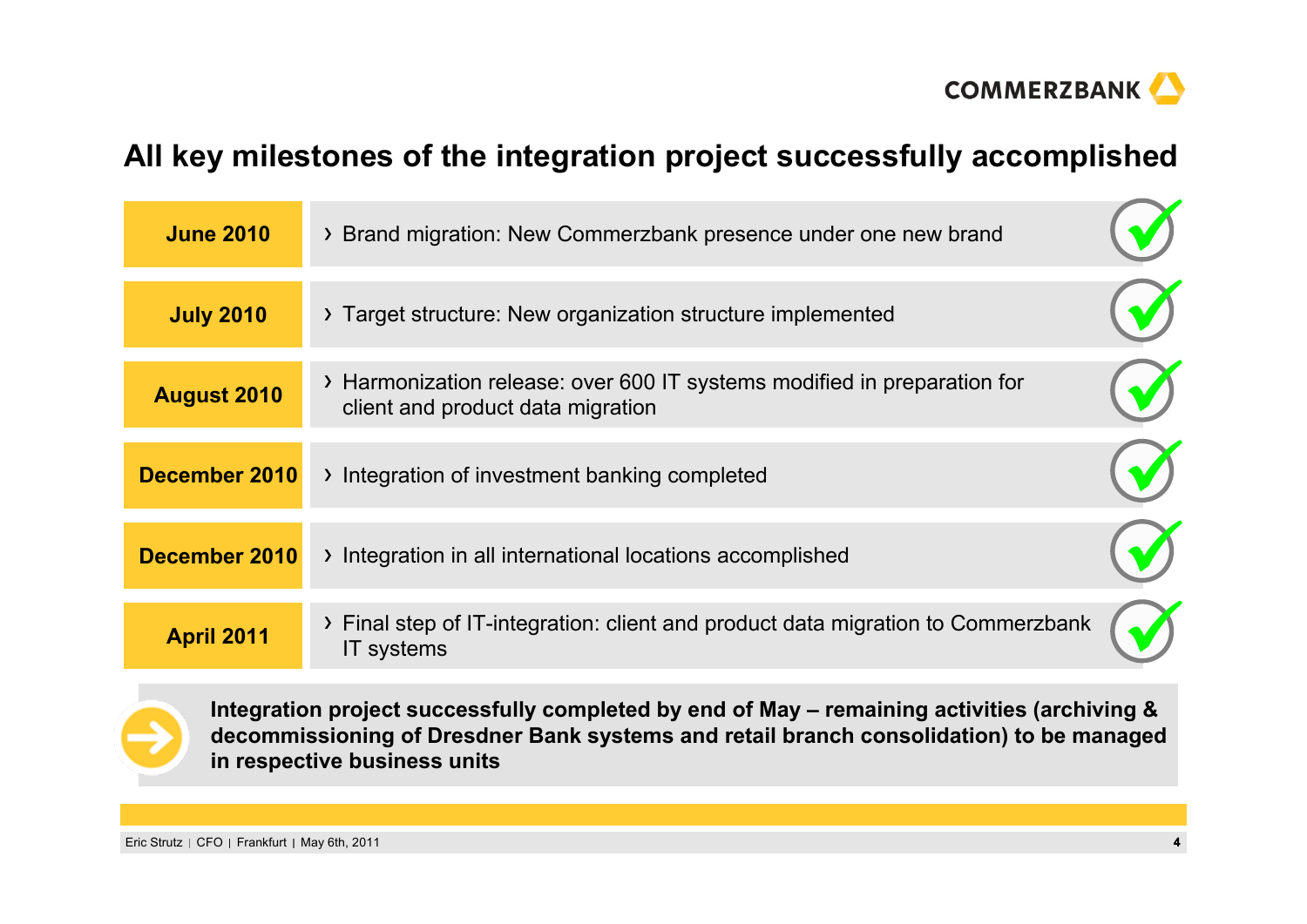

### **Financial integration targets achieved faster than planned**

- End of Q1 2011 >50% of total synergy target 2014 of €2.4bn achieved
- $\sum$  Forecast 2011:  $\geq \in 1.5$ bn
- $\rightarrow$  Plan 2012: >  $\neq$  2.1bn

- Integration charges in Q1 2011 driven by IT migration
- Plan 2011: ~€200m
- > Total integration charges confirmed at  $\epsilon$ 2.5bn

### Cost synergies Integration charges Personnel reduction

- More than 80% of overall reduction contracted (>7,400 FTE)
- Reduction of staff faster than planned

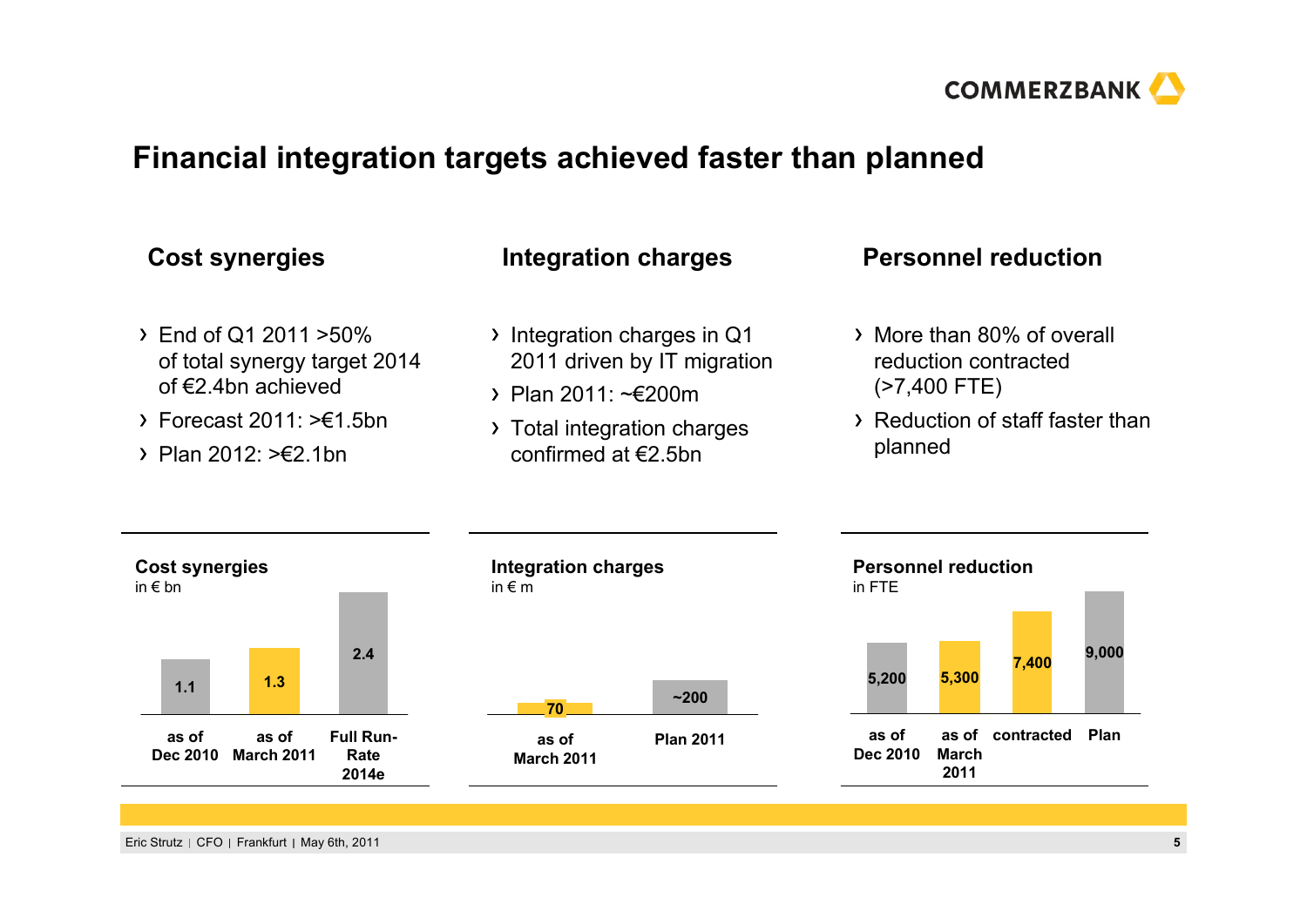

### **Further strengthening of Core Tier 1 ratio to 11.0%**

**Tier 1 / Core Tier 1 ratio11.0%\*CT1 ratio03/11RWA management increase q-o-q 0.8%Capital withinliability management 0.2%CT1 ratio12/1010.0%CT1 ratio03/109.4%Tier 1 ratio03/1112.7%**

**Comments**

- › RWA decrease of €19bn q-o-q to €248bn (+80bps increase in CT1 ratio)
- › Capital increase within liability management (+20bps increase in CT1 ratio)
- ›Q1 2011 Net profit of €1bn takes Core Tier 1 ratio to 11.4% on a pro-forma basis

\* without Q1 2011 Net profit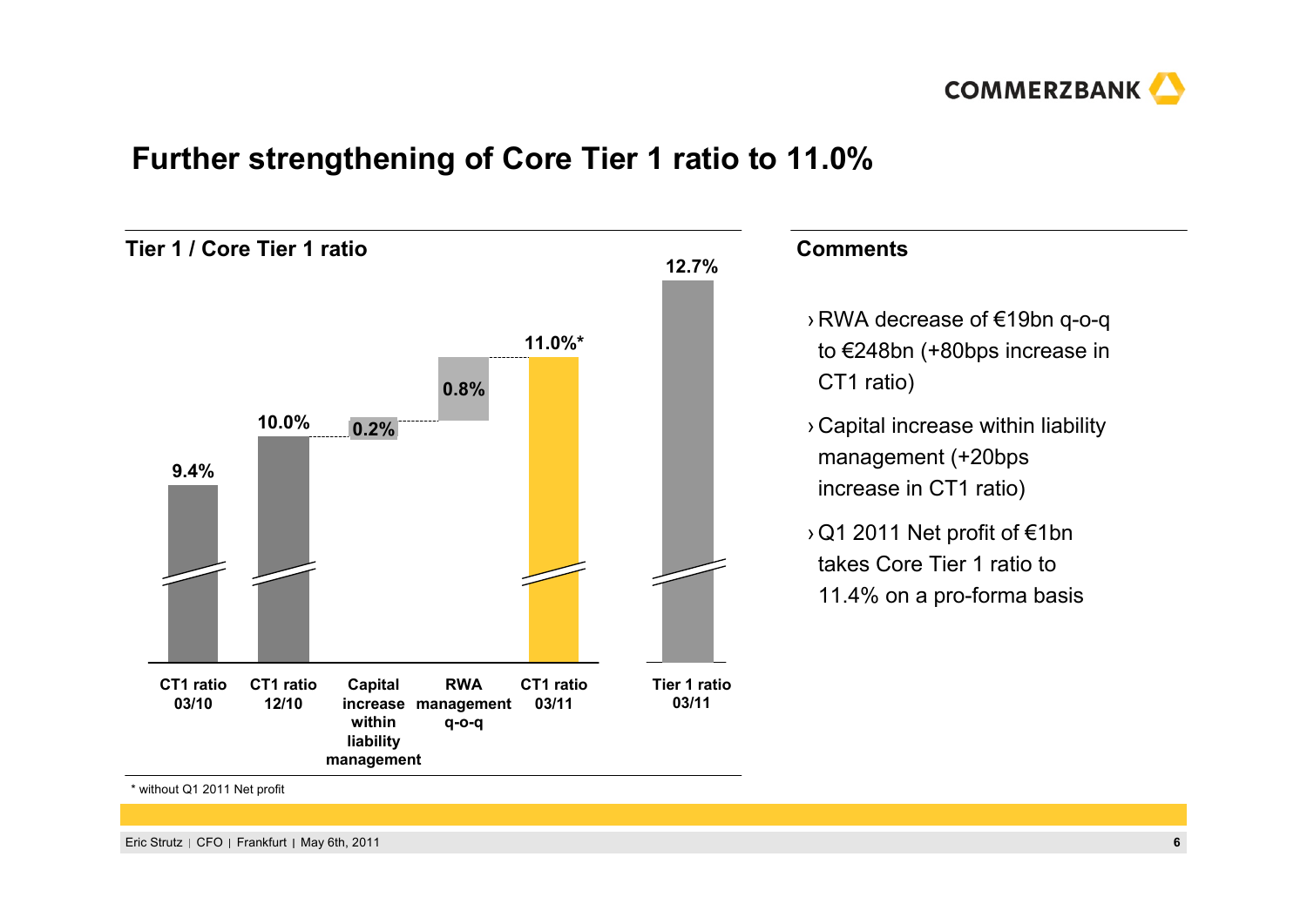

# **Agenda**

| 1              | Group summary                    |
|----------------|----------------------------------|
| $\overline{2}$ | <b>Financial highlights</b>      |
| 3              | Results by division              |
| $\overline{4}$ | Balance sheet, capital & funding |
| 5              | <b>Conclusion &amp; outlook</b>  |
| 6              | Appendix                         |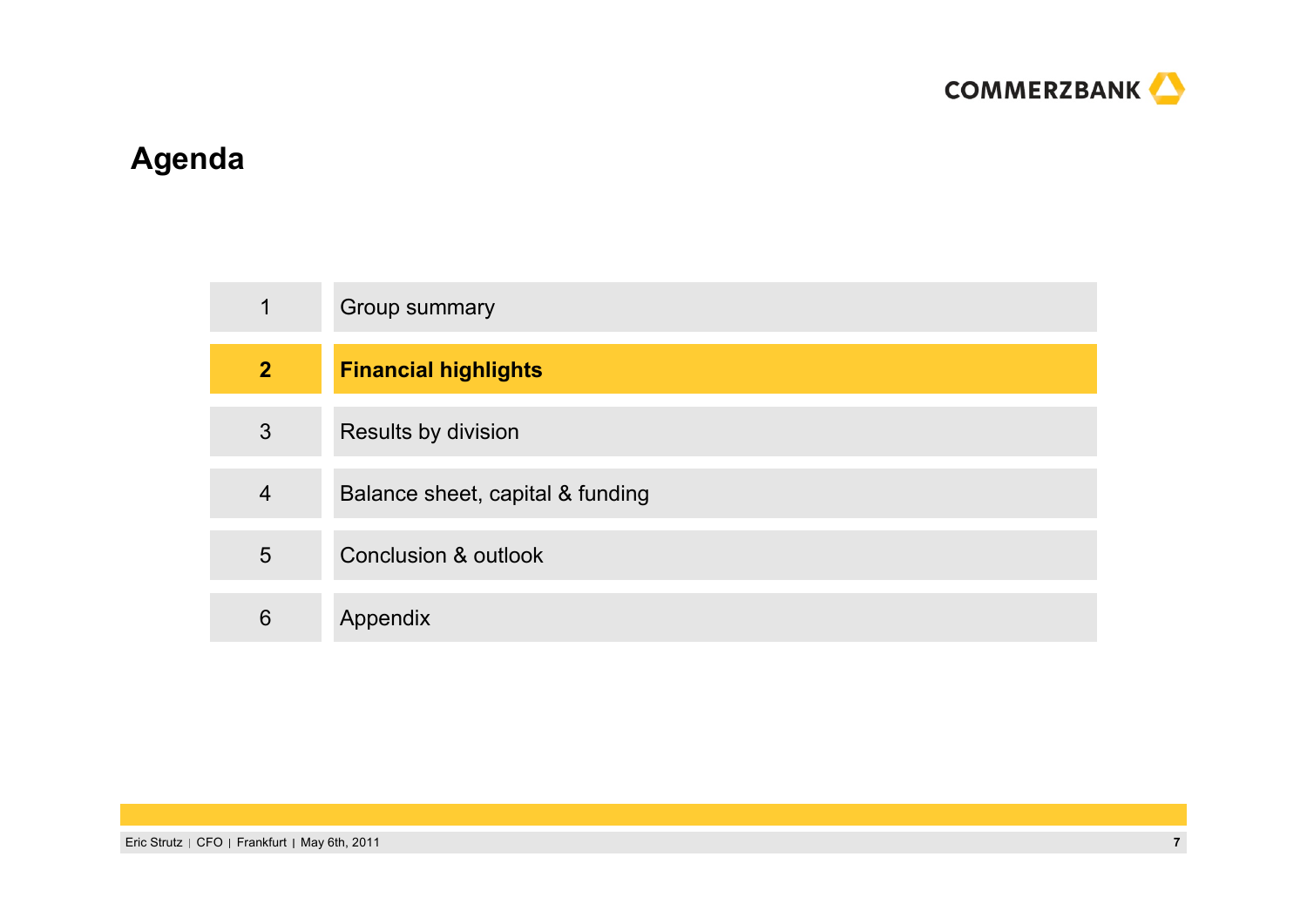

### **Q1 2011: Strong revenue growth in the Core Bank y-o-y**

### **Revenues before LLP**in € m



\* incl. Others & Consolidations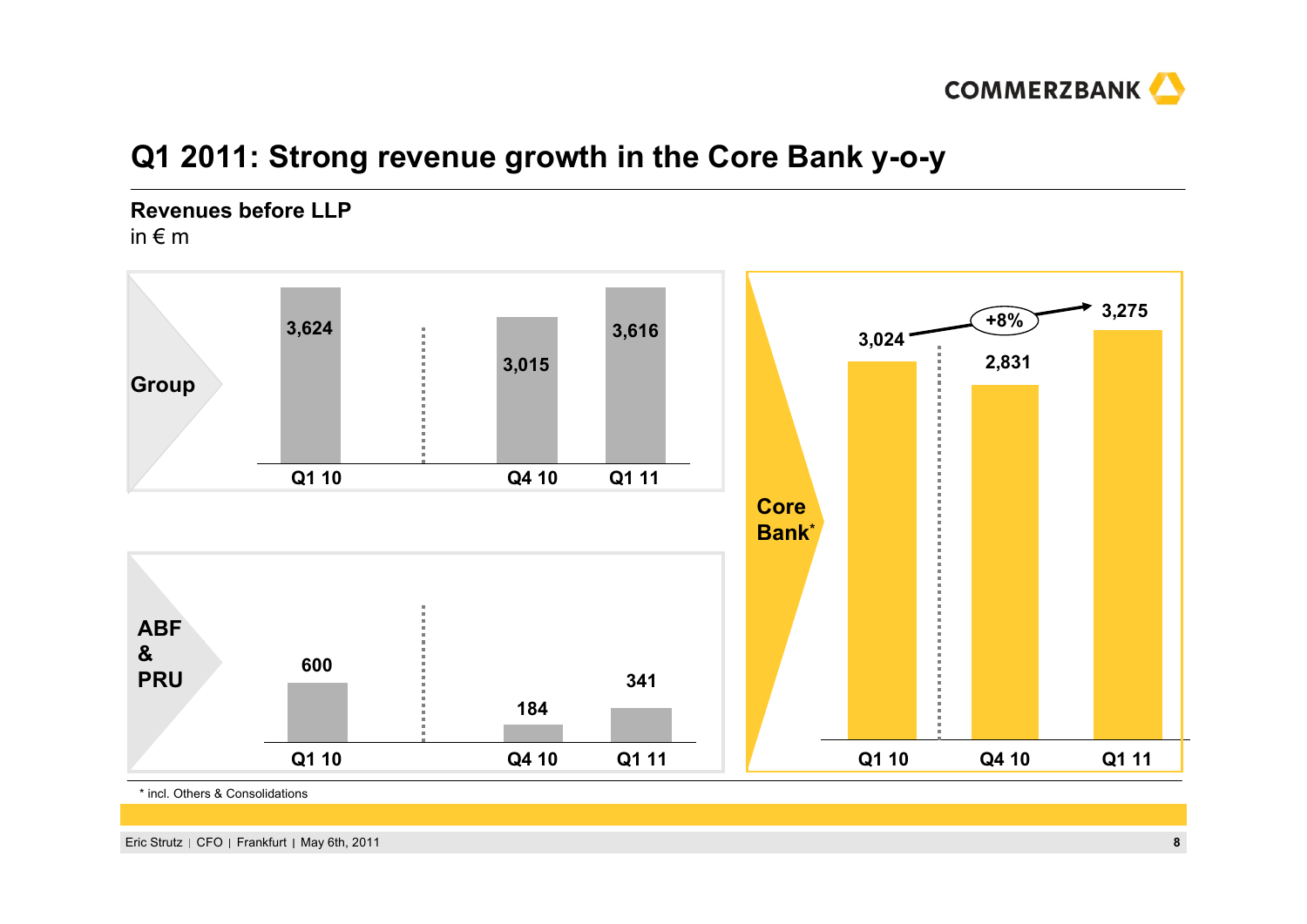

### **Ongoing low LLP in the Core Bank, reduced provisioning need in ABF**

### **Provisions for loan losses** in € m



- MSB and C&M benefited from reversals in loan loss provisions
- Improved LLP in ABF; continued difficult CRE market in Spain
- Guidance 2011: ≤ €2.3bn
	- Core Bank\*: ≤ €1.2bn
	- ABF & PRU: ≤ €1.1bn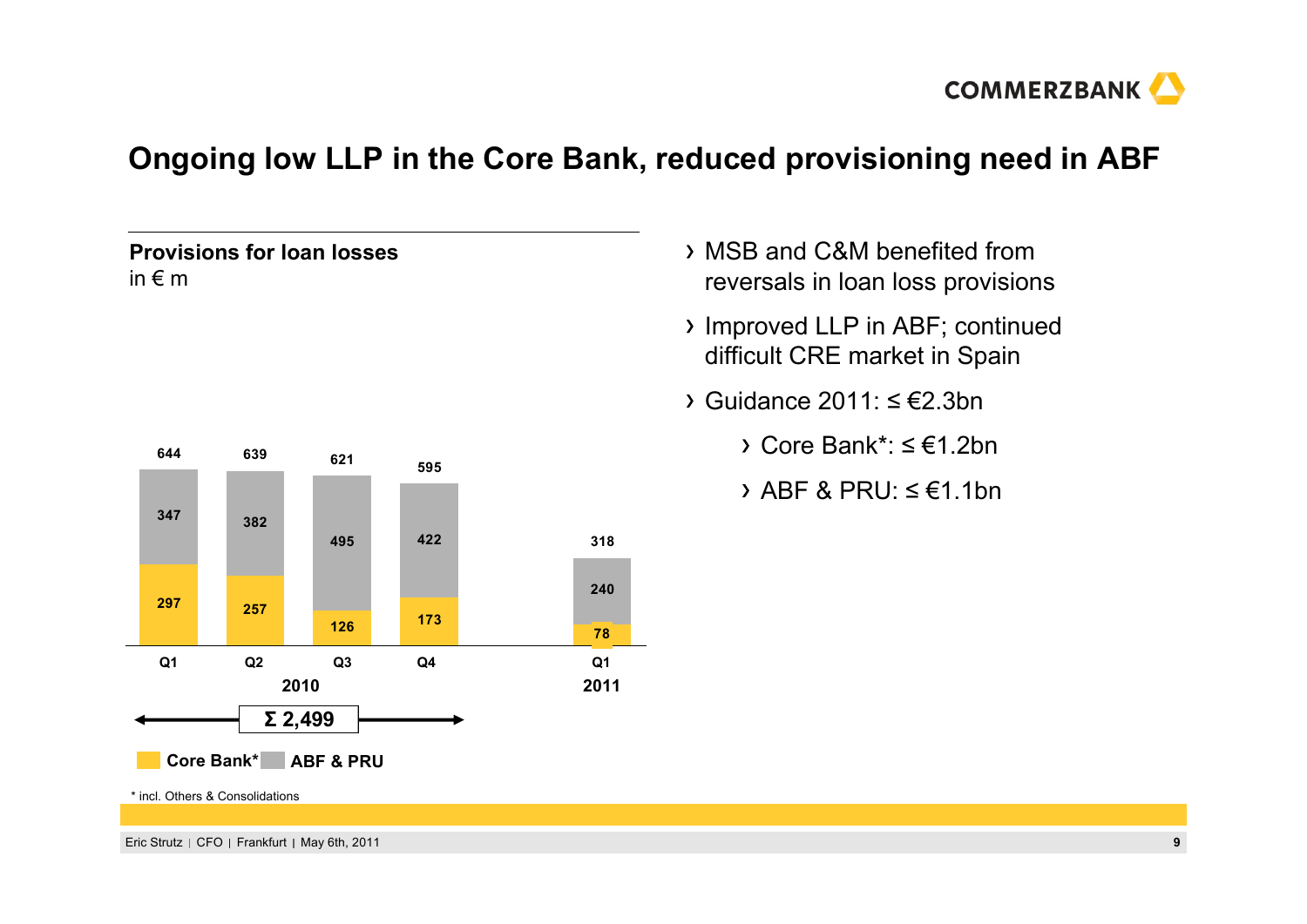

### **Cost base still influenced by integration**



- Operating expenses in Q1 further affected by integration
- Accruals of performance related payments increased by €34m y-o-y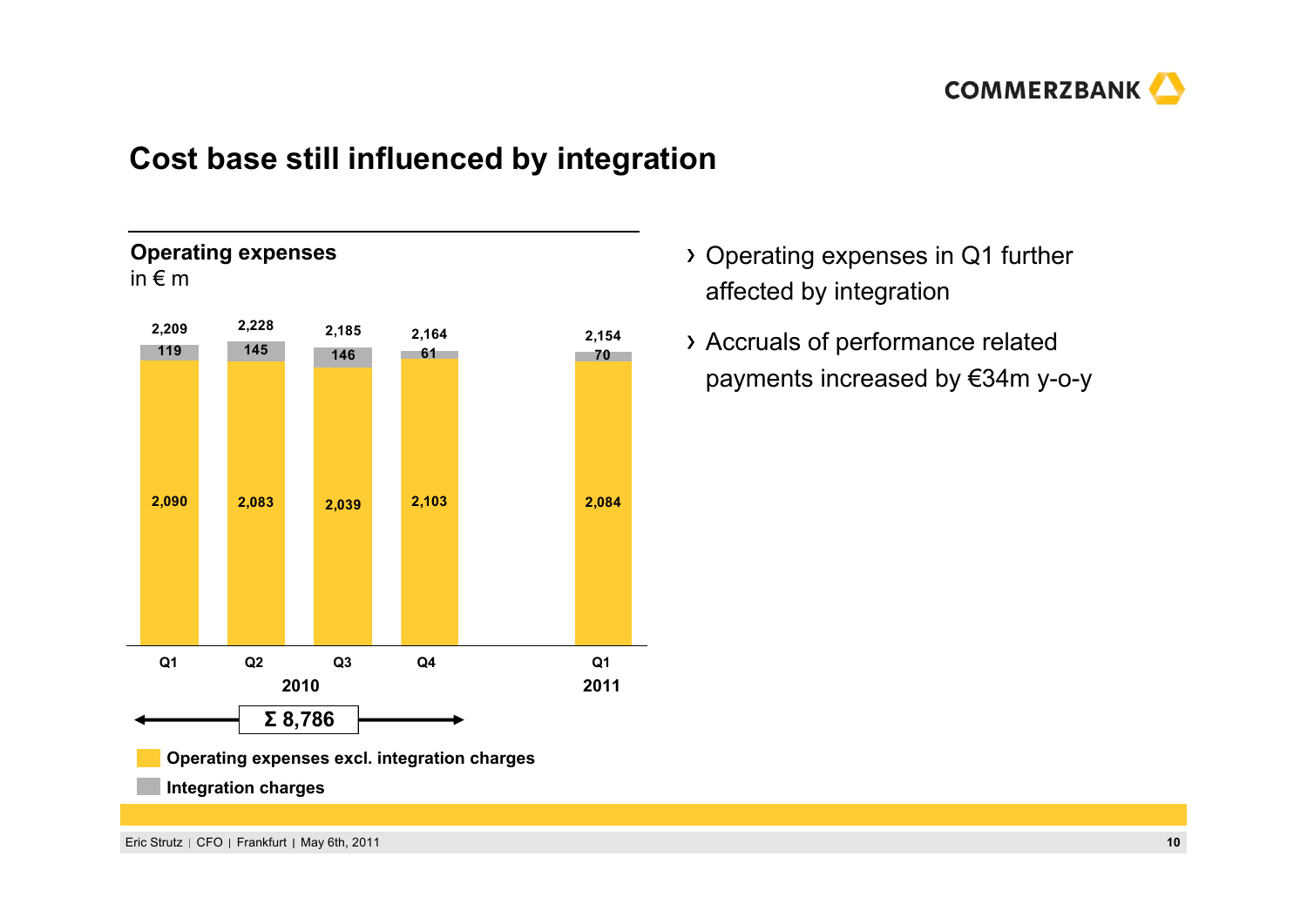

### **Operating profit and Net profit**



- Operating profit of €1,144m in Q1 2011
- Operating profit of Core Bank up by 75% y-o-y
- Tax charge of €135m
- Minorities of €24m
- Net profit of €985m\*
- Q1 2011 EPS of €0.73\*\*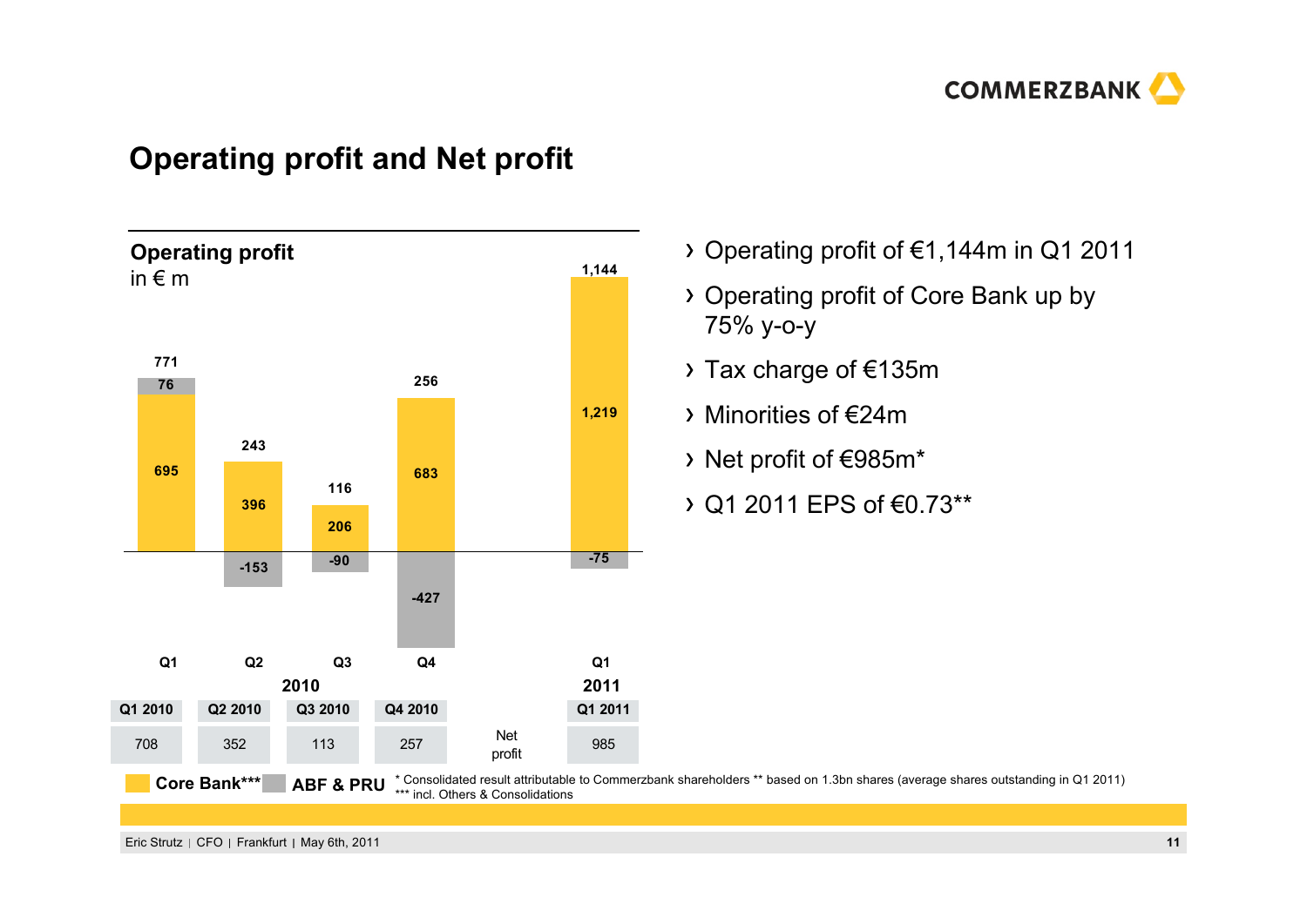

# **Agenda**

| 1              | Group summary                    |
|----------------|----------------------------------|
| $\overline{2}$ | <b>Financial highlights</b>      |
| $\mathbf{3}$   | <b>Results by division</b>       |
| $\overline{4}$ | Balance sheet, capital & funding |
| 5              | Conclusion & outlook             |
| 6              | Appendix                         |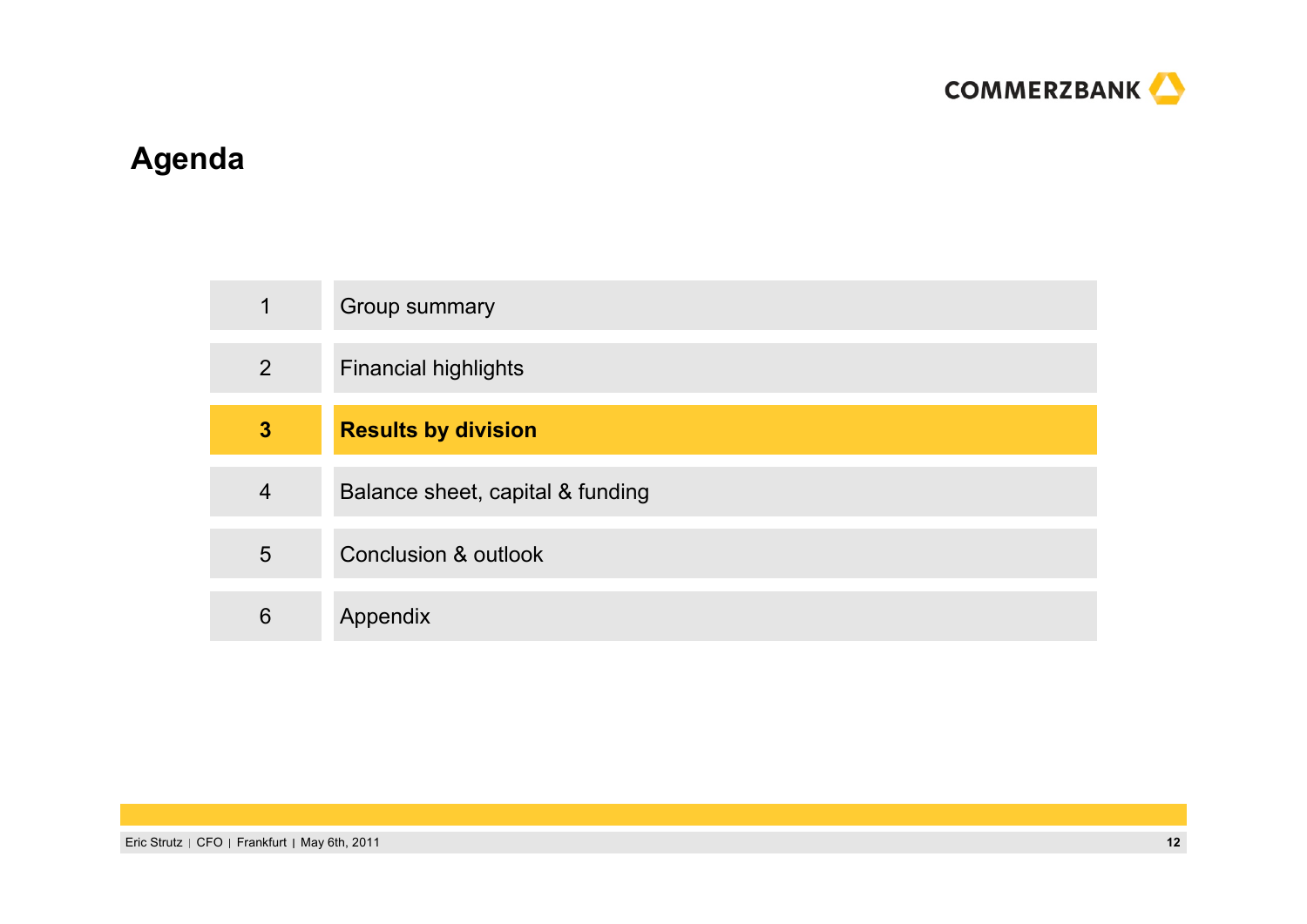

### **All core segments profitable in Q1 2011**



Eric Strutz CFO Frankfurt May 6th, 2011 **13**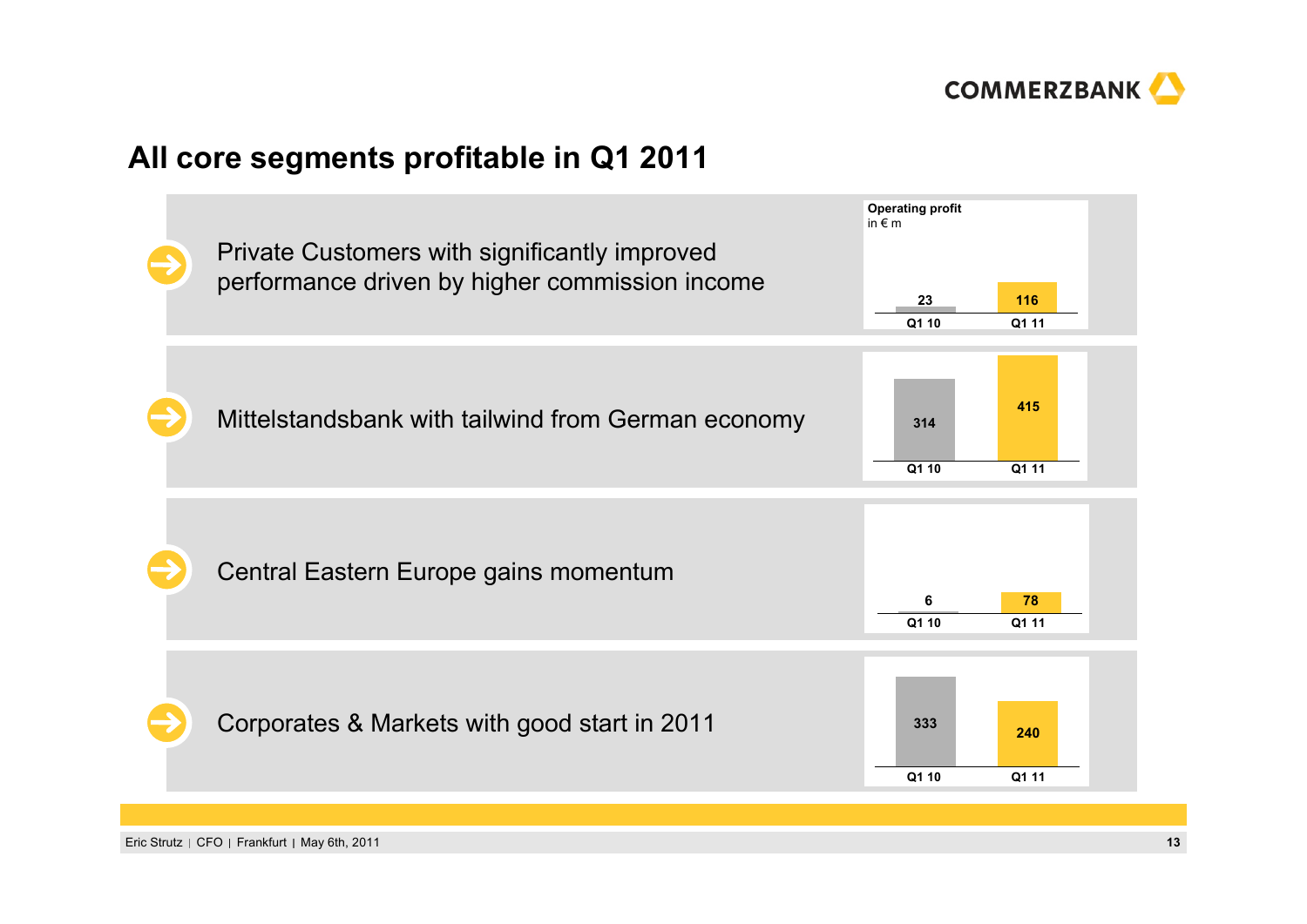

### **Private Customers with significantly improved performance driven by higher deposit margins and commission income**



|                |       | Q1 10 Q2 10 Q3 10 Q4 10 Q1 11 |             |        |       |
|----------------|-------|-------------------------------|-------------|--------|-------|
| Ø equity (€ m) | 3.510 |                               | 3.547 3.429 | 3.453  | 3.428 |
| Op. RoE (%)    | 2.6   | 1.5                           | 2.8         | $-1.5$ | 13.5  |
| CIR $(%)$      | 91.1  | 91.7                          | 90.9        | 96.3   | 85.0  |

| P&L at a glance         |       |       |       |       |       |
|-------------------------|-------|-------|-------|-------|-------|
| in $\epsilon$ m         | Q1 10 | Q2 10 | Q3 10 | Q4 10 | Q1 11 |
| Revenues before LLP     | 1,001 | 997   | 963   | 884   | 1,045 |
| <b>LLP</b>              | $-66$ | $-70$ | $-64$ | $-46$ | $-41$ |
| Operating expenses      | 912   | 914   | 875   | 851   | 888   |
| <b>Operating profit</b> | 23    | 13    | 24    | $-13$ | 116   |
|                         |       |       |       |       |       |

› Revenues before LLP +4.4% y-o-y

›Positive Q1 trend in deposit margins and commission income

› Costs decreased by 2.6% y-o-y; further synergies are still to come

› Customer base stable at 11 million customers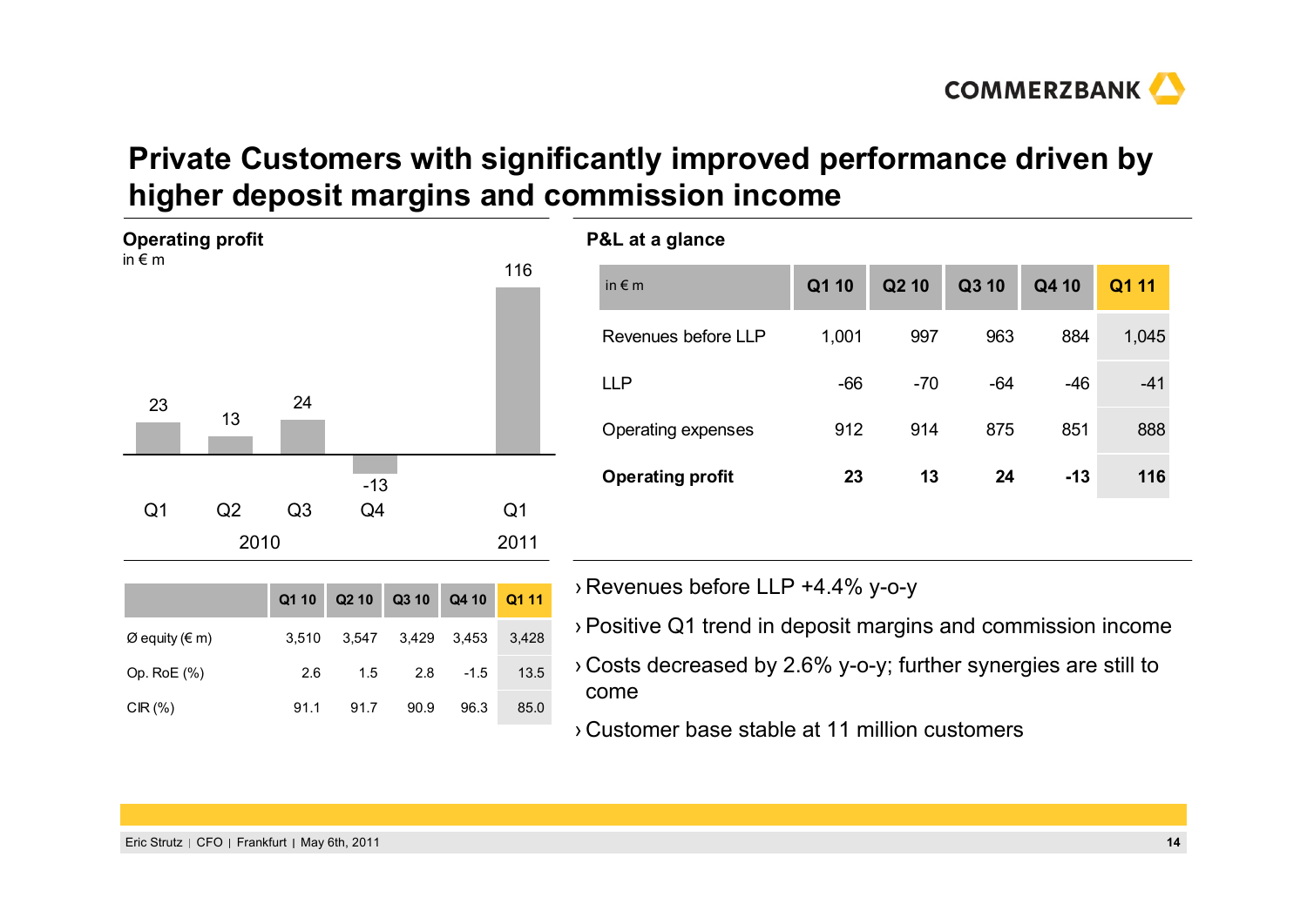

### **Mittelstandsbank with tailwind from German economy**



| <b>P&amp;L at a glance</b> |        |       |       |       |       |
|----------------------------|--------|-------|-------|-------|-------|
| in $\notin$ m              | Q1 10  | Q2 10 | Q3 10 | Q4 10 | Q1 11 |
| Revenues before LLP        | 832    | 830   | 727   | 931   | 804   |
| <b>LLP</b>                 | $-161$ | $-94$ | 69    | $-93$ | -8    |
| Operating expenses         | 357    | 348   | 366   | 372   | 381   |
| <b>Operating profit</b>    | 314    | 388   | 430   | 466   | 415   |
|                            |        |       |       |       |       |

|                |       | Q1 10 Q2 10 Q3 10 Q4 10 Q1 11 |                         |      |      |
|----------------|-------|-------------------------------|-------------------------|------|------|
| Ø equity (€ m) | 5.500 |                               | 5.497 5.715 5.617 5.435 |      |      |
| Op. RoE (%)    | 22.8  | 28.2                          | 30.1                    | 33.2 | 30.5 |
| CIR (%)        | 42.9  | 41.9                          | 50.3                    | 40.0 | 47.4 |

› Commission income at record level (€285m) in Q1 › LLP decreased significantly due to improved economy ›Operating profit increased by 32% y-o-y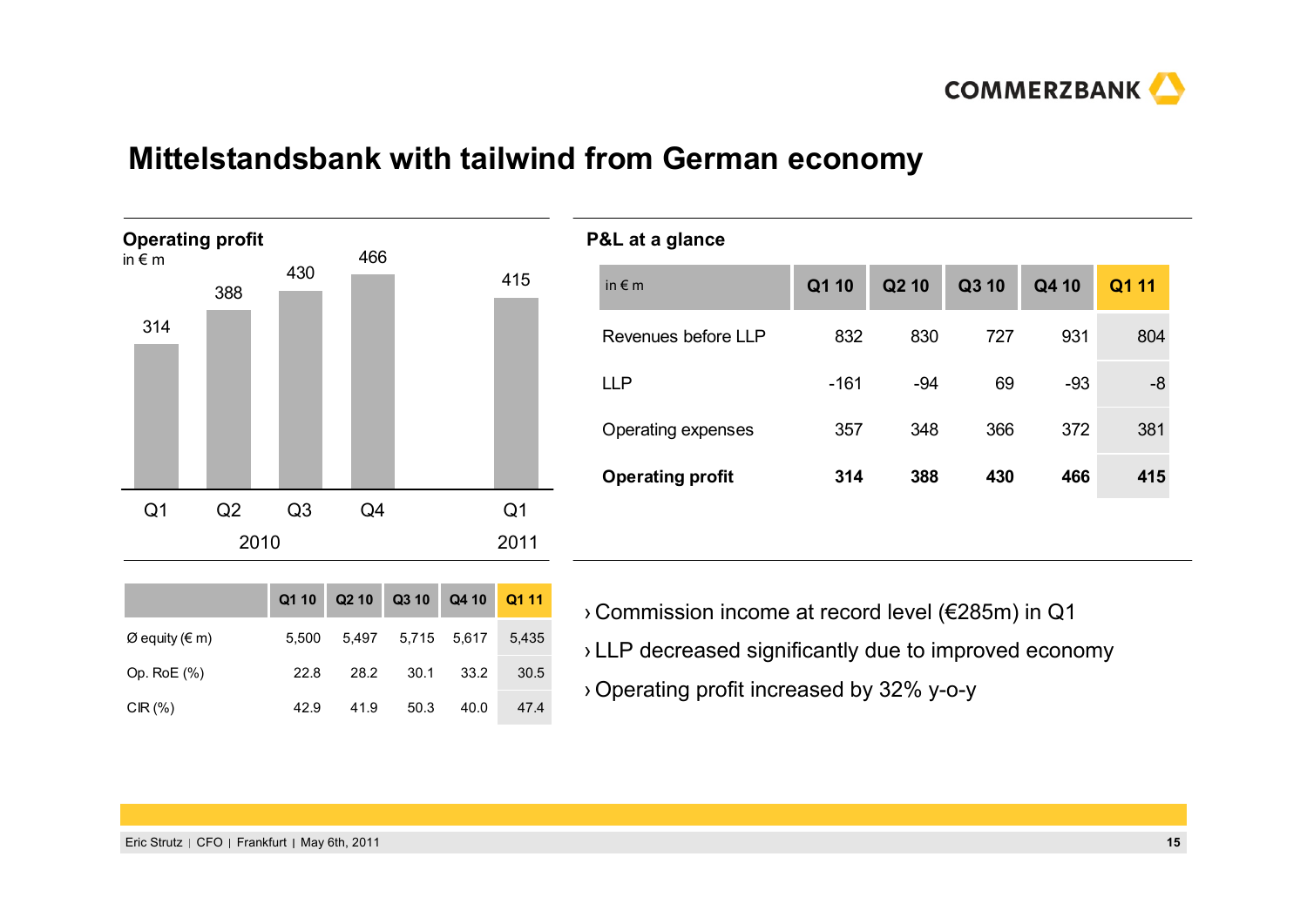

### **Central Eastern Europe gains momentum**

**Operating profit** in € m6 7 -31 71<sup>78</sup> Q1 Q2 Q3 Q4 Q1 20102011

|                |       | Q1 10 Q2 10 Q3 10 Q4 10 Q1 11 |        |             |       |
|----------------|-------|-------------------------------|--------|-------------|-------|
| Ø equity (€ m) | 1.599 | 1.598                         |        | 1,674 1,643 | 1,679 |
| Op. RoE $(\%)$ | 1.5   | 1.8                           | $-7.4$ | 17.3        | 18.6  |
| CIR $(\%)$     | 55.8  | 59.9                          | 61.4   | 53.7        | 57.1  |

| P&L at a glance         |       |                |        |       |       |
|-------------------------|-------|----------------|--------|-------|-------|
| in $\epsilon$ m         | Q1 10 | Q2 10          | Q3 10  | Q4 10 | Q1 11 |
| Revenues before LLP     | 226   | 247            | 249    | 257   | 252   |
| <b>LLP</b>              | $-94$ | $-92$          | $-127$ | $-48$ | $-30$ |
| Operating expenses      | 126   | 148            | 153    | 138   | 144   |
| <b>Operating profit</b> | 6     | $\overline{7}$ | $-31$  | 71    | 78    |
|                         |       |                |        |       |       |

- ›Once again lower LLP in Poland and Ukraine
- ›BRE contribution to CEE profit: roughly 90%
- ›Bank Forum on the way to stabilization
- › 90,000 net new customers in Q1; total: 4.3m customers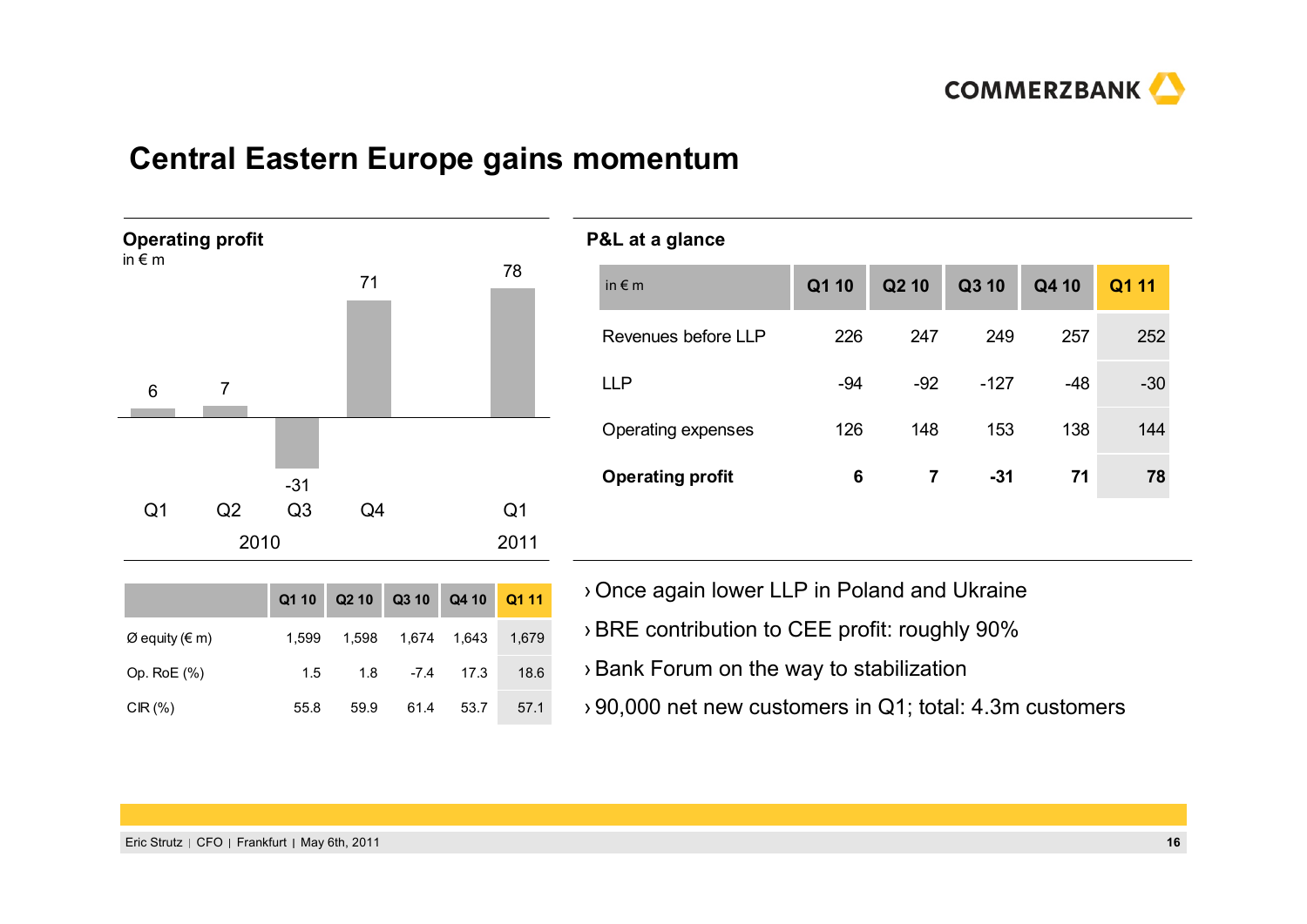

### **Corporates & Markets with good start in 2011**



| P&L at a glance         |       |       |       |       |          |
|-------------------------|-------|-------|-------|-------|----------|
| in $\epsilon$ m         | Q1 10 | Q2 10 | Q3 10 | Q4 10 | Q1 11    |
| Revenues before LLP     | 725   | 503   | 566   | 598   | 678      |
| <b>LLP</b>              | 19    | 0     | -6    | 14    | $\Omega$ |
| Operating expenses      | 411   | 394   | 439   | 389   | 438      |
| <b>Operating profit</b> | 333   | 109   | 121   | 223   | 240      |
|                         |       |       |       |       |          |

|                |       | Q1 10 Q2 10 Q3 10 Q4 10 Q1 11 |                         |             |      |
|----------------|-------|-------------------------------|-------------------------|-------------|------|
| Ø equity (€ m) | 3.849 |                               | 3,881 3,882 3,867 3,423 |             |      |
| Op. RoE (%)    | 34.6  | 11.2                          |                         | $12.5$ 23.1 | 28.0 |
| CIR(%)         | 56.7  | 78.3                          | 77.6                    | 65.1        | 64.6 |

› C&M in Q1 2011 on a solid level

- ›Strong start in Corporate Finance despite absence of major deals
- ›FIC in line with expectations despite less favorable trading environment
- ›EMC with best quarter since Dresdner Bank acquisition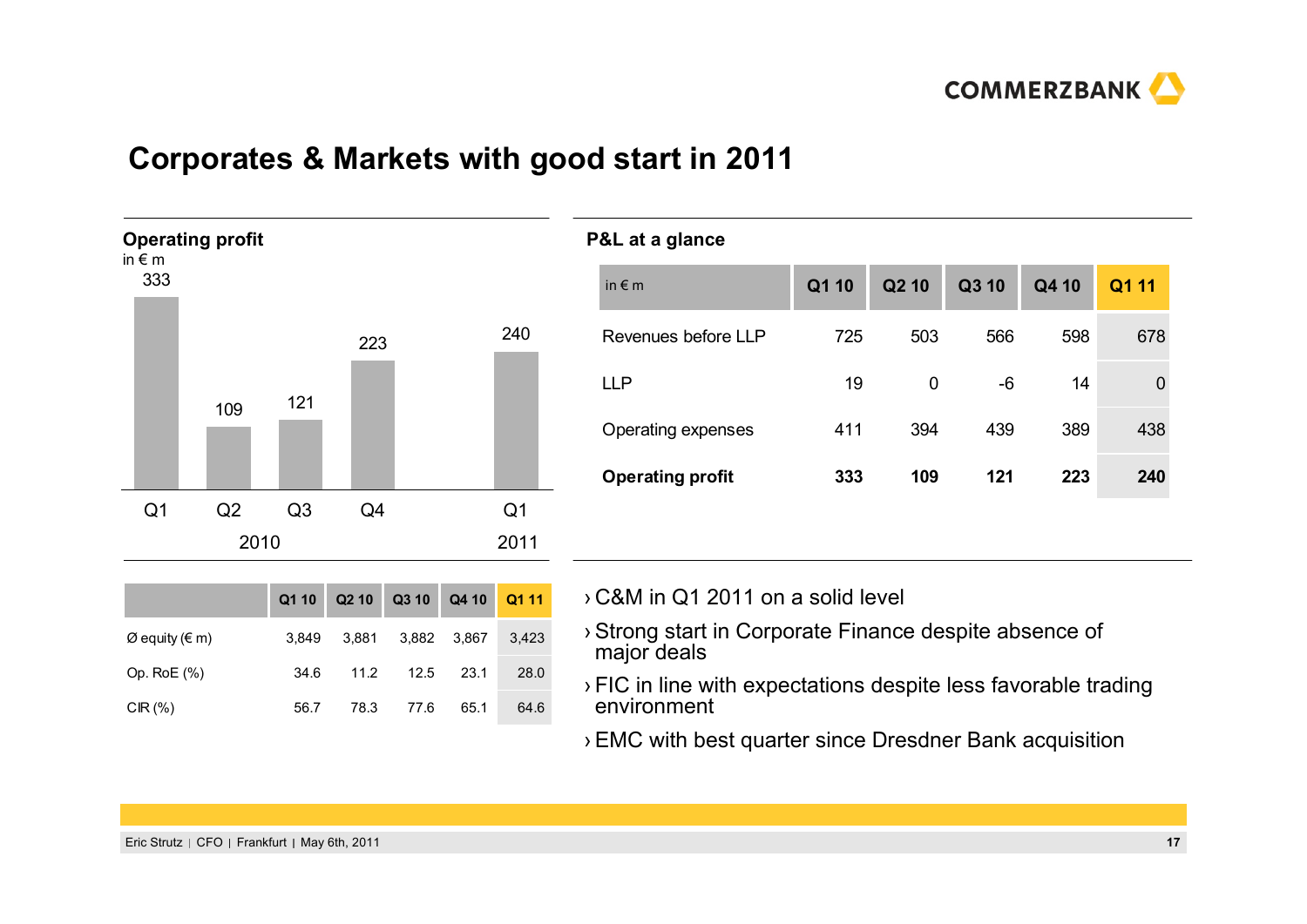

### **Others & Consolidation**



#### **P&L at a glance**

| ັ                       |       |        |        |             |       |
|-------------------------|-------|--------|--------|-------------|-------|
| in $\notin$ m           | Q1 10 | Q2 10  | Q3 10  | Q4 10       | Q1 11 |
| Revenues before LLP     | 240   | 130    | $-163$ | 161         | 496   |
| <b>LLP</b>              | 5     | $-1$   | 2      | $\mathbf 0$ | 1     |
| Operating expenses      | 226   | 250    | 177    | 225         | 127   |
| <b>Operating profit</b> | 19    | $-121$ | $-338$ | $-64$       | 370   |
|                         |       |        |        |             |       |

- › Liability management in Q1 2011 with pre-tax P&L effect of €358m
- ›Treasury with additional operating profit of €110m
- ›Integration charges almost halved to €55m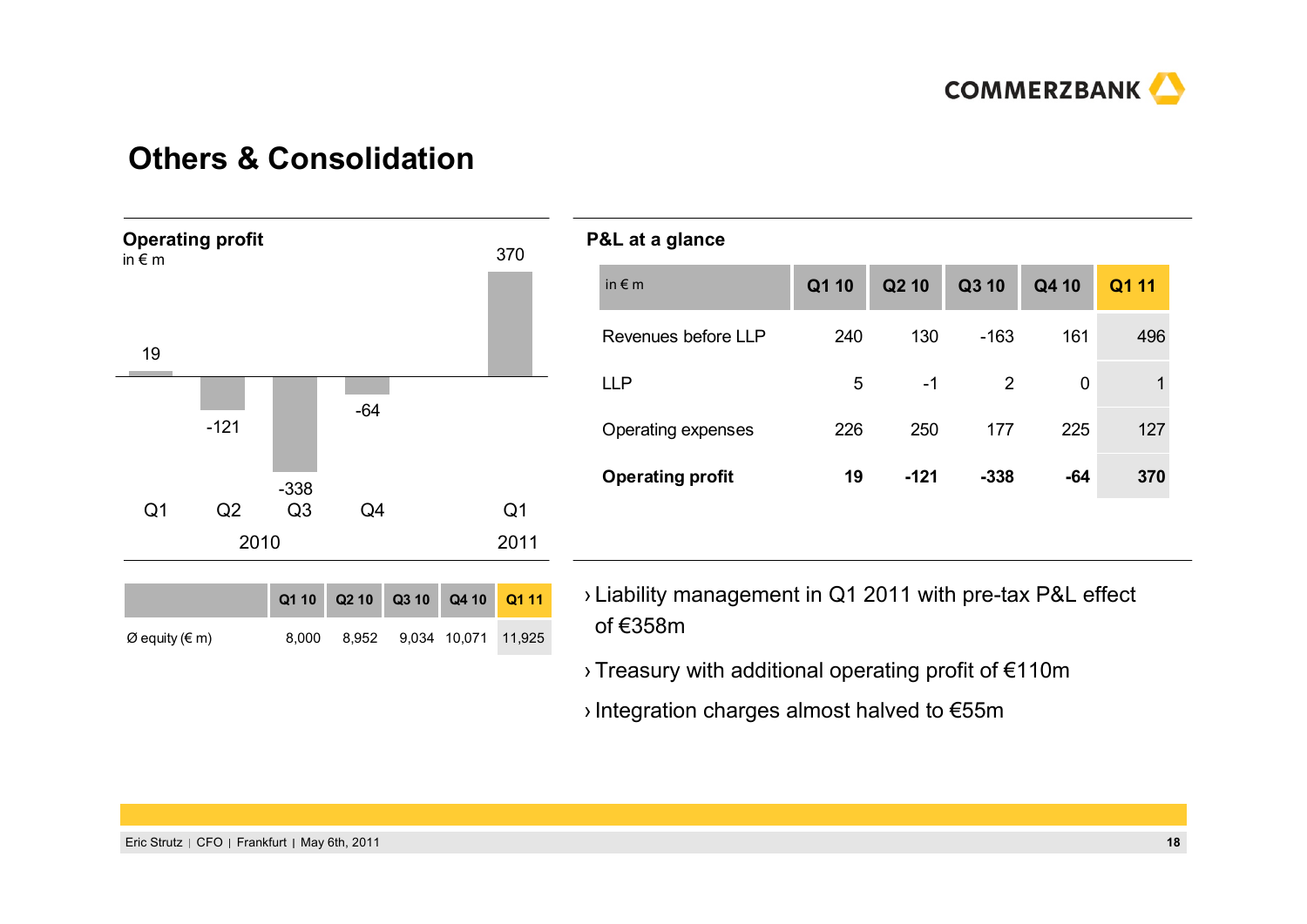

### **ABF & PRU**

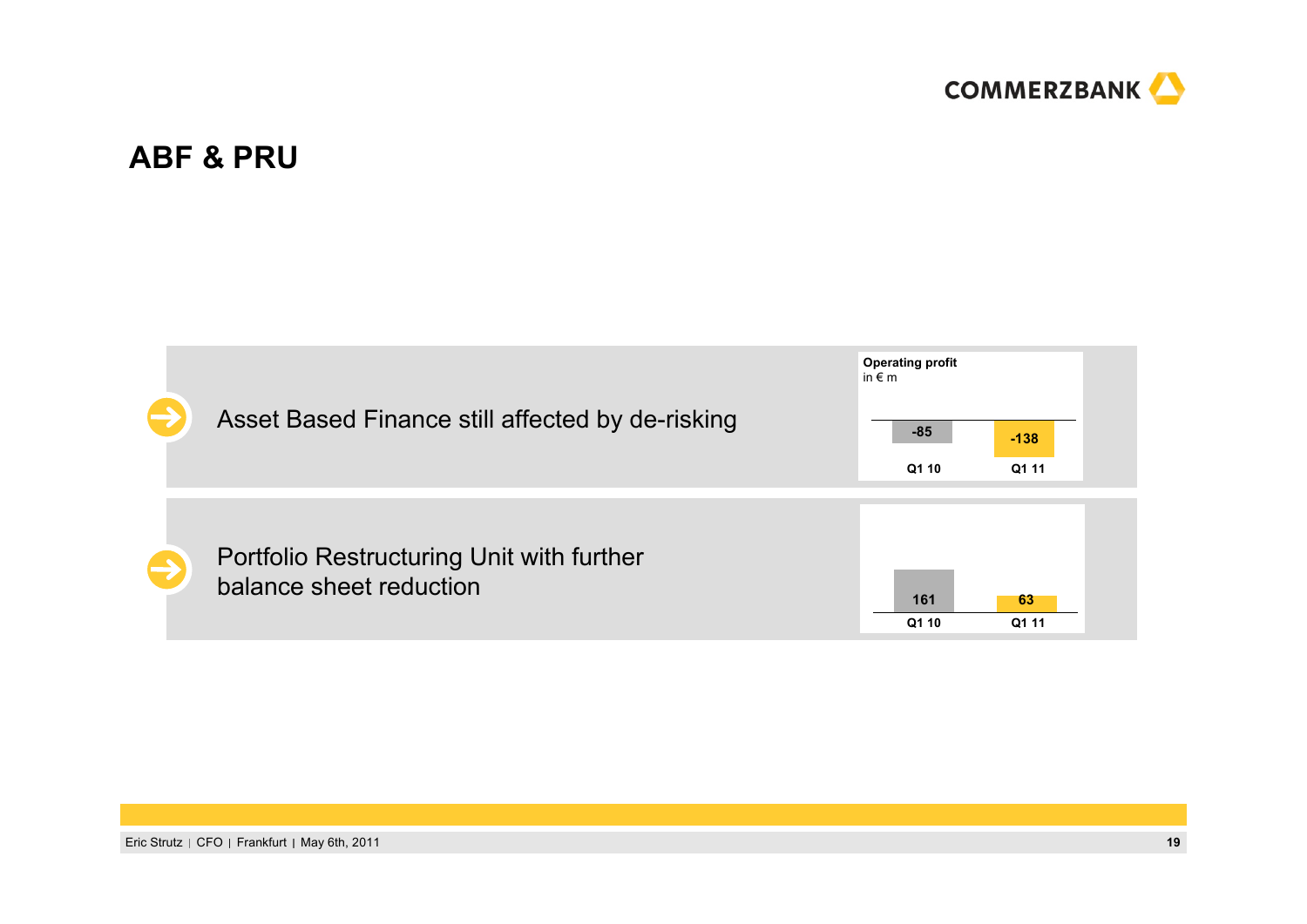

### **Asset Based Finance still affected by de-risking**

| $-85$          |        |                |                |                |
|----------------|--------|----------------|----------------|----------------|
|                |        |                |                | $-138$         |
|                | $-248$ |                |                |                |
|                |        | $-404$         |                |                |
|                |        |                | $-532$         |                |
| Q <sub>1</sub> | Q2     | Q <sub>3</sub> | Q <sub>4</sub> | Q <sub>1</sub> |
|                | 2010   |                |                | 2011           |

**Operating profit**

in € m

|                |        |      | Q1 10 Q2 10 Q3 10 Q4 10 Q1 11 |       |         |
|----------------|--------|------|-------------------------------|-------|---------|
| Ø equity (€ m) | 6.461  |      | 6,242 6,350 5,708 5,542       |       |         |
| Op. RoE $(\%)$ | $-5.3$ |      | $-15.9$ $-25.4$ $-37.3$       |       | $-10.0$ |
| CIR $(\%)$     | 38.8   | 58.1 | 61.8                          | 360.9 | 59.9    |

|                         | P&L at a glance     |        |        |        |        |        |
|-------------------------|---------------------|--------|--------|--------|--------|--------|
|                         | in $\notin$ m       | Q1 10  | Q2 10  | Q3 10  | Q4 10  | Q1 11  |
|                         | Revenues before LLP | 392    | 253    | 233    | 46     | 257    |
|                         | <b>LLP</b>          | $-325$ | $-354$ | $-493$ | $-412$ | $-241$ |
| Operating expenses      |                     | 152    | 147    | 144    | 166    | 154    |
| <b>Operating profit</b> |                     | $-85$  | $-248$ | $-404$ | $-532$ | $-138$ |
|                         |                     |        |        |        |        |        |

›ABF portfolio reduction continues on plan

- ›CRE exposure reduced by €9bn to €66bn y-o-y
- ›PF exposure reduced by €21bn to €104bn y-o-y
- › LLP approx. one quarter of FY expectations; roughly half of total LLP of €241m in CRE Spain

› RWA reduced by €15bn to €74bn y-o-y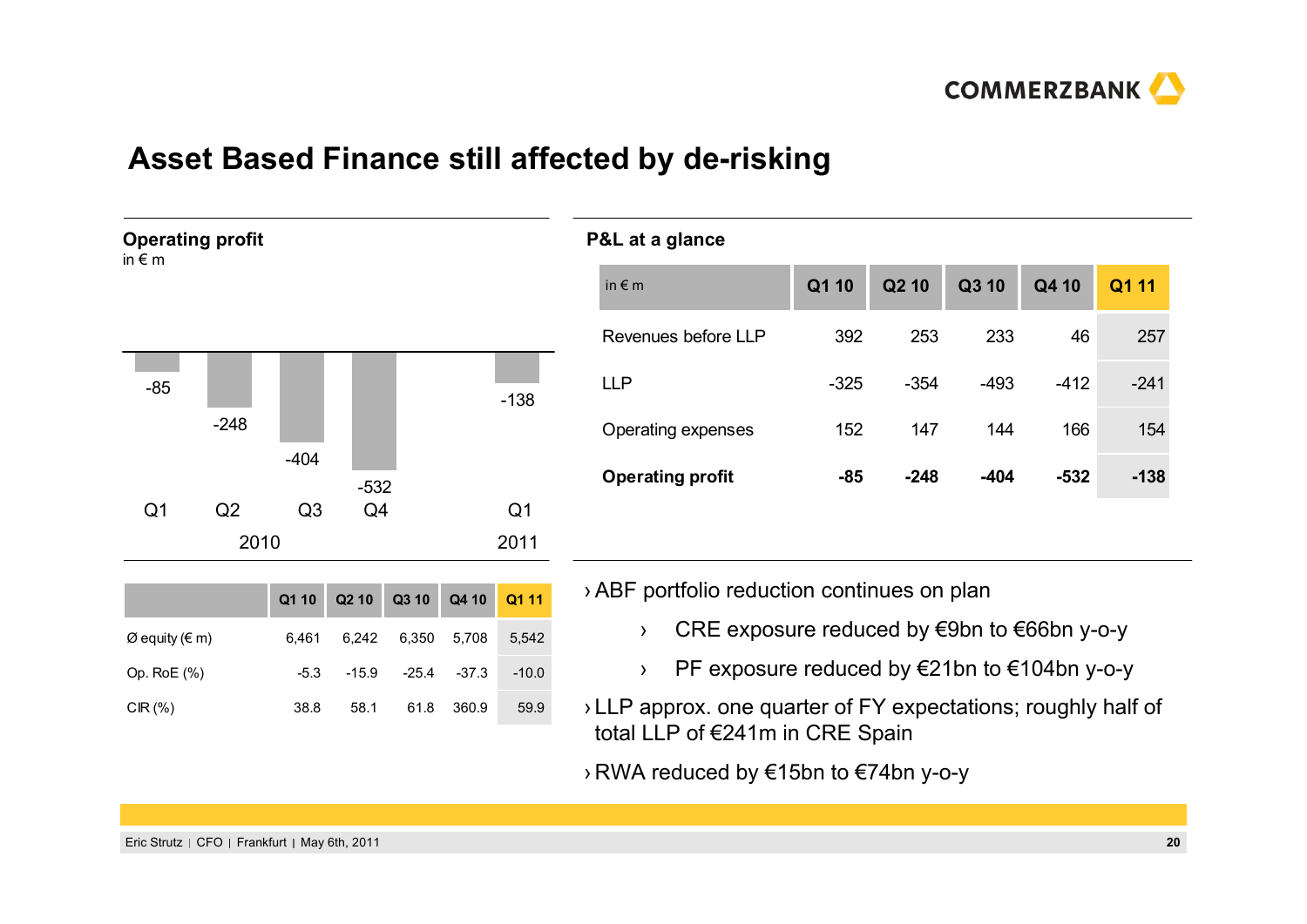

### **Portfolio Restructuring Unit with further balance sheet reduction**



| in $\notin$ m           | Q1 10 | Q <sub>2</sub> 10 | Q3 10 | Q4 10 | Q1 11 |
|-------------------------|-------|-------------------|-------|-------|-------|
| Revenues before LLP     | 208   | 150               | 347   | 138   | 84    |
| <b>LLP</b>              | $-22$ | $-28$             | $-2$  | $-10$ | 1     |
| Operating expenses      | 25    | 27                | 31    | 23    | 22    |
| <b>Operating profit</b> | 161   | 95                | 314   | 105   | 63    |
|                         |       |                   |       |       |       |

|                |       | Q1 10 Q2 10 Q3 10 Q4 10 Q1 11 |                   |      |      |
|----------------|-------|-------------------------------|-------------------|------|------|
| Ø equity (€ m) | 1.363 |                               | 1,250 1,137 1,093 |      | 981  |
| Op. Ro $E(%)$  | 47.2  | 30.4                          | 110.4             | 38.4 | 25.7 |
| CIR $(\%)$     | 12.0  | 18.0                          | 8.9               | 16.7 | 26.2 |

- ›Pro-active restructuring and opportunistic sales of structured assets
- ›Further momentum in economic development and improved liquidity
- $\rightarrow$  Balance sheet reduction of 26% y-o-y and 11% q-o-q to €12.5bn
- ›Equity allocation reduced by 28% y-o-y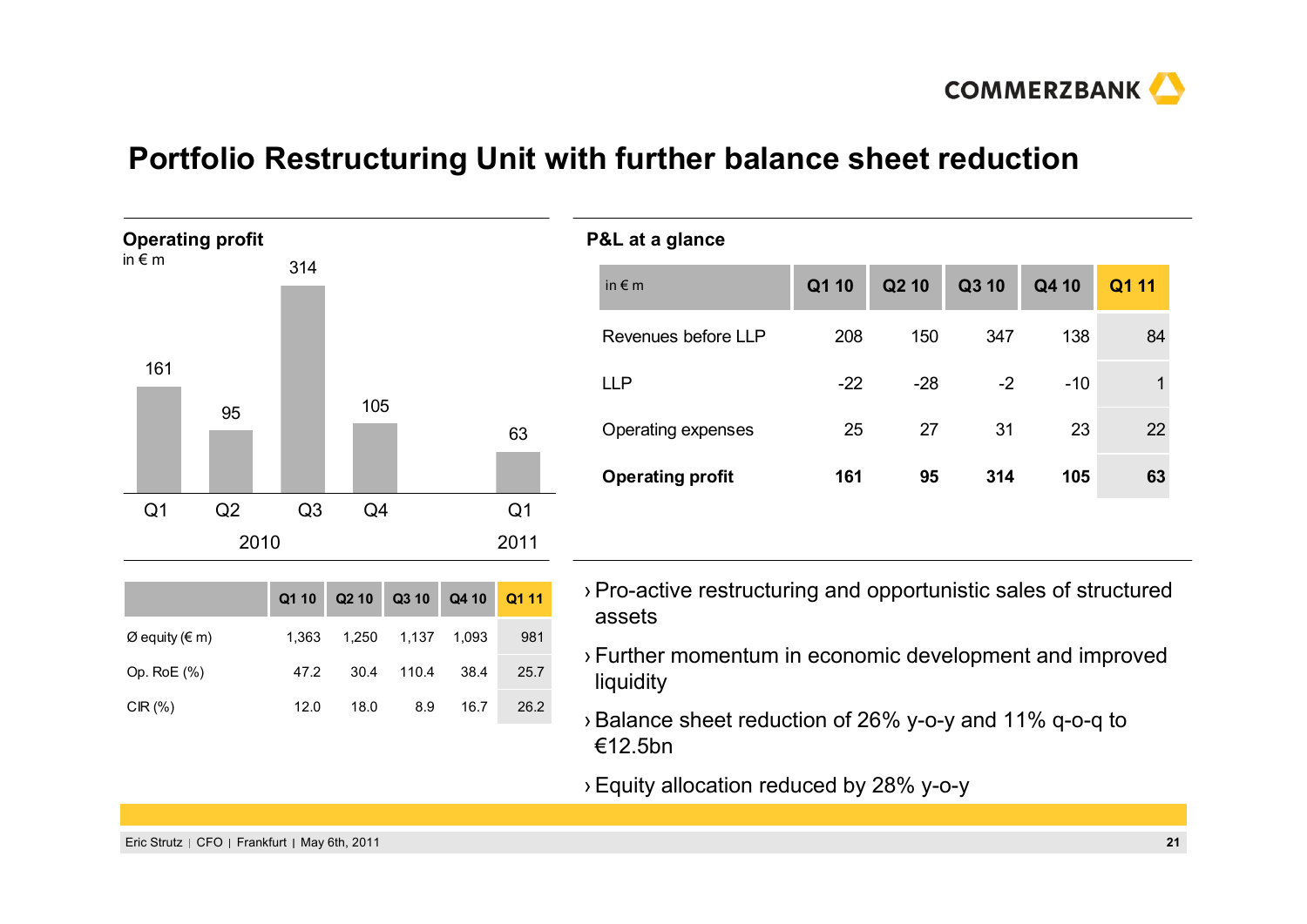

# **Agenda**

| 1                       | Group summary                               |
|-------------------------|---------------------------------------------|
| $\overline{2}$          | <b>Financial highlights</b>                 |
| 3                       | Results by division                         |
|                         |                                             |
| $\overline{\mathbf{4}}$ | <b>Balance sheet, capital &amp; funding</b> |
| 5                       | <b>Conclusion &amp; Outlook</b>             |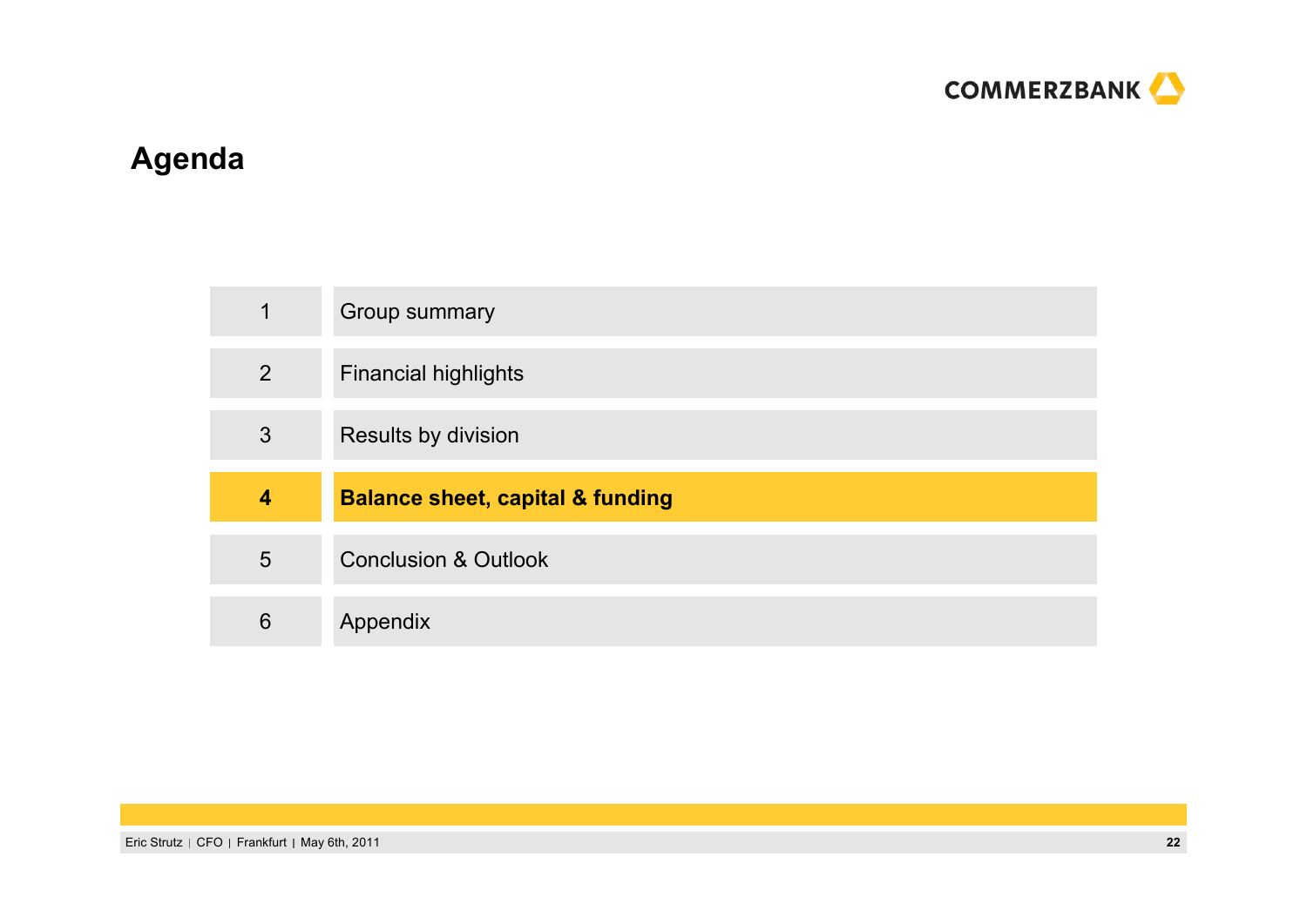

### **Capital base further improved**

#### **Core Tier 1 and Tier 1 ratio**in %**RWA**in € bn **Total Assets**in € bn **-11%-18% + 190 bps 697754846Mar 2010 Dec 2010 Mar 2011 248279 268Mar 2010 Dec 2010 Mar 2011** Decrease since end of December mainly due to m-t-m effects in derivatives and ABFOngoing active management in reducing RWA Significantly improved **9.9 10.09.0 9.4Mar 2011Dec 2010Mar 201012.7\*11.910.8**Core Tier 1target range 7-8%**11.0\***

\* without Q1 2011 Net profit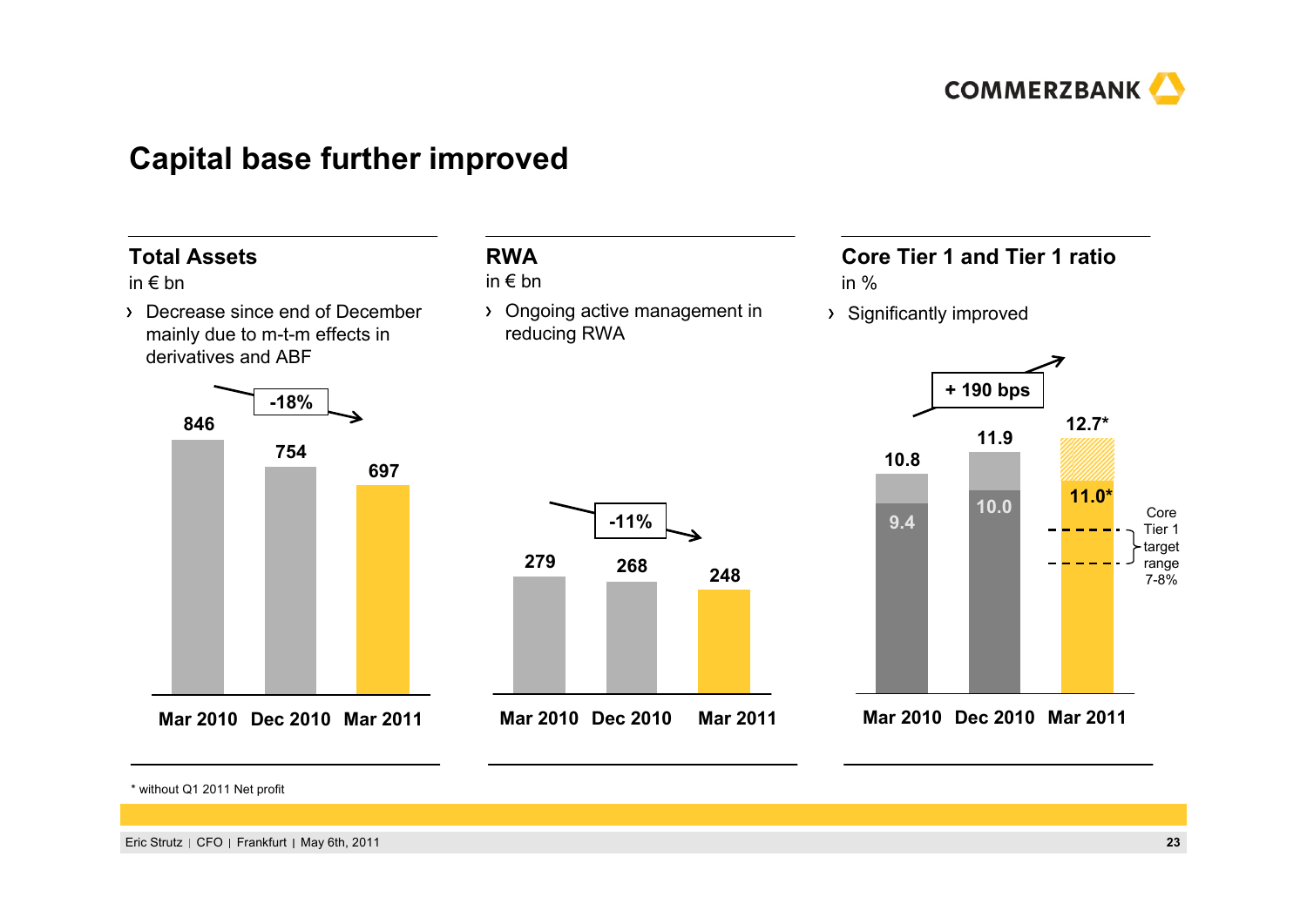

### **Significantly improved capital structure after capital increase**



\* Core Tier 1 capital excl. SoFFin Silent Participation

Eric Strutz CFO Frankfurt May 6th, 2011 **24**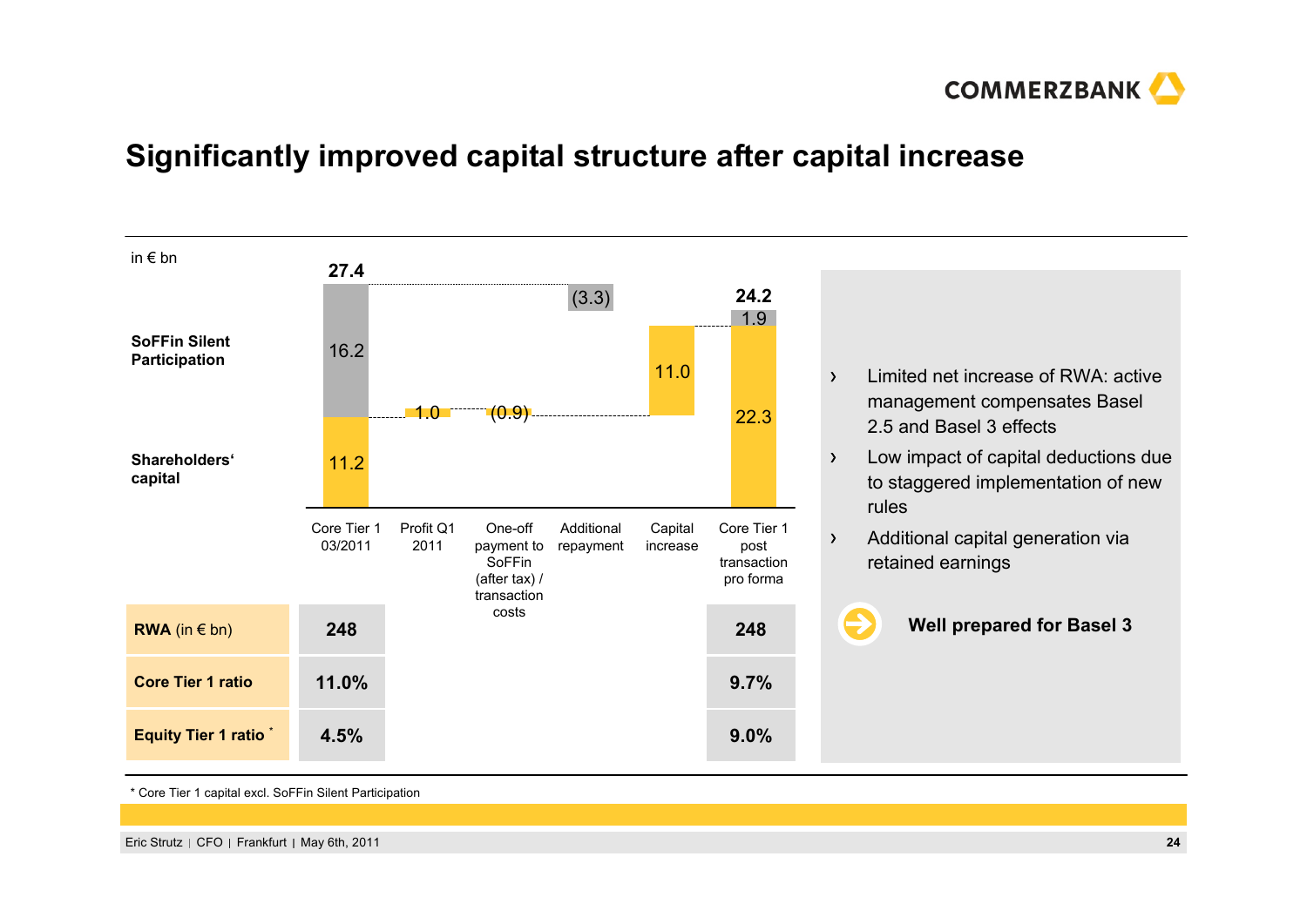

### **Successful first step of capital increase of €5.7bn**



Eric Strutz CFO Frankfurt May 6th, 2011 **25**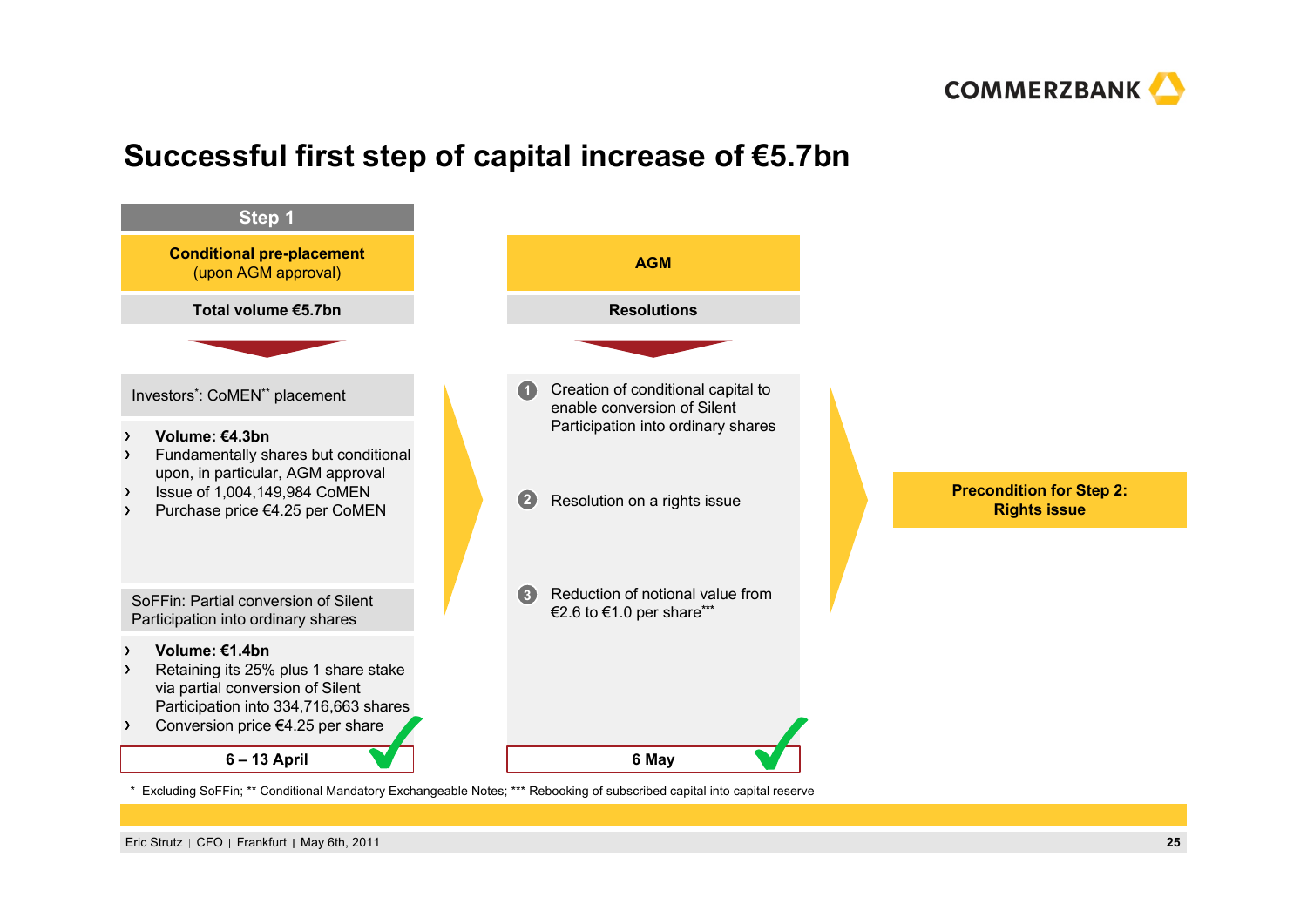

### **Capital markets funding plan 2011: 2/3 completed in Q1 2011**

**Funding plan 2011** in € bn **4.62.6Not to berefinanced Capital Market ~€24bnMaturing Liabilities~€36bn~€22bn~€14bnFunding plan 2011 ~€10-12bn~50%~50%Covered Bonds Unsecured Funding Done Q1 2011€7.2bn**

- $\rightarrow$  Funding plan 2011  $\sim$ 2/3 completed as of 31 March
- › Average maturity of new issues 6.7 years, above 2010 average



- Senior unsecured funding mainly via private placements
- Lower tier II benchmark and retail placement
- 5 and 10 year Pfandbrief benchmarks by Eurohypo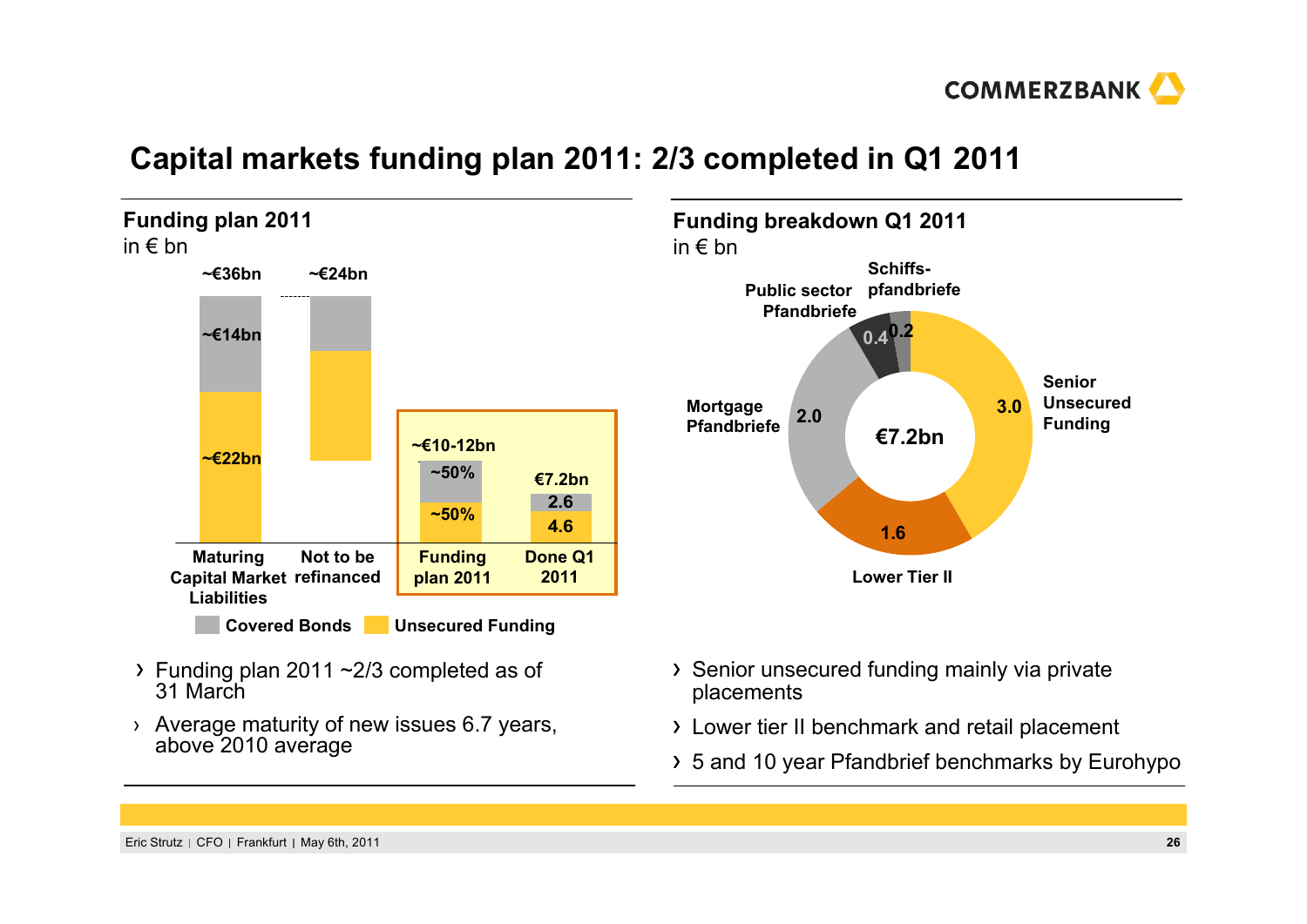

# **Agenda**

| 1              | Group summary                    |
|----------------|----------------------------------|
| $\overline{2}$ | <b>Financial highlights</b>      |
| 3              | Results by division              |
| $\overline{4}$ | Balance sheet, capital & funding |
| 5              | <b>Conclusion &amp; outlook</b>  |
| 6              | Appendix                         |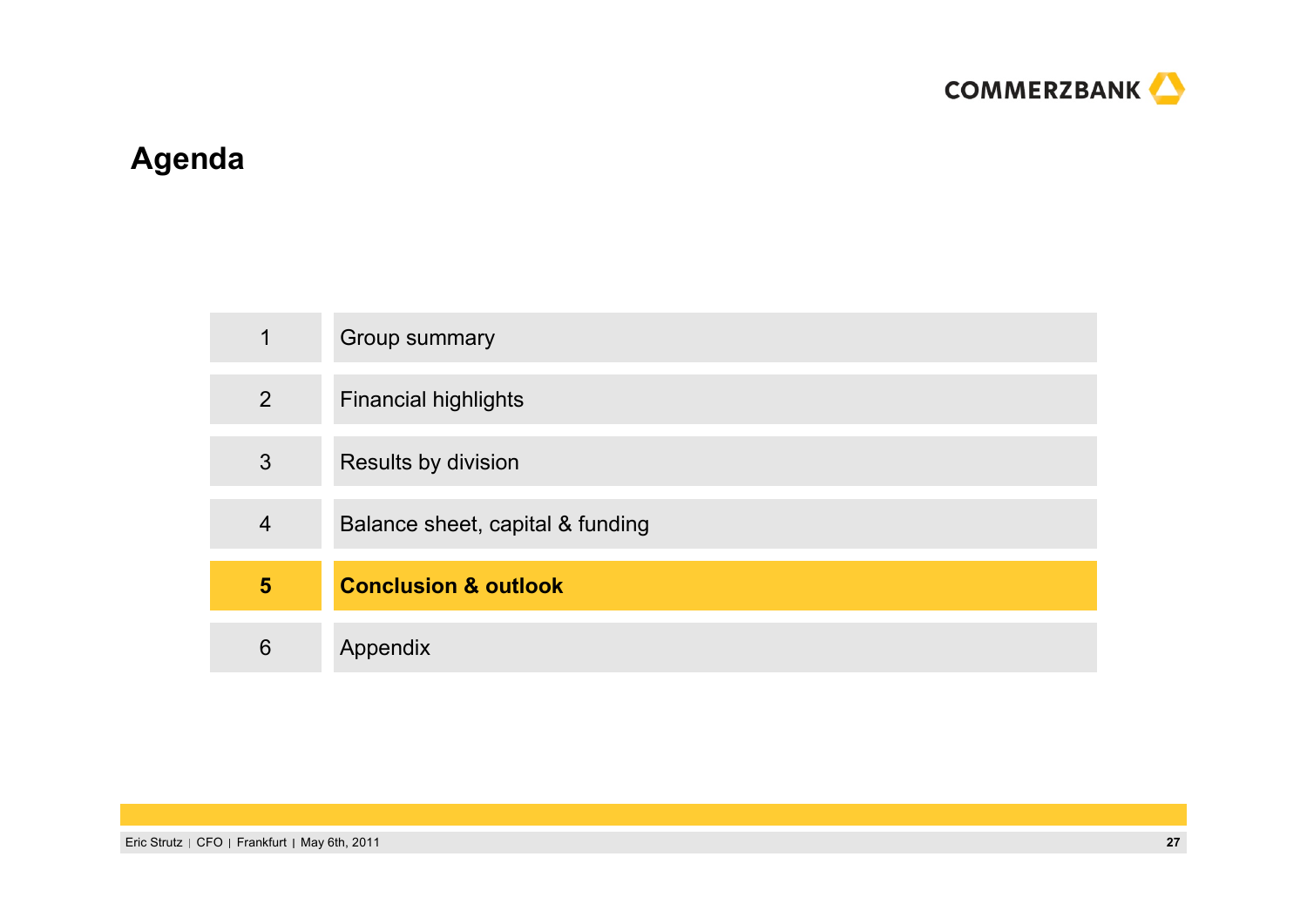

### **FY 2011: Operating result expected to exceed 2010 significantly\***



\* Under stable market conditions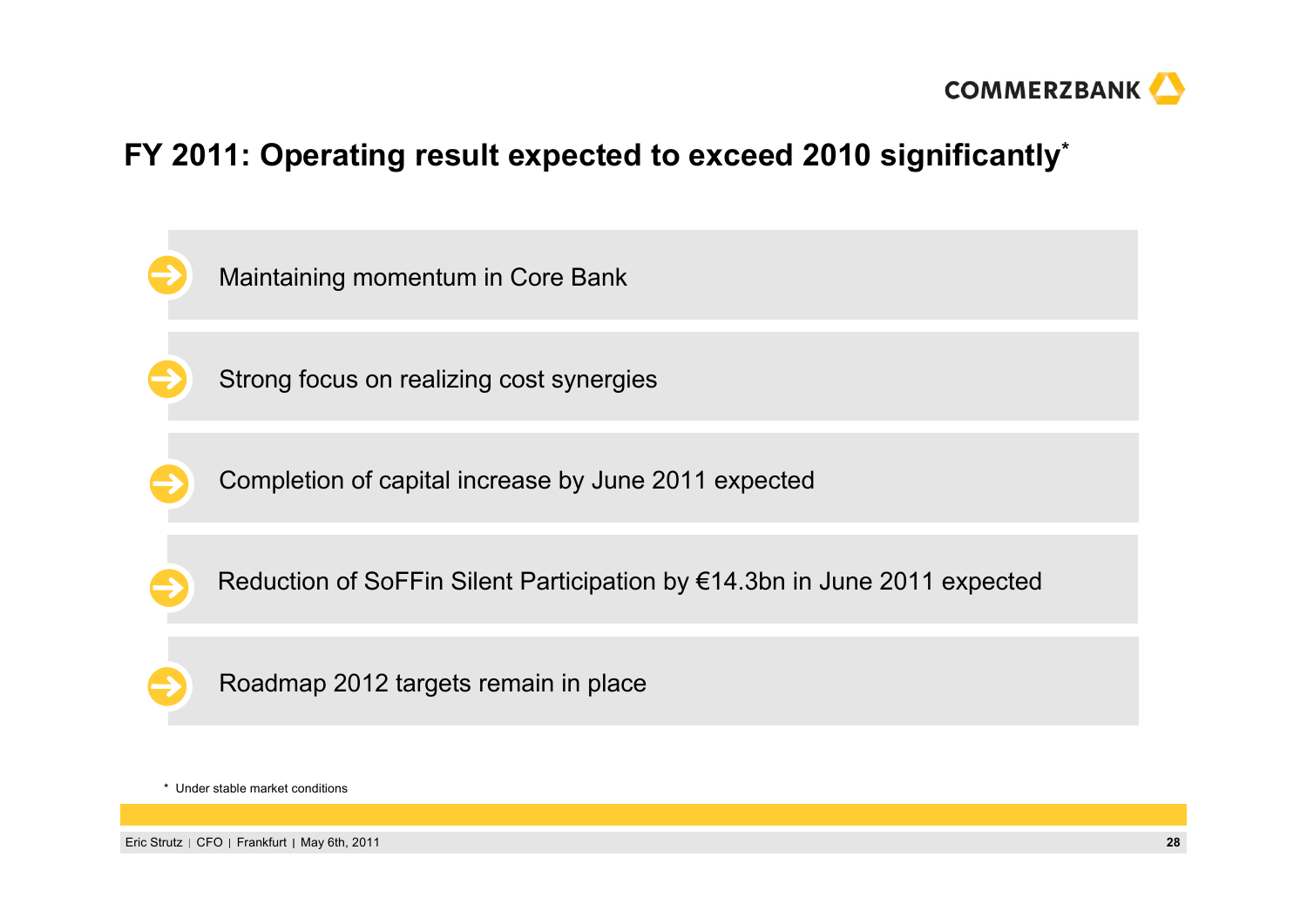

# **Agenda**

| 1               | Group summary                   |
|-----------------|---------------------------------|
| $\overline{2}$  | <b>Financial highlights</b>     |
| 3               | Results by division             |
| $\overline{4}$  | Capital & Funding               |
| 5               | <b>Conclusion &amp; Outlook</b> |
| $6\phantom{1}6$ | <b>Appendix</b>                 |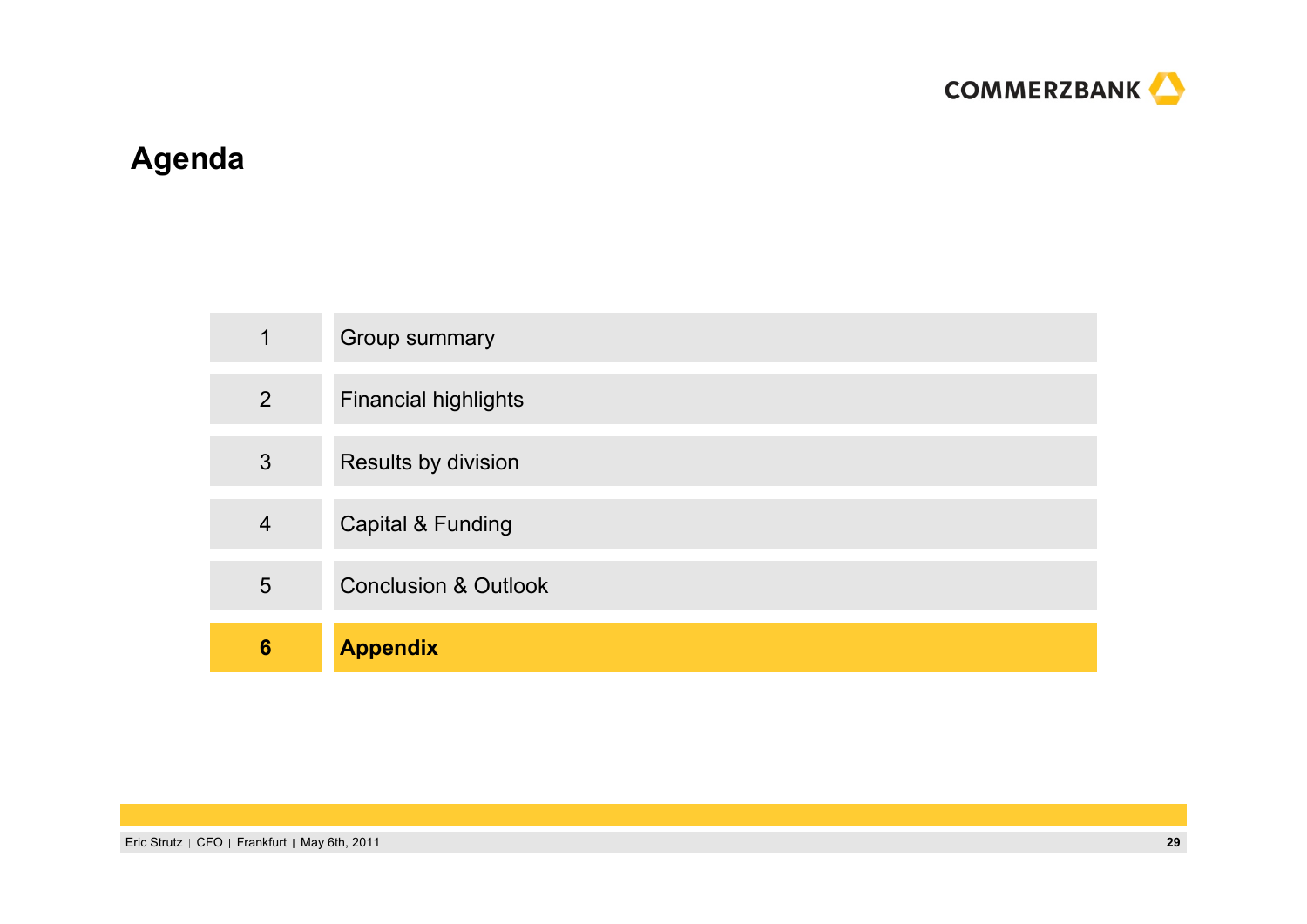

### **Appendix: Economic environment**

Eric Strutz | CFO | Frankfurt | May 6th, 2011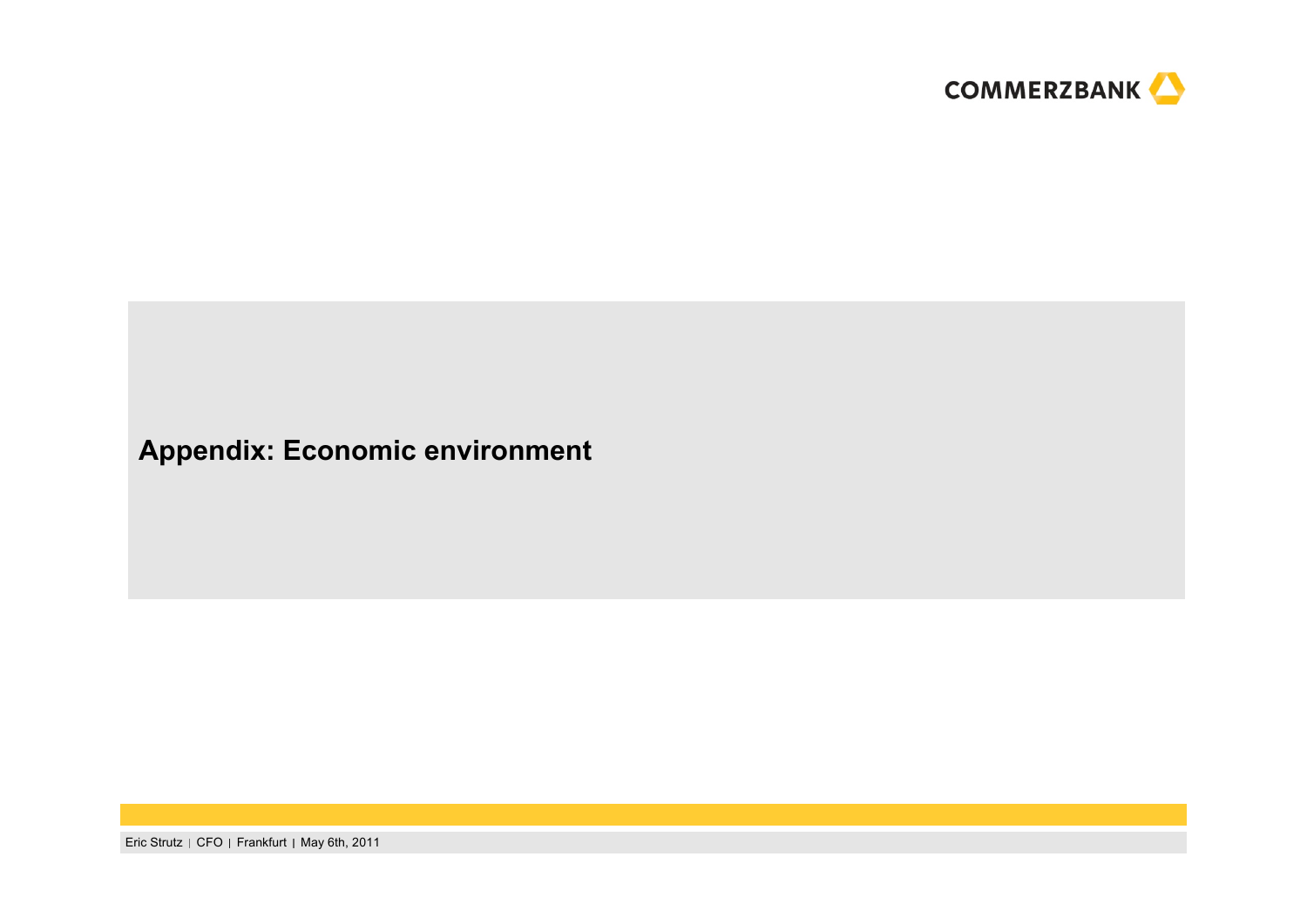

### **Germany is the economic engine of the Eurozone**

### **Reasons for outperformance**

- $\rightarrow$  No bubbles in the housing market
- Low level of private sector debt
- Less need for fiscal consolidation
- Steadily improved competitiveness since start of EMU
- Germany benefits from strong demand for investment goods and its strong positioning in Asian markets and Emerging Markets in general

### **Current development**

- › Strong upswing of German economy is going on, based primarily on external demand and corporate investment
- › Real GDP is approaching pre-Lehman level
- › "Labour market miracle": level of unemployment significantly below pre-crisis level
- › Number of corporate defaults peaked already

**0.81**

**2009 2010**

**Euribor**

**1.23**

in % (average p.a.)

### **2011 – 2012 expectation**

- › Upswing will continue, Germany still 'outperformer' within EMU
- › Growth still mainly driven by external demand and corporate investment
- › Private consumption will strengthen somewhat
- › First signs of a gradual pick-up of inflation, starting from a very low level
- › ECB expected to hike rates further in 2011, but will still take into account problems of the peripheral countries

### **GDP**

**2.73**

**2011e 2012e**

**1.59**

(Change vs previous year in %)



**DAX** 



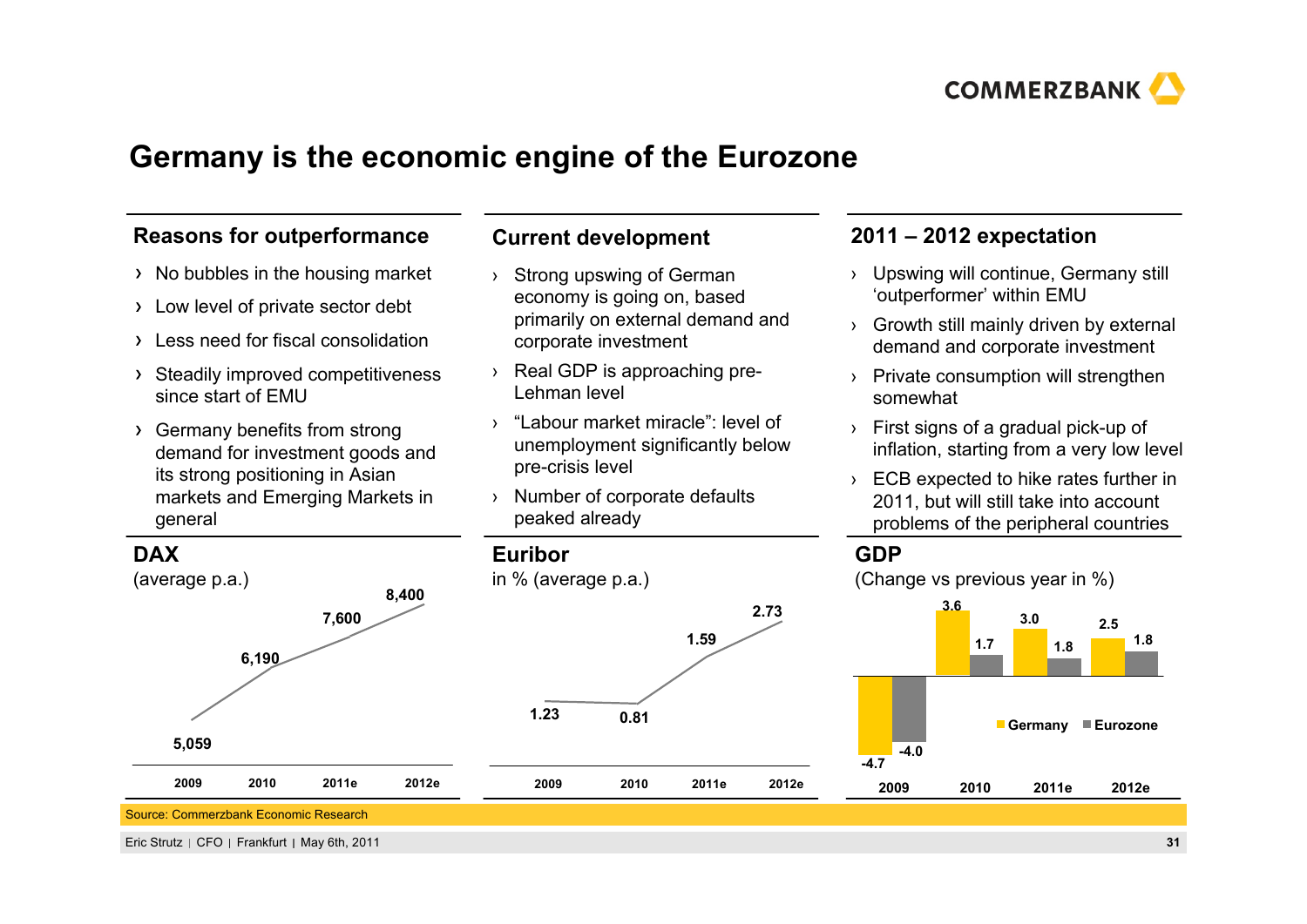

### **Appendix: Portfolio Restructuring Unit (PRU) & Leveraged Acquisition Finance (LAF)**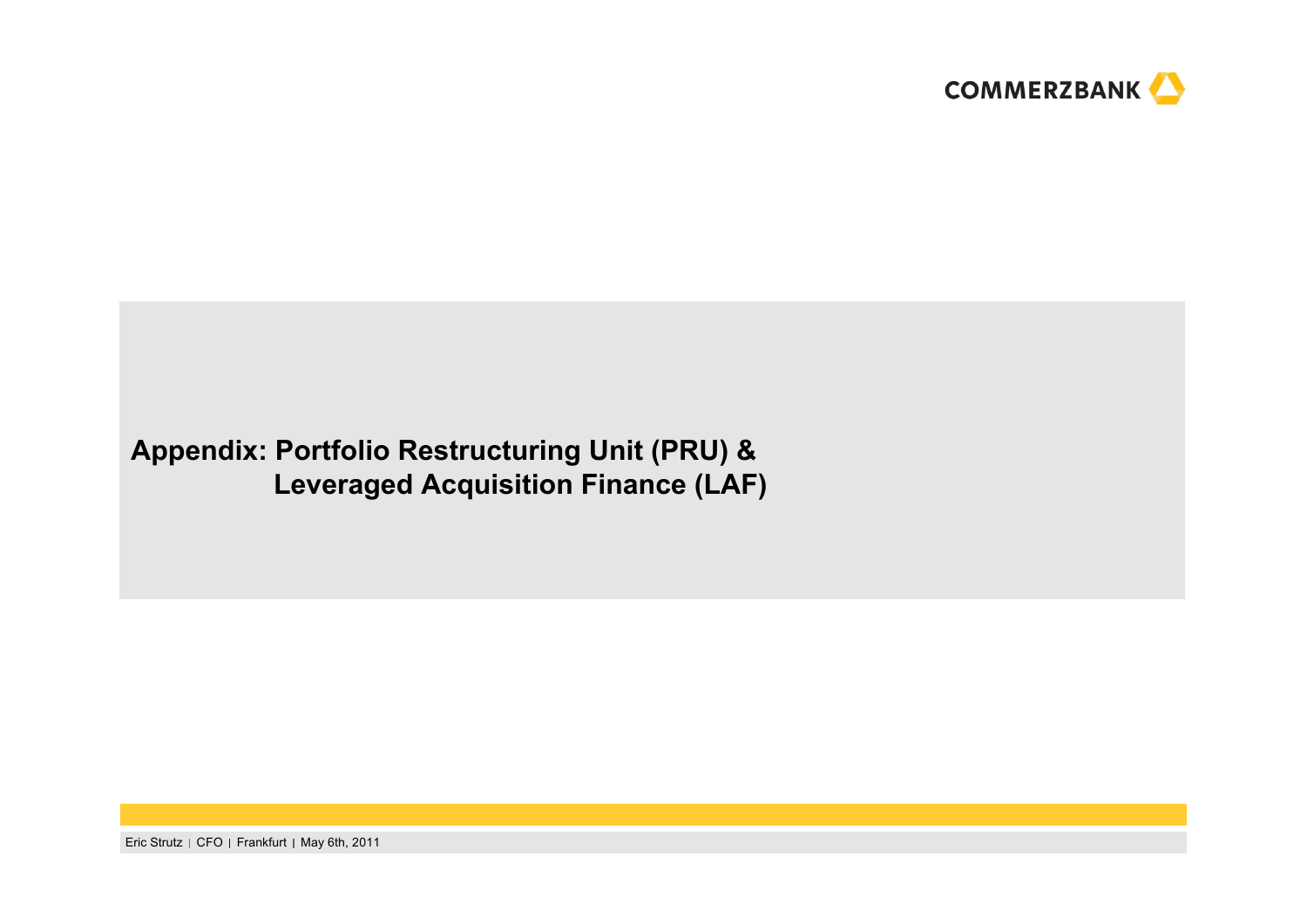

### **PRU Structured Credit by Business Segment - March 2011**

### **Breakdown by asset and rating classes <b>Details & Outlook**



- Cautiously optimistic on market developments with allowance for volatility along the way. US monetary policy continues to support markets but policy reversal possible as labour market and economy strengthening
- Asset reduction primarily achieved through opportunistic sales and proactive asset management
- Asset values remain dependent on macroeconomic development in the US and Europe
- Possibility of market volatility remains due to peripherical European sovereign debt crisis

| $(in \in bn)$    |  | <b>Notional Value</b> |          | Net Assets* |          | <b>Risk Exposure**</b> |          | <b>P&amp;L</b> (in $\in$ m) |         | OCI effect<br>$(in \in m)$ | MDR ***                  |
|------------------|--|-----------------------|----------|-------------|----------|------------------------|----------|-----------------------------|---------|----------------------------|--------------------------|
| <b>Segments</b>  |  | Mar-11                | $Dec-10$ | Mar-11      | $Dec-10$ | $Mar-11$               | $Dec-10$ | Q1 2011                     | FY 2010 | Q1 2011                    | $Mar-11$                 |
| <b>RMBS</b>      |  | 4.8                   | 5.1      | 2.0         | 2.1      | 2.8                    | 3.0      | 4                           | 191     | $-29$                      | 42%                      |
| <b>CMBS</b>      |  | 0.6                   | 0.7      | 0.4         | 0.5      | 0.4                    | 0.5      | $-5$                        | 2       | $-15$                      | 33%                      |
| <b>CDO</b>       |  | 10.2                  | 11.1     | 3.8         | 4.2      | 6.2                    | 6.7      | 71                          | 527     | $-55$                      | 39%                      |
| <b>Other ABS</b> |  | 2.8                   | 3.3      | 2.1         | 2.4      | 2.4                    | 2.8      | 28                          | 93      | $\overline{7}$             | 14%                      |
| <b>PFI/Infra</b> |  | 4.2                   | 4.3      | 1.3         | 1.4      | 3.7                    | 3.8      | $-49$                       | $-28$   | 0                          | 12%                      |
| <b>CIRCS</b>     |  | 0.7                   | 0.7      | 0.4         | 0.3      | 0.0                    | 0.0      | $-1$                        | $-3$    | 0                          | $\overline{\phantom{0}}$ |
| <b>Others</b>    |  | 3.0                   | 3.6      | 2.5         | 3.2      | 0.3                    | 0.2      | 37                          | $-16$   | $\Omega$                   | $\overline{\phantom{0}}$ |
| <b>Total</b>     |  | 26.3                  | 29.0     | 12.5        | 14.1     | 15.8                   | 17.1     | 85                          | 766     | $-92$                      | 40%                      |

\* Net Assets includes both "Buy" and "Sell" Credit Derivatives; all are included on a Mark to Market basis; \*\* Risk Exposure only includes "Sell" Credit derivatives. The exposure is then calculated as if we hold the long Bond (Notional less PV of derivative); \*\*\* Markdown-Ratio = 1-(Risk Exposure / Notional value)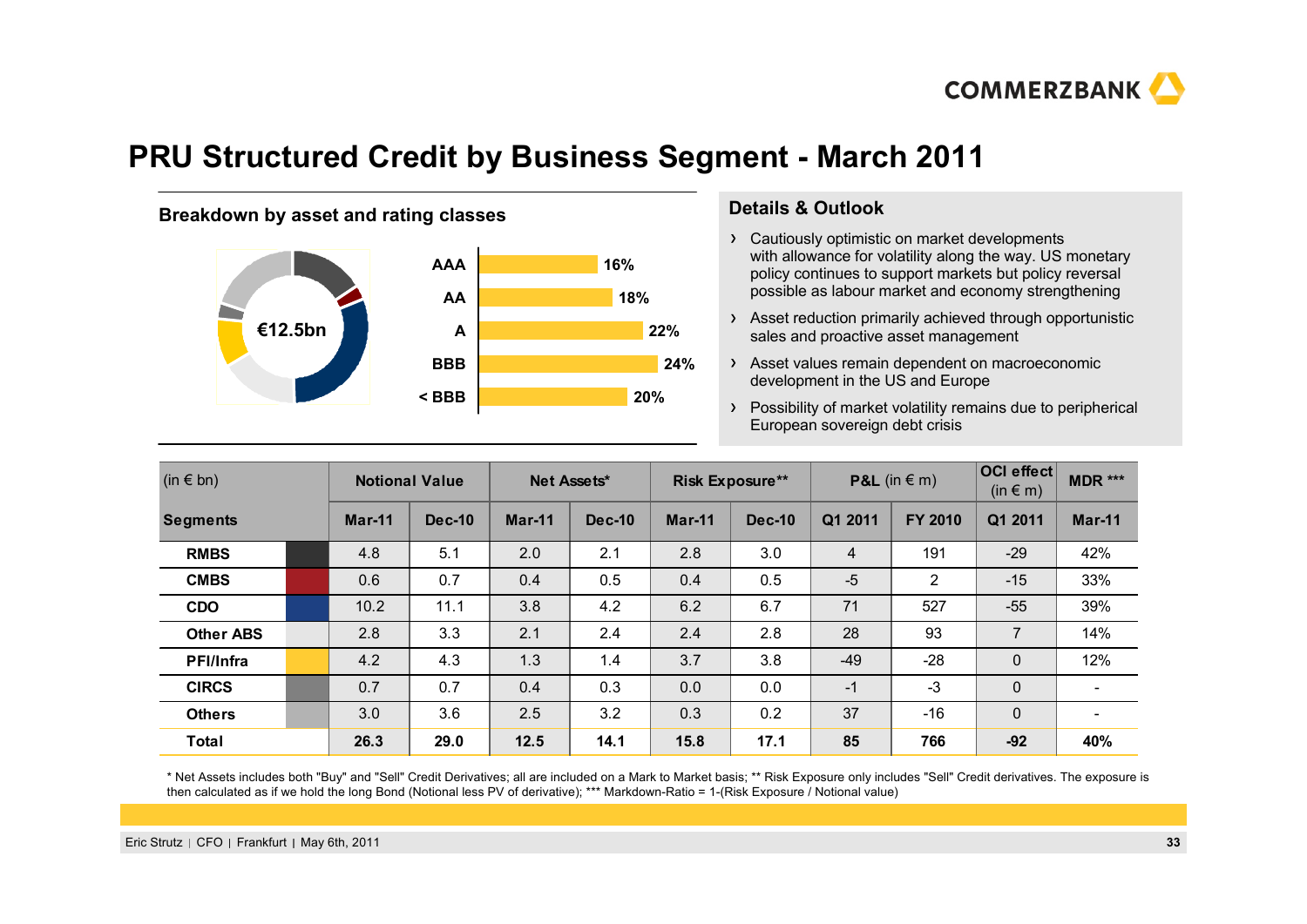

### **CDA and Counterparty Risk from Monolines**



#### **Details**

MtM of derivatives has to be adjusted to the creditworthiness of counterparties. This fair value is corrected through trading P&L via CDA.

> CDA in Q1/2011 decreased significantly by €64m to €449m, mainly driven by non-monoline counterparties. Monoline CDA decreased by €27.5m to €360m as result of lower Market Values (-€57m). The CDA coverage ratio for Monoline protection remains stable at 49%

#### **Outlook**

- Full write-down of protection from critical monoline counterparties has already been realised prior to 2010
- > There are no significant charges from remaining monoline counterparties expected going forward. However, CDS spreads are likely to be volatile which might lead to changes in CDA accordingly

**1)** CDAs referring to monoline and non-monoline counterparties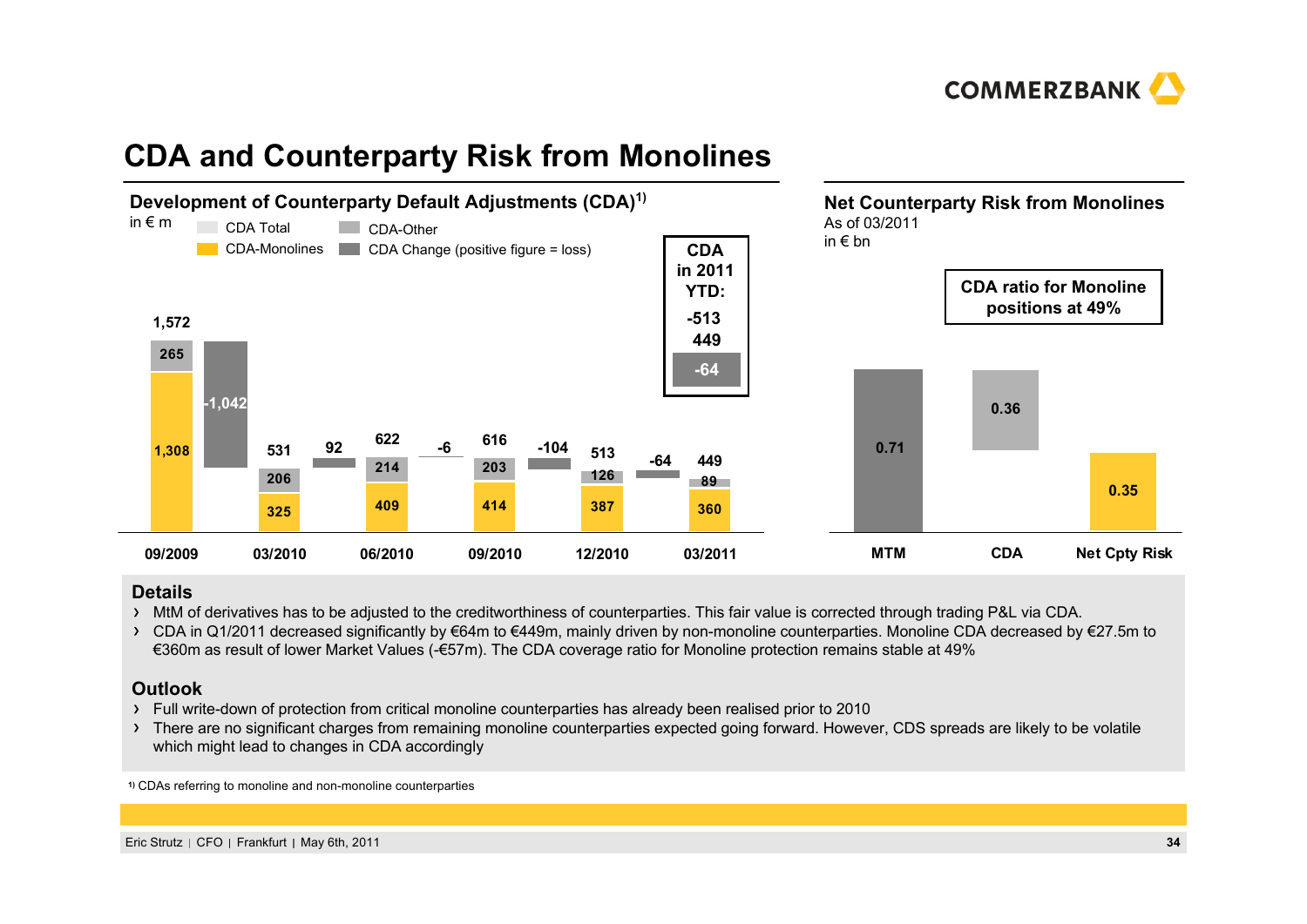

### **Leveraged Acquisition Finance (LAF)**

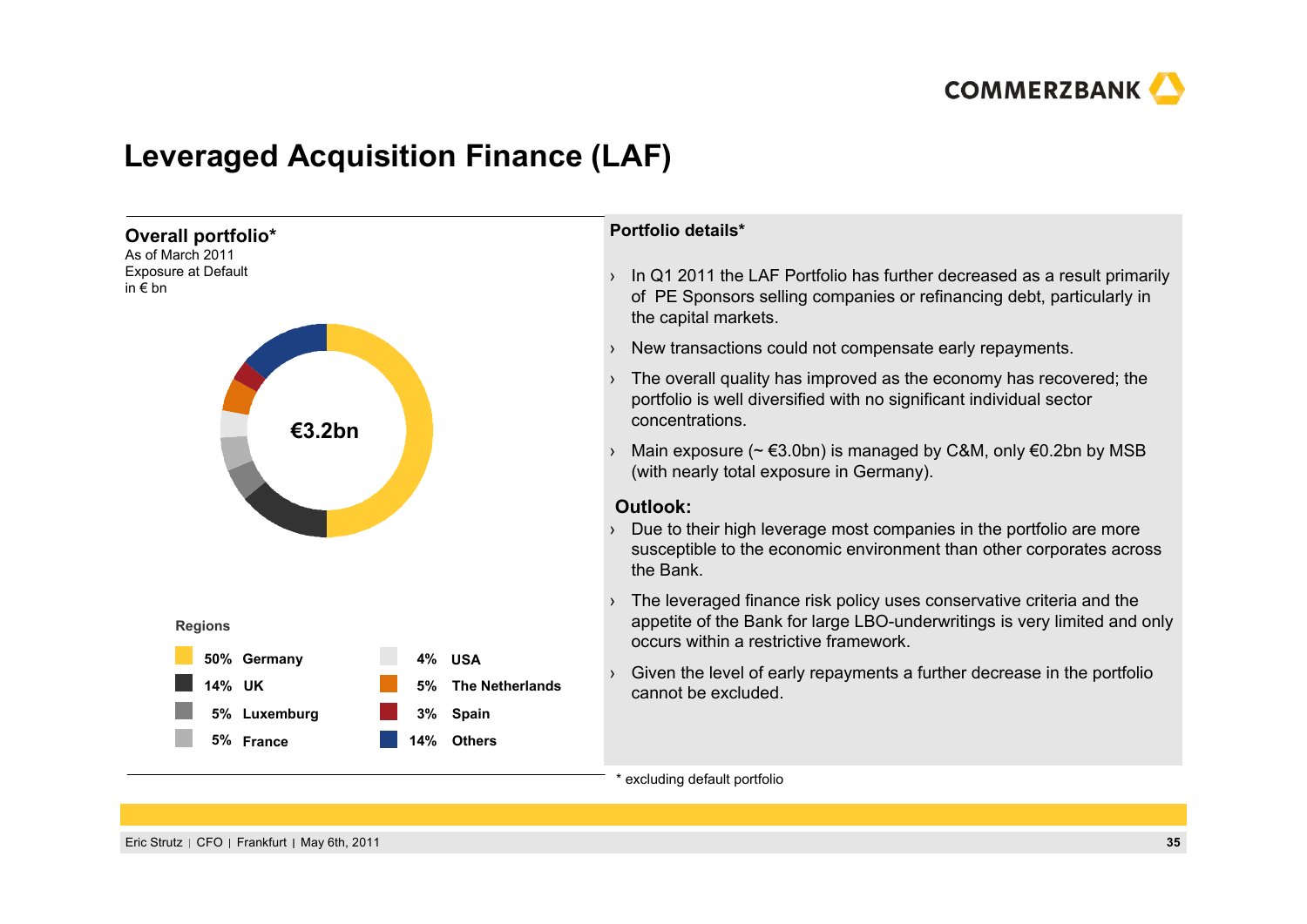

### **Appendix: Risk figures**

Eric Strutz | CFO | Frankfurt | May 6th, 2011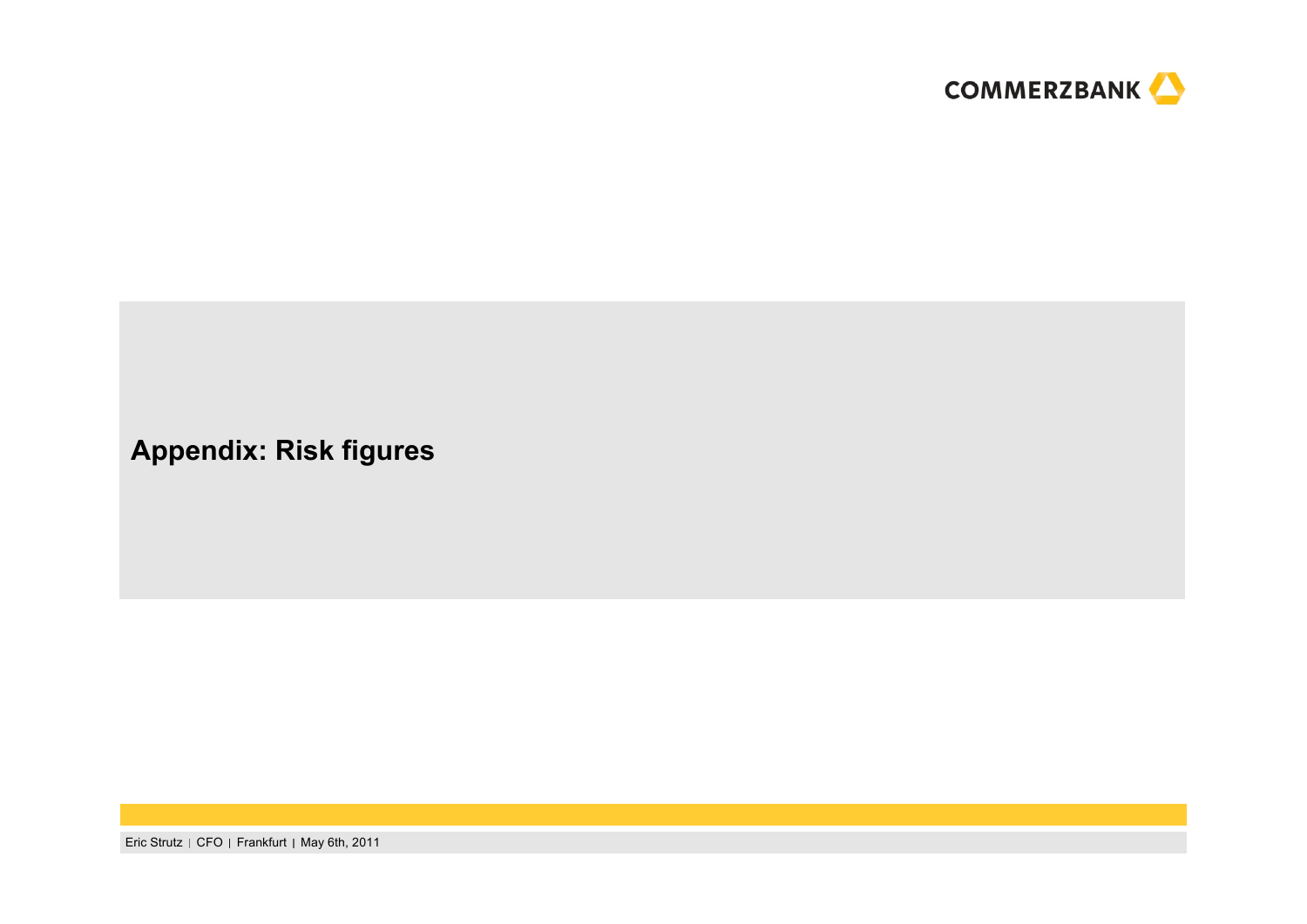

### **Default Portfolio (Q1 2011)**

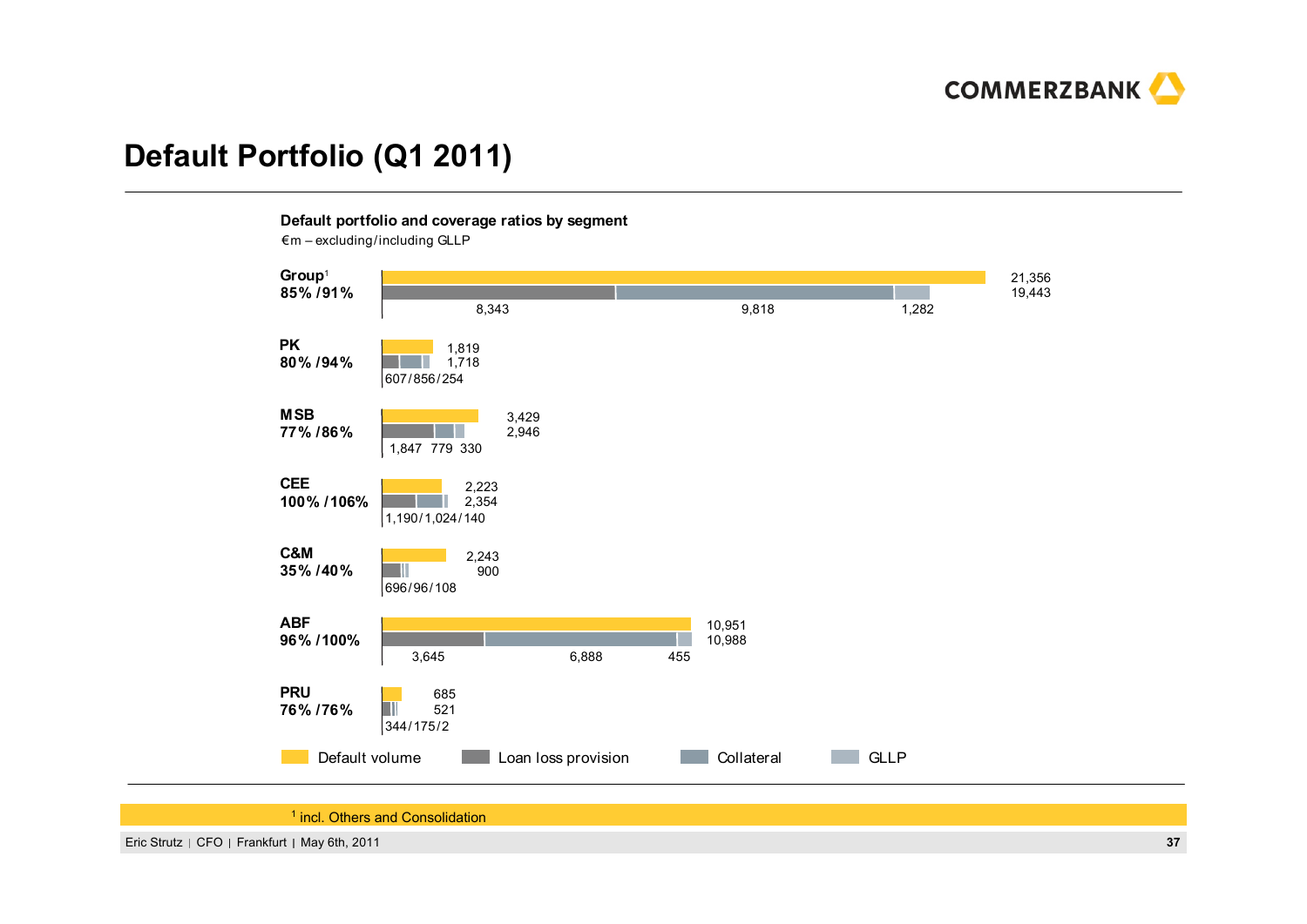

### **Loan to Value figures in the CRE business (Q1 2011)**





### **Loan to Value – Spain <sup>1</sup>**

**Loan to Value – USA <sup>1</sup>**

stratified representation



1 Loan to values based on market values; exclusive margin lines and corporate loans; additional collateral not taken into account.

**Loan to Value – CRE total <sup>1</sup>**

stratified representation



All figures relate to business secured by mortgages. Values in parentheses: December 2010.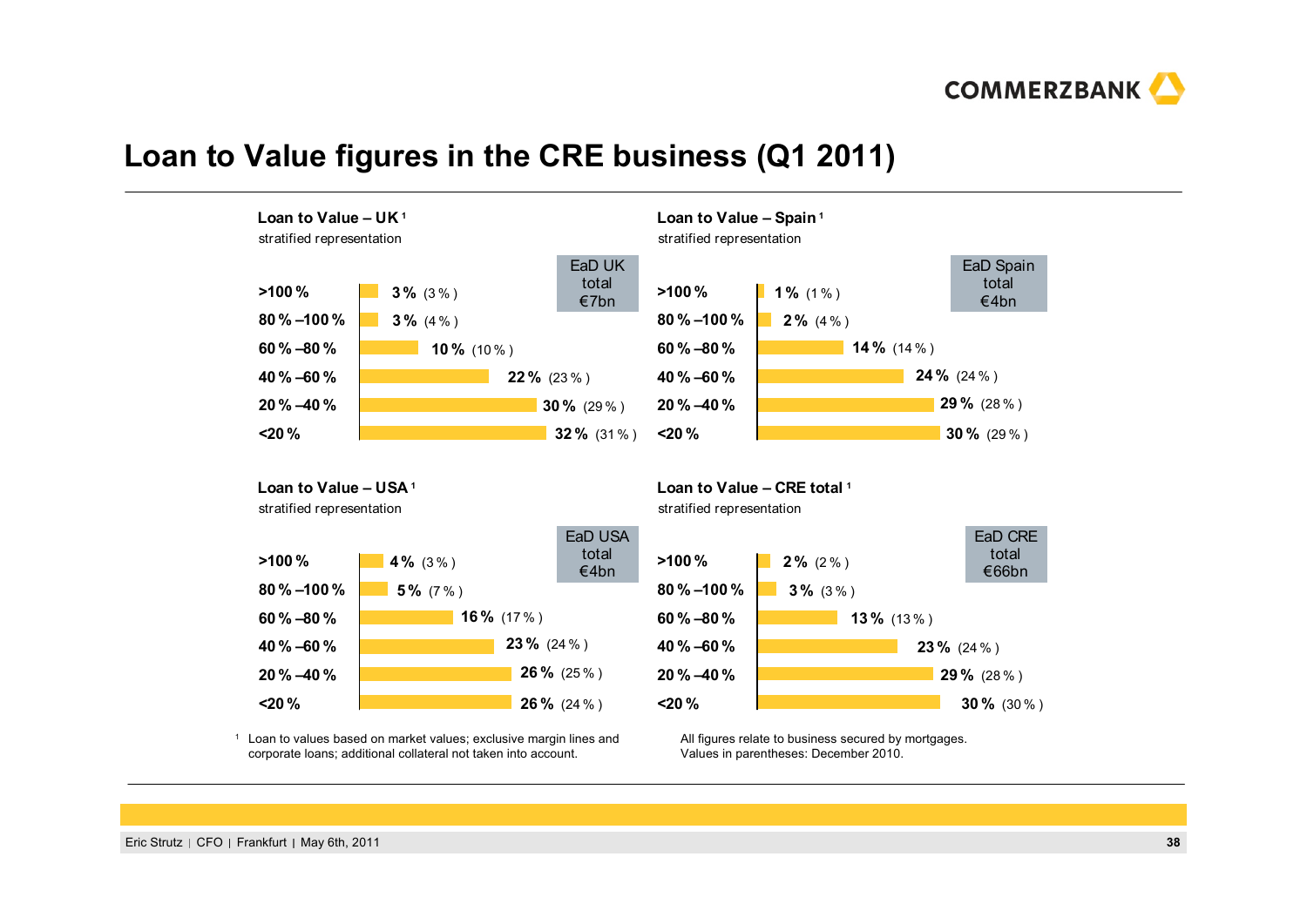

### **Appendix: P&L**

Eric Strutz | CFO | Frankfurt | May 6th, 2011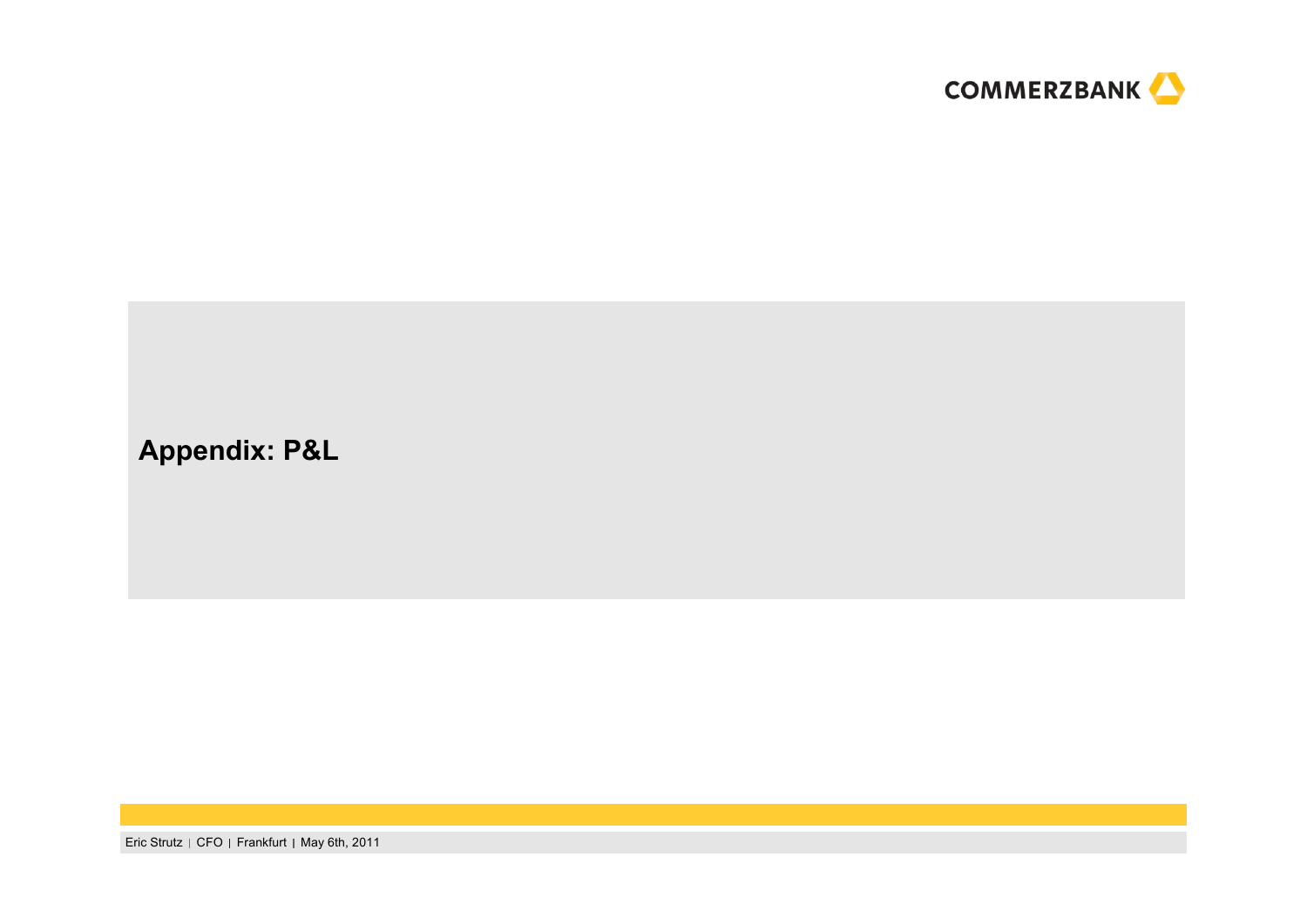

### **Net interest income and Commission income**

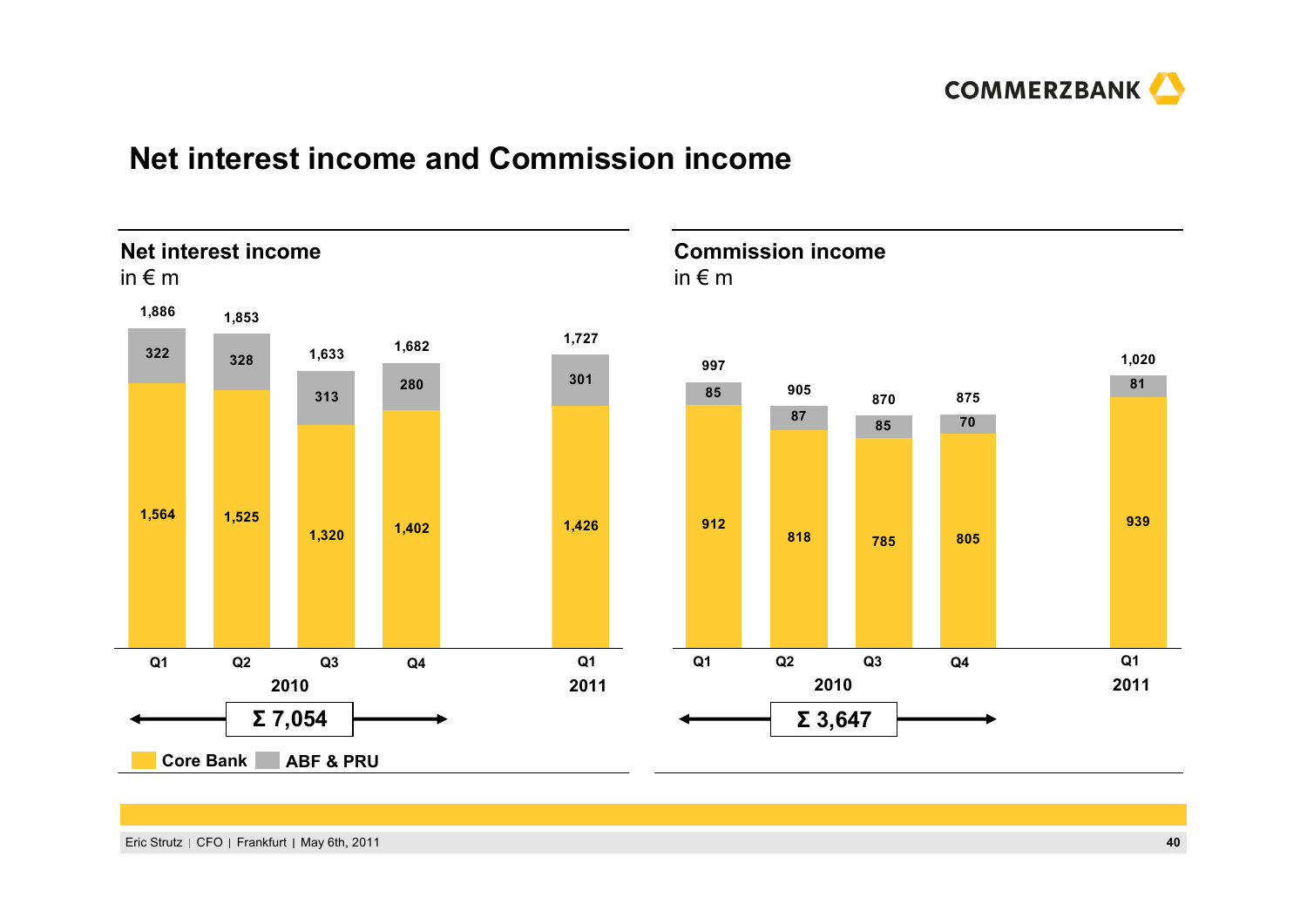

### **Net trading income and Net investment income**

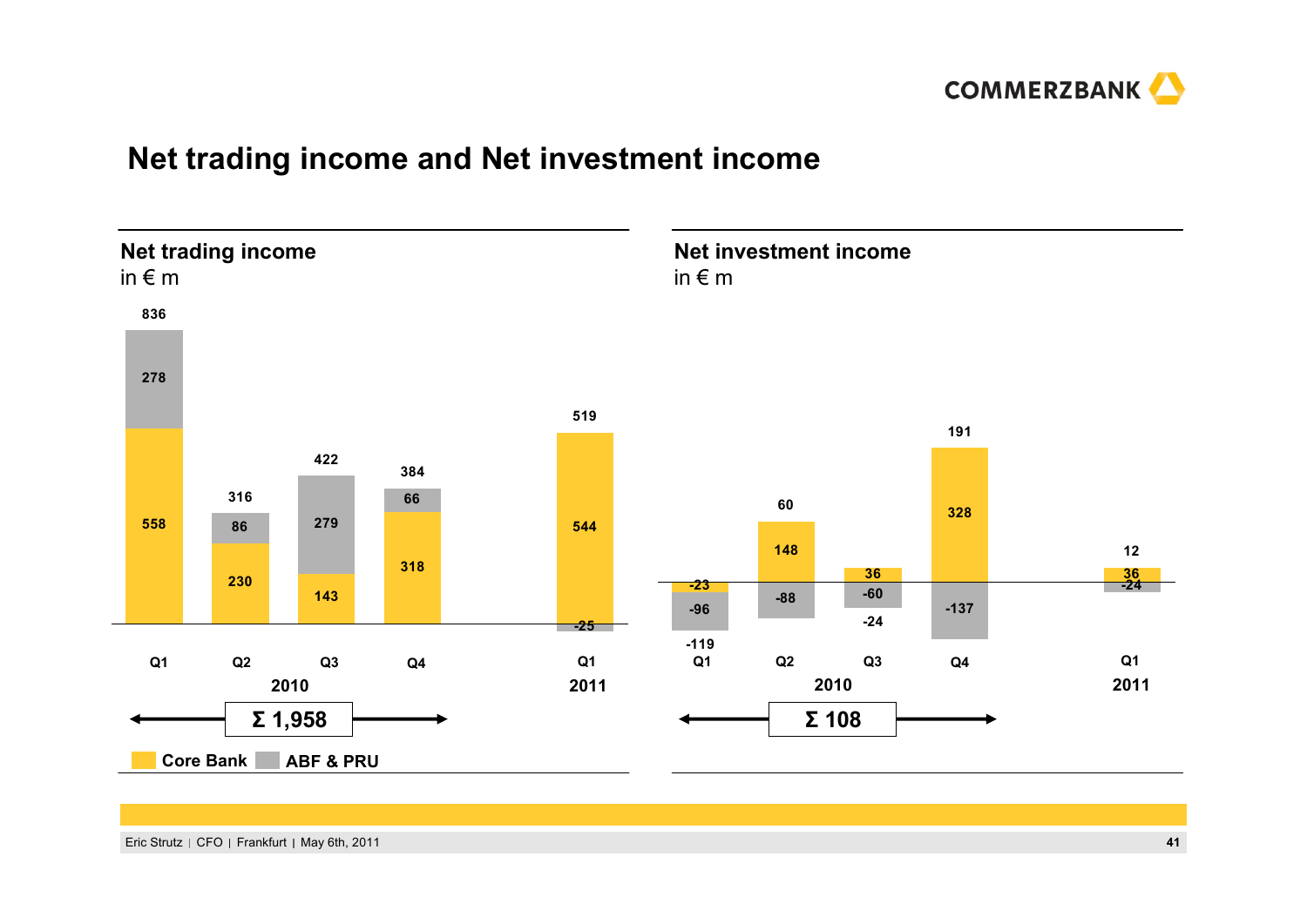

### **Appendix: Segment reporting**

Eric Strutz | CFO | Frankfurt | May 6th, 2011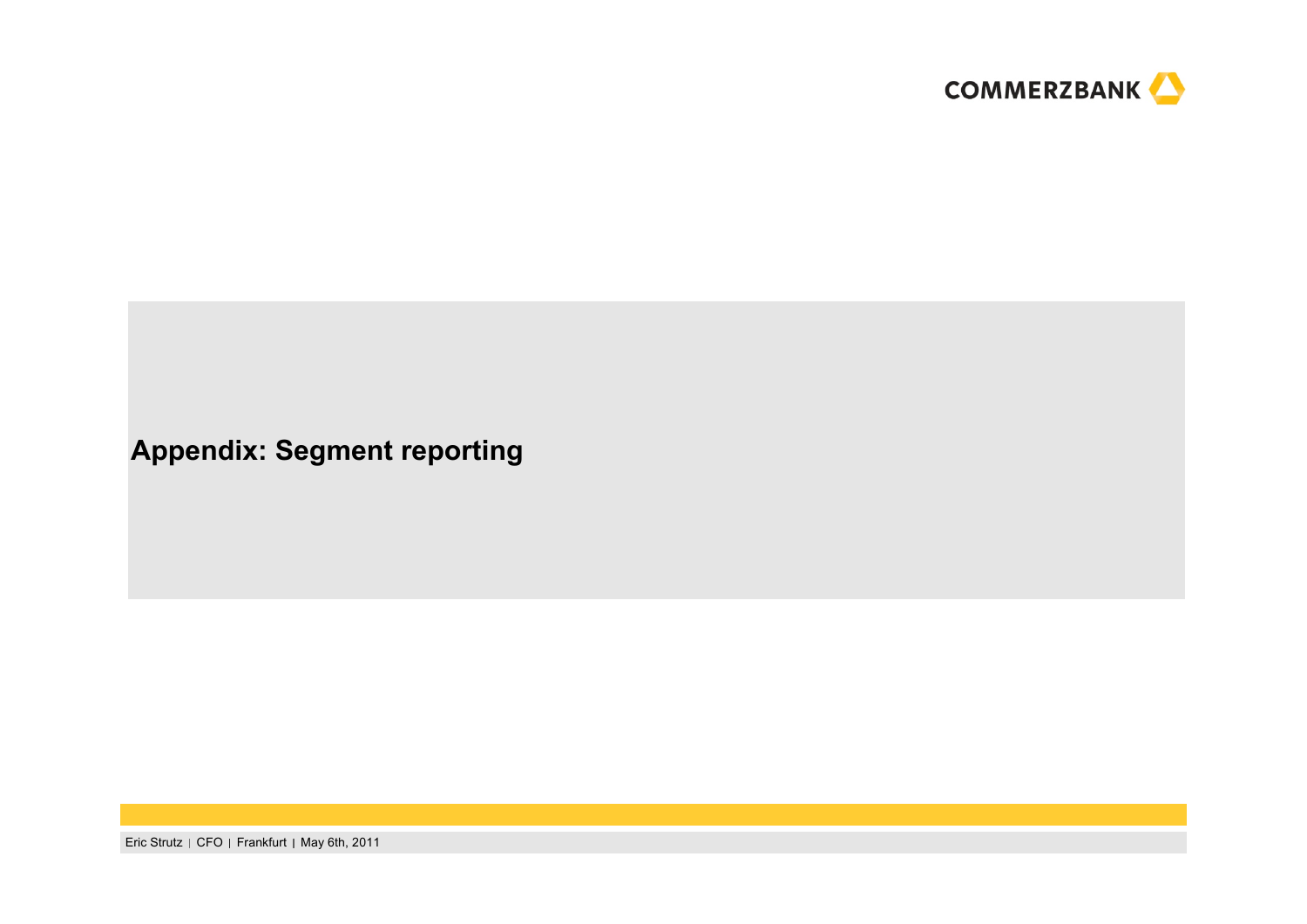

# **Commerzbank Group**

| in $\epsilon$ m                                                   | Q <sub>1</sub><br>2010   | Q <sub>2</sub><br>2010 | Q <sub>3</sub><br>2010 | Q <sub>4</sub><br>2010 | <b>12M</b><br>2010       | Q <sub>1</sub><br>2011 |
|-------------------------------------------------------------------|--------------------------|------------------------|------------------------|------------------------|--------------------------|------------------------|
| Net interest income                                               | 1,886                    | 1,853                  | 1,633                  | 1,682                  | 7,054                    | 1,727                  |
| Provisions for loan losses                                        | $-644$                   | $-639$                 | $-621$                 | $-595$                 | $-2,499$                 | $-318$                 |
| Net interest income after provisions                              | 1,242                    | 1,214                  | 1,012                  | 1,087                  | 4,555                    | 1,409                  |
| Net commission income                                             | 997                      | 905                    | 870                    | 875                    | 3,647                    | 1,020                  |
| Net trading income and net income on hedge accounting             | 836                      | 316                    | 422                    | 384                    | 1,958                    | 519                    |
| Net investment income                                             | $-119$                   | 60                     | $-24$                  | 191                    | 108                      | 12 <sup>2</sup>        |
| Current income on companies accounted for using the equity method | $\overline{2}$           | 6                      | $-5$                   | 32                     | 35                       |                        |
| Other income                                                      | 22                       | $-30$                  | 26                     | $-149$                 | $-131$                   | 338                    |
| Revenues before LLP                                               | 3,624                    | 3,110                  | 2,922                  | 3,015                  | 12,671                   | 3,616                  |
| Revenues after LLP                                                | 2,980                    | 2,471                  | 2,301                  | 2,420                  | 10,172                   | 3,298                  |
| Operating expenses                                                | 2,209                    | 2,228                  | 2,185                  | 2,164                  | 8,786                    | 2,154                  |
| Operating profit                                                  | 771                      | 243                    | 116                    | 256                    | 1,386                    | 1,144                  |
| Impairments of goodwill and brand names                           | $\overline{\phantom{a}}$ | $\blacksquare$         | $\blacksquare$         | $\blacksquare$         | $\overline{\phantom{a}}$ |                        |
| Restructuring expenses                                            |                          | 33                     | $\overline{a}$         | $\overline{a}$         | 33                       |                        |
| Pre-tax profit                                                    | 771                      | 210                    | 116                    | 256                    | 1,353                    | 1,144                  |
| Average capital employed                                          | 30,283                   | 30,967                 | 31,222                 | 31,452                 | 30,981                   | 32,414                 |
| RWA (End of Period)                                               | 278,886                  | 290,200                | 279,597                | 267,509                | 267,509                  | 248,269                |
| Cost/income ratio (%)                                             | 61.0%                    | 71.6%                  | 74.8%                  | 71.8%                  | 69.3%                    | 59.6%                  |
| Operating return on equity (%)                                    | 10.2%                    | 3.1%                   | 1.5%                   | 3.3%                   | 4.5%                     | 14.1%                  |
| Return on equity of pre-tax profit (%)                            | 10.2%                    | 2.7%                   | 1.5%                   | 3.3%                   | 4.4%                     | 14.1%                  |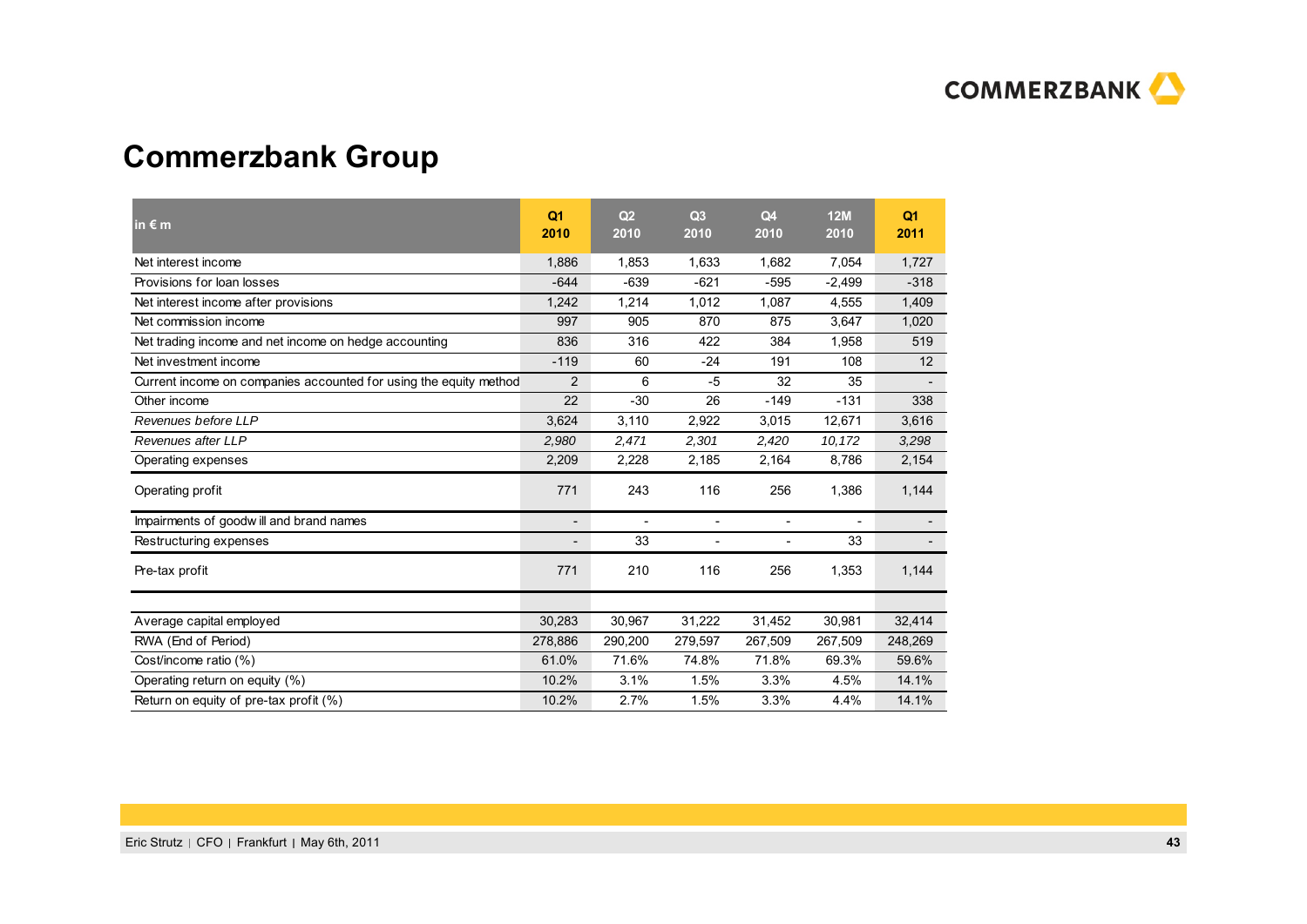

### **Private Customers**

| in $\epsilon$ m                                                   | Q <sub>1</sub><br>2010   | Q <sub>2</sub><br>2010   | Q <sub>3</sub><br>2010   | Q <sub>4</sub><br>2010   | <b>12M</b><br>2010       | Q <sub>1</sub><br>2011 |
|-------------------------------------------------------------------|--------------------------|--------------------------|--------------------------|--------------------------|--------------------------|------------------------|
| Net interest income                                               | 489                      | 486                      | 500                      | 507                      | 1,982                    | 492                    |
| Provisions for loan losses                                        | $-66$                    | $-70$                    | $-64$                    | $-46$                    | $-246$                   | $-41$                  |
| Net interest income after provisions                              | 423                      | 416                      | 436                      | 461                      | 1.736                    | 451                    |
| Net commission income                                             | 547                      | 497                      | 458                      | 439                      | 1,941                    | 569                    |
| Net trading income and net income on hedge accounting             | 1                        | 1                        | 2                        | $-3$                     | 1                        | $-1$                   |
| Net investment income                                             | 9                        | 5                        | 4                        | 13                       | 31                       | $\mathbf{1}$           |
| Current income on companies accounted for using the equity method | $\overline{4}$           | 3                        | 4                        | $-1$                     | 10                       | 6                      |
| Other income                                                      | $-49$                    | 5                        | $-5$                     | $-71$                    | $-120$                   | $-22$                  |
| Revenues before LLP                                               | 1,001                    | 997                      | 963                      | 884                      | 3,845                    | 1,045                  |
| Revenues after LLP                                                | 935                      | 927                      | 899                      | 838                      | 3,599                    | 1,004                  |
| Operating expenses                                                | 912                      | 914                      | 875                      | 851                      | 3,552                    | 888                    |
| Operating profit                                                  | 23                       | 13                       | 24                       | $-13$                    | 47                       | 116                    |
| Impairments of goodwill and brand names                           | $\overline{\phantom{a}}$ | $\overline{\phantom{a}}$ | $\overline{\phantom{a}}$ | $\overline{\phantom{a}}$ | $\overline{\phantom{a}}$ |                        |
| Restructuring expenses                                            | $\overline{\phantom{a}}$ | $\overline{\phantom{a}}$ | $\overline{\phantom{a}}$ | $\overline{\phantom{a}}$ |                          |                        |
| Pre-tax profit                                                    | 23                       | 13                       | 24                       | $-13$                    | 47                       | 116                    |
|                                                                   |                          |                          |                          |                          |                          |                        |
| Average capital employed                                          | 3.510                    | 3.547                    | 3,429                    | 3,453                    | 3,485                    | 3,428                  |
| RWA (End of Period)                                               | 30,617                   | 31,267                   | 29,724                   | 29,849                   | 29,849                   | 29,362                 |
| Cost/income ratio (%)                                             | 91.1%                    | 91.7%                    | 90.9%                    | 96.3%                    | 92.4%                    | 85.0%                  |
| Operating return on equity (%)                                    | 2.6%                     | 1.5%                     | 2.8%                     | $-1.5%$                  | 1.3%                     | 13.5%                  |
| Return on equity of pre-tax profit (%)                            | 2.6%                     | 1.5%                     | 2.8%                     | $-1.5%$                  | 1.3%                     | 13.5%                  |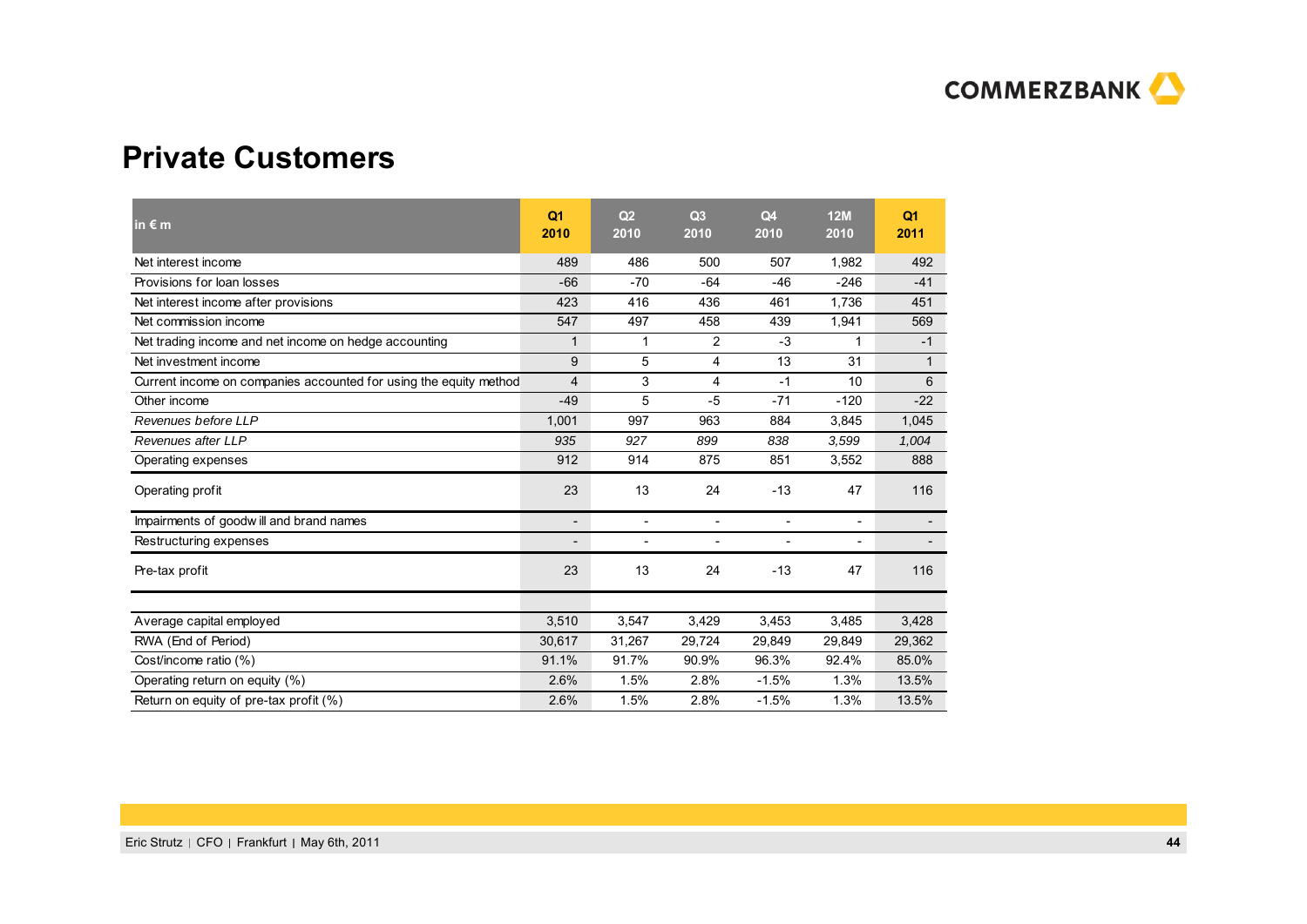

### **Mittelstandsbank**

| in $\epsilon$ m                                                   | Q <sub>1</sub><br>2010   | Q <sub>2</sub><br>2010   | Q <sub>3</sub><br>2010   | Q <sub>4</sub><br>2010   | <b>12M</b><br>2010       | Q <sub>1</sub><br>2011   |
|-------------------------------------------------------------------|--------------------------|--------------------------|--------------------------|--------------------------|--------------------------|--------------------------|
| Net interest income                                               | 523                      | 554                      | 482                      | 522                      | 2,081                    | 515                      |
| Provisions for loan losses                                        | $-161$                   | $-94$                    | 69                       | $-93$                    | $-279$                   | -8                       |
| Net interest income after provisions                              | 362                      | 460                      | 551                      | 429                      | 1,802                    | 507                      |
| Net commission income                                             | 272                      | 221                      | 240                      | 250                      | 983                      | 285                      |
| Net trading income and net income on hedge accounting             | $-4$                     | 50                       | $-14$                    | -8                       | 24                       | 16                       |
| Net investment income                                             | $-3$                     | 15                       | 29                       | 147                      | 188                      | $-16$                    |
| Current income on companies accounted for using the equity method | $\overline{\phantom{a}}$ | $\overline{\phantom{a}}$ |                          | 30                       | 30                       | 2                        |
| Other income                                                      | 44                       | $-10$                    | $-10$                    | $-10$                    | 14                       | $\overline{2}$           |
| Revenues before LLP                                               | 832                      | 830                      | 727                      | 931                      | 3,320                    | 804                      |
| Revenues after LLP                                                | 671                      | 736                      | 796                      | 838                      | 3,041                    | 796                      |
| Operating expenses                                                | 357                      | 348                      | 366                      | 372                      | 1,443                    | 381                      |
| Operating profit                                                  | 314                      | 388                      | 430                      | 466                      | 1,598                    | 415                      |
| Impairments of goodwill and brand names                           | $\overline{\phantom{a}}$ | $\overline{\phantom{a}}$ | $\overline{\phantom{a}}$ | $\overline{\phantom{a}}$ | $\overline{\phantom{a}}$ | $\overline{\phantom{a}}$ |
| Restructuring expenses                                            | $\overline{\phantom{a}}$ | $\overline{\phantom{a}}$ | $\overline{a}$           | $\overline{a}$           |                          |                          |
| Pre-tax profit                                                    | 314                      | 388                      | 430                      | 466                      | 1,598                    | 415                      |
|                                                                   |                          |                          |                          |                          |                          |                          |
| Average capital employed                                          | 5.500                    | 5.497                    | 5.715                    | 5,617                    | 5,582                    | 5,435                    |
| RWA (End of Period)                                               | 63,964                   | 68,985                   | 66,604                   | 67,440                   | 67,440                   | 59,774                   |
| Cost/income ratio (%)                                             | 42.9%                    | 41.9%                    | 50.3%                    | 40.0%                    | 43.5%                    | 47.4%                    |
| Operating return on equity (%)                                    | 22.8%                    | 28.2%                    | 30.1%                    | 33.2%                    | 28.6%                    | 30.5%                    |
| Return on equity of pre-tax profit (%)                            | 22.8%                    | 28.2%                    | 30.1%                    | 33.2%                    | 28.6%                    | 30.5%                    |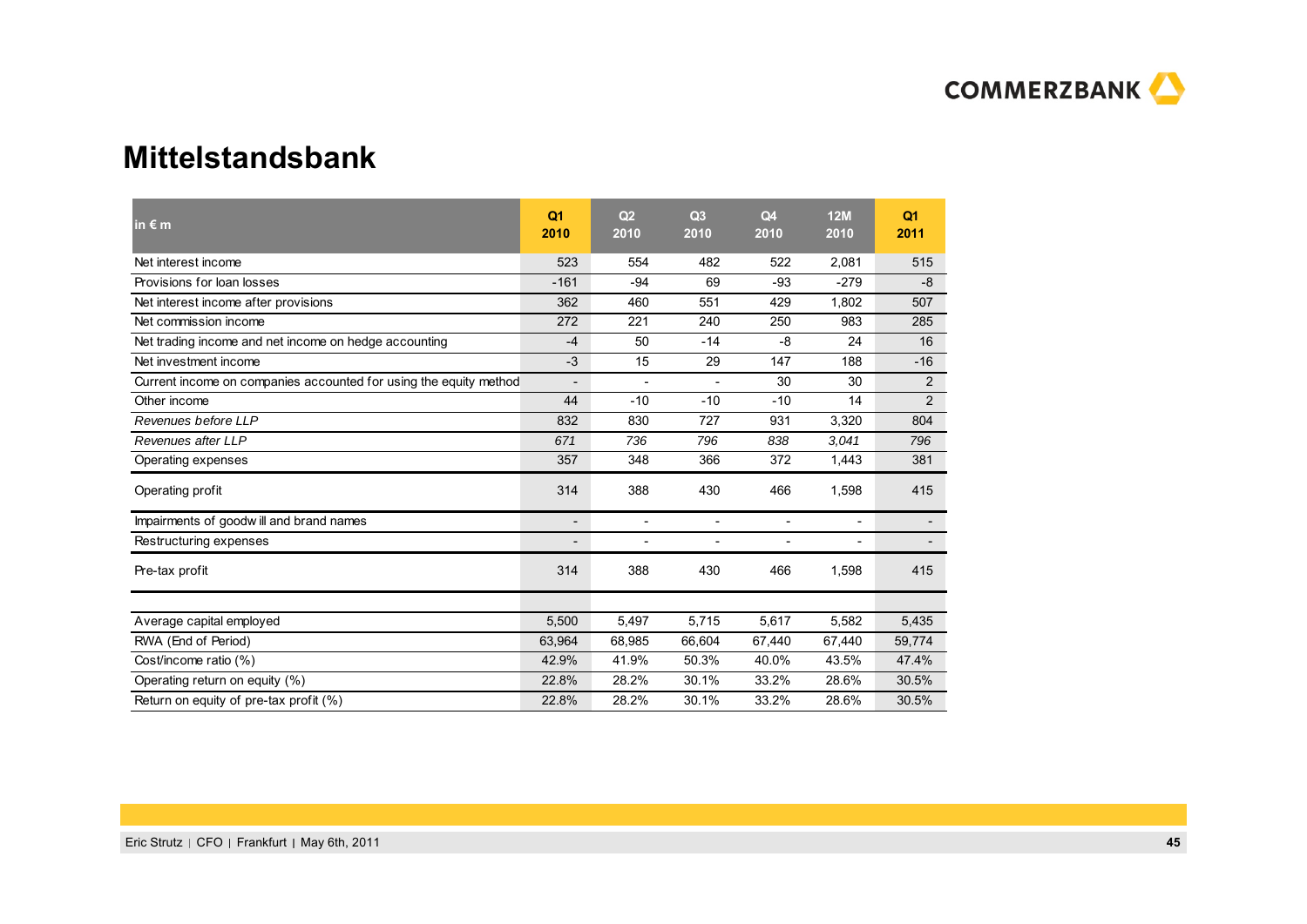

### **Central & Eastern Europe**

| in $\epsilon$ m                                                   | Q <sub>1</sub><br>2010   | O <sub>2</sub><br>2010   | Q <sub>3</sub><br>2010   | Q <sub>4</sub><br>2010   | 12M<br>2010              | Q <sub>1</sub><br>2011   |
|-------------------------------------------------------------------|--------------------------|--------------------------|--------------------------|--------------------------|--------------------------|--------------------------|
| Net interest income                                               | 159                      | 161                      | 164                      | 190                      | 674                      | 157                      |
| Provisions for loan losses                                        | $-94$                    | $-92$                    | $-127$                   | $-48$                    | $-361$                   | $-30$                    |
| Net interest income after provisions                              | 65                       | 69                       | 37                       | 142                      | 313                      | 127                      |
| Net commission income                                             | 47                       | 53                       | 53                       | 55                       | 208                      | 55                       |
| Net trading income and net income on hedge accounting             | 18                       | 20                       | 19                       | 16                       | 73                       | 26                       |
| Net investment income                                             | $-1$                     | 4                        | 4                        | $-11$                    | $-4$                     | 4                        |
| Current income on companies accounted for using the equity method | $\overline{\phantom{a}}$ | $\overline{\phantom{a}}$ | $\overline{\phantom{a}}$ | $\overline{\phantom{a}}$ | $\overline{\phantom{a}}$ | $\overline{\phantom{a}}$ |
| Other income                                                      | 3                        | 9                        | 9                        | 7                        | 28                       | 10                       |
| Revenues before LLP                                               | 226                      | 247                      | 249                      | 257                      | 979                      | 252                      |
| Revenues after LLP                                                | 132                      | 155                      | 122                      | 209                      | 618                      | 222                      |
| Operating expenses                                                | 126                      | 148                      | 153                      | 138                      | 565                      | 144                      |
| Operating profit                                                  | 6                        | $\overline{7}$           | $-31$                    | 71                       | 53                       | 78                       |
| Impairments of goodwill and brand names                           | $\overline{a}$           | $\blacksquare$           | $\blacksquare$           | $\blacksquare$           | $\overline{\phantom{a}}$ |                          |
| Restructuring expenses                                            | $\overline{\phantom{0}}$ | $\overline{a}$           |                          | $\overline{\phantom{a}}$ |                          | $\overline{\phantom{0}}$ |
| Pre-tax profit                                                    | 6                        | $\overline{7}$           | $-31$                    | 71                       | 53                       | 78                       |
|                                                                   |                          |                          |                          |                          |                          |                          |
| Average capital employed                                          | 1,599                    | 1,598                    | 1,674                    | 1,643                    | 1,629                    | 1,679                    |
| RWA (End of Period)                                               | 18,745                   | 19,719                   | 19,008                   | 19,105                   | 19,105                   | 19,422                   |
| Cost/income ratio (%)                                             | 55.8%                    | 59.9%                    | 61.4%                    | 53.7%                    | 57.7%                    | 57.1%                    |
| Operating return on equity (%)                                    | 1.5%                     | 1.8%                     | $-7.4%$                  | 17.3%                    | 3.3%                     | 18.6%                    |
| Return on equity of pre-tax profit (%)                            | 1.5%                     | 1.8%                     | $-7.4%$                  | 17.3%                    | 3.3%                     | 18.6%                    |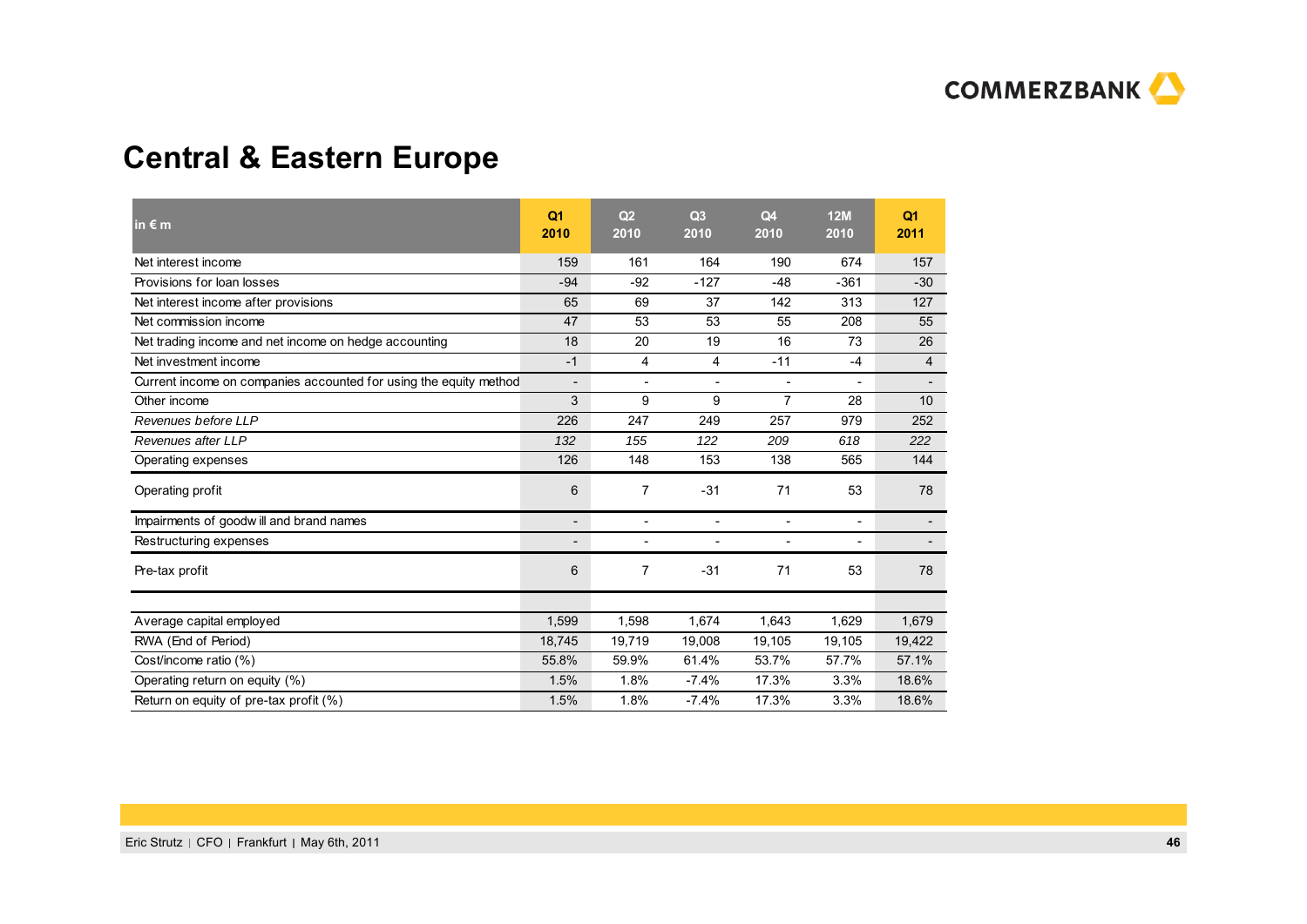

### **Corporates & Markets**

| in $\epsilon$ m                                                   | Q <sub>1</sub><br>2010   | Q <sub>2</sub><br>2010   | Q <sub>3</sub><br>2010   | Q <sub>4</sub><br>2010   | 12M<br>2010              | Q <sub>1</sub><br>2011   |
|-------------------------------------------------------------------|--------------------------|--------------------------|--------------------------|--------------------------|--------------------------|--------------------------|
| Net interest income                                               | 208                      | 198                      | 141                      | 220                      | 767                      | 160                      |
| Provisions for loan losses                                        | 19                       | $\Omega$                 | $-6$                     | 14                       | 27                       | 0                        |
| Net interest income after provisions                              | 227                      | 198                      | 135                      | 234                      | 794                      | 160                      |
| Net commission income                                             | 75                       | 64                       | 55                       | 60                       | 254                      | 48                       |
| Net trading income and net income on hedge accounting             | 448                      | 187                      | 313                      | 212                      | 1,160                    | 456                      |
| Net investment income                                             | $-14$                    | 43                       | 31                       | 160                      | 220                      | 4                        |
| Current income on companies accounted for using the equity method | $\overline{\phantom{a}}$ | $\overline{a}$           | 1                        | 10                       | 11                       | $\overline{\phantom{a}}$ |
| Other income                                                      | 8                        | 11                       | 25                       | $-64$                    | $-20$                    | 10                       |
| Revenues before LLP                                               | 725                      | 503                      | 566                      | 598                      | 2,392                    | 678                      |
| Revenues after LLP                                                | 744                      | 503                      | 560                      | 612                      | 2,419                    | 678                      |
| Operating expenses                                                | 411                      | 394                      | 439                      | 389                      | 1,633                    | 438                      |
| Operating profit                                                  | 333                      | 109                      | 121                      | 223                      | 786                      | 240                      |
| Impairments of goodwill and brand names                           | $\overline{\phantom{a}}$ | $\overline{\phantom{a}}$ | $\overline{\phantom{a}}$ | $\overline{\phantom{a}}$ | $\overline{\phantom{a}}$ |                          |
| Restructuring expenses                                            | $\overline{\phantom{a}}$ | $\overline{\phantom{a}}$ | $\overline{\phantom{a}}$ | $\overline{\phantom{a}}$ |                          | $\overline{\phantom{a}}$ |
| Pre-tax profit                                                    | 333                      | 109                      | 121                      | 223                      | 786                      | 240                      |
|                                                                   |                          |                          |                          |                          |                          |                          |
| Average capital employed                                          | 3.849                    | 3.881                    | 3.882                    | 3,867                    | 3.870                    | 3,423                    |
| RWA (End of Period)                                               | 51,465                   | 53,249                   | 52,787                   | 47,853                   | 47,853                   | 42,013                   |
| Cost/income ratio (%)                                             | 56.7%                    | 78.3%                    | 77.6%                    | 65.1%                    | 68.3%                    | 64.6%                    |
| Operating return on equity (%)                                    | 34.6%                    | 11.2%                    | 12.5%                    | 23.1%                    | 20.3%                    | 28.0%                    |
| Return on equity of pre-tax profit (%)                            | 34.6%                    | 11.2%                    | 12.5%                    | 23.1%                    | 20.3%                    | 28.0%                    |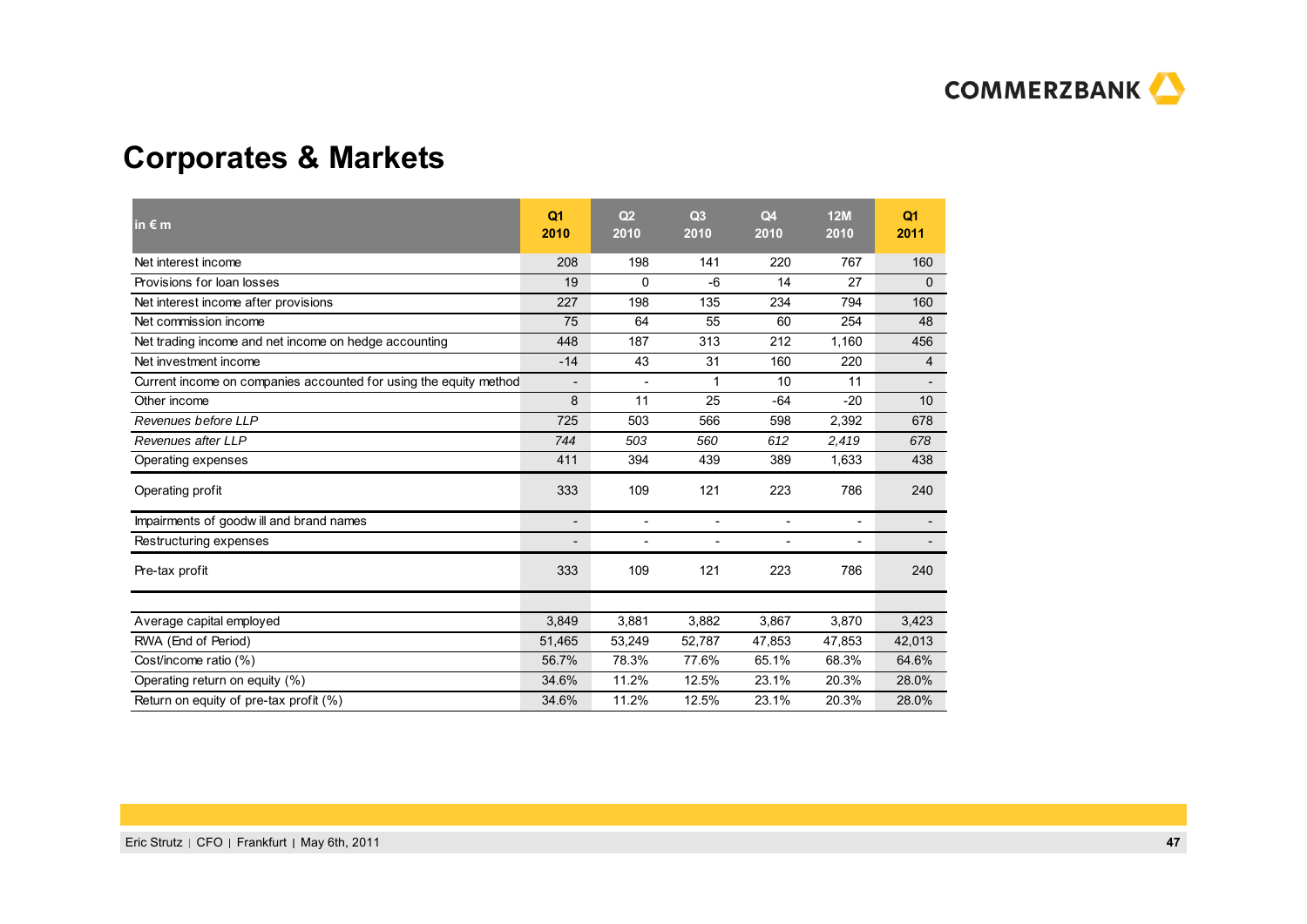

### **Asset Based Finance**

| in $\epsilon$ m                                                   | Q <sub>1</sub><br>2010   | O <sub>2</sub><br>2010   | Q <sub>3</sub><br>2010   | Q <sub>4</sub><br>2010   | 12M<br>2010 | Q <sub>1</sub><br>2011 |
|-------------------------------------------------------------------|--------------------------|--------------------------|--------------------------|--------------------------|-------------|------------------------|
| Net interest income                                               | 299                      | 318                      | 284                      | 260                      | 1,161       | 296                    |
| Provisions for loan losses                                        | $-325$                   | $-354$                   | $-493$                   | $-412$                   | $-1,584$    | $-241$                 |
| Net interest income after provisions                              | $-26$                    | $-36$                    | $-209$                   | $-152$                   | $-423$      | 55                     |
| Net commission income                                             | 88                       | 80                       | 83                       | 76                       | 327         | 81                     |
| Net trading income and net income on hedge accounting             | $-4$                     | 30                       | $-49$                    | $-55$                    | $-78$       | $-86$                  |
| Net investment income                                             | $-2$                     | $-158$                   | $-51$                    | $-141$                   | $-352$      | $-42$                  |
| Current income on companies accounted for using the equity method | $-2$                     | $\overline{2}$           | -9                       | $-11$                    | $-20$       | -8                     |
| Other income                                                      | 13                       | $-19$                    | $-25$                    | $-83$                    | $-114$      | 16                     |
| Revenues before LLP                                               | 392                      | 253                      | 233                      | 46                       | 924         | 257                    |
| Revenues after LLP                                                | 67                       | $-101$                   | $-260$                   | $-366$                   | $-660$      | 16                     |
| Operating expenses                                                | 152                      | 147                      | 144                      | 166                      | 609         | 154                    |
| Operating profit                                                  | $-85$                    | $-248$                   | $-404$                   | $-532$                   | $-1,269$    | $-138$                 |
| Impairments of goodwill and brand names                           | $\overline{\phantom{a}}$ | $\overline{\phantom{a}}$ | $\overline{\phantom{a}}$ | $\overline{\phantom{a}}$ |             |                        |
| Restructuring expenses                                            |                          | 33                       | $\overline{\phantom{a}}$ | $\overline{a}$           | 33          |                        |
| Pre-tax profit                                                    | $-85$                    | $-281$                   | $-404$                   | $-532$                   | $-1,302$    | $-138$                 |
|                                                                   |                          |                          |                          |                          |             |                        |
| Average capital employed                                          | 6,461                    | 6,242                    | 6,350                    | 5,708                    | 6,190       | 5,542                  |
| RWA (End of Period)                                               | 88,402                   | 90,642                   | 85,854                   | 79,089                   | 79,089      | 73,891                 |
| Cost/income ratio (%)                                             | 38.8%                    | 58.1%                    | 61.8%                    | 360.9%                   | 65.9%       | 59.9%                  |
| Operating return on equity (%)                                    | $-5.3%$                  | $-15.9%$                 | $-25.4%$                 | $-37.3%$                 | $-20.5%$    | $-10.0%$               |
| Return on equity of pre-tax profit (%)                            | $-5.3%$                  | $-18.0%$                 | $-25.4%$                 | $-37.3%$                 | $-21.0%$    | $-10.0%$               |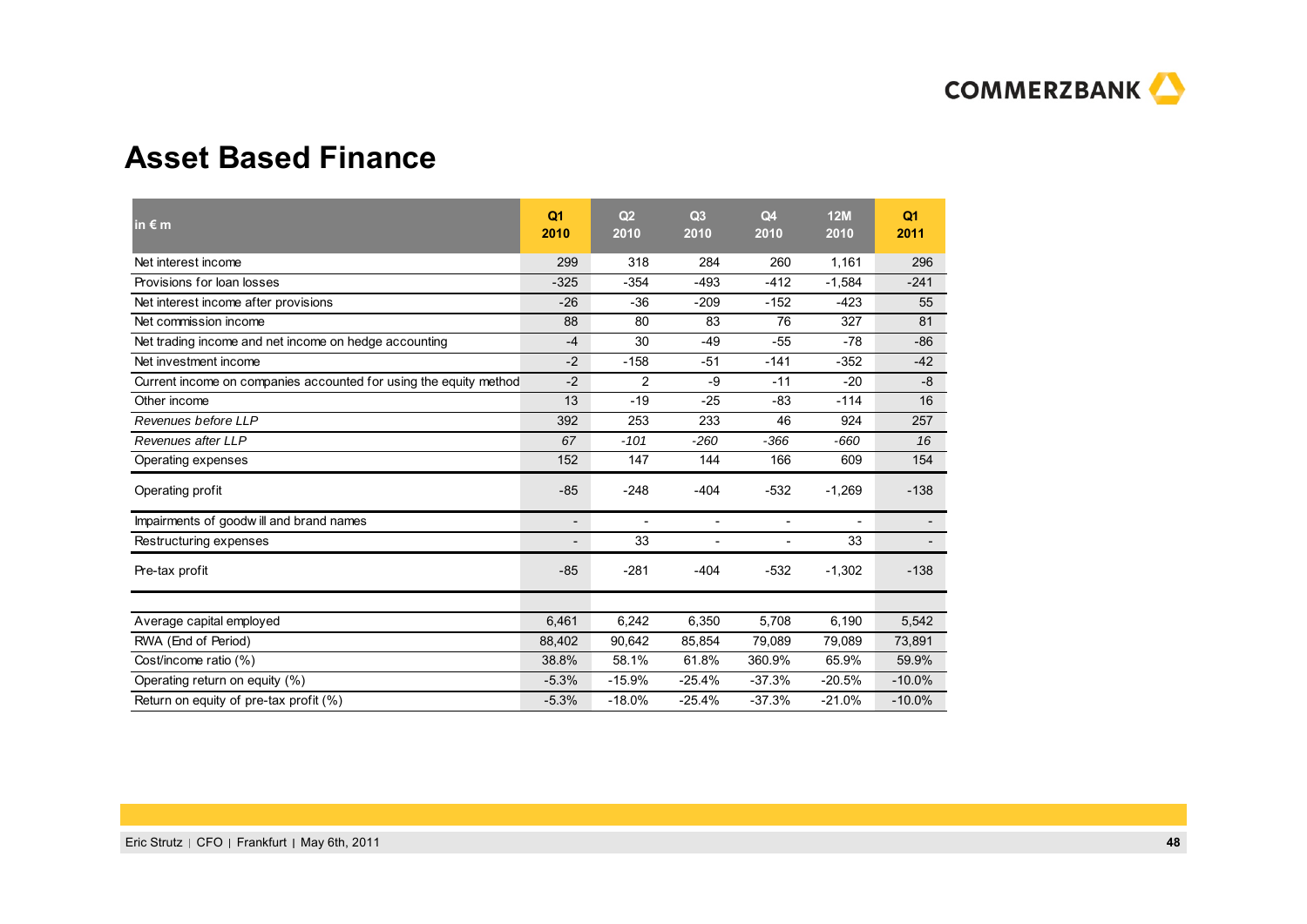

### **Portfolio Restructuring Unit**

| in $\epsilon$ m                                                   | Q <sub>1</sub><br>2010   | O <sub>2</sub><br>2010   | Q <sub>3</sub><br>2010 | Q <sub>4</sub><br>2010   | 12M<br>2010              | Q <sub>1</sub><br>2011   |
|-------------------------------------------------------------------|--------------------------|--------------------------|------------------------|--------------------------|--------------------------|--------------------------|
| Net interest income                                               | 23                       | 10                       | 29                     | 20                       | 82                       | 5                        |
| Provisions for loan losses                                        | $-22$                    | $-28$                    | $-2$                   | $-10$                    | $-62$                    | $\mathbf{1}$             |
| Net interest income after provisions                              | $\mathbf{1}$             | $-18$                    | 27                     | 10                       | 20                       | 6                        |
| Net commission income                                             | $-3$                     | $\overline{7}$           | $\overline{2}$         | $-6$                     | $-0$                     | $\Omega$                 |
| Net trading income and net income on hedge accounting             | 282                      | 56                       | 328                    | 121                      | 787                      | 61                       |
| Net investment income                                             | $-94$                    | 70                       | -9                     | 4                        | $-29$                    | 18                       |
| Current income on companies accounted for using the equity method | $\overline{\phantom{a}}$ | $\overline{\phantom{a}}$ | $\blacksquare$         | $\blacksquare$           | $\blacksquare$           | $\overline{\phantom{a}}$ |
| Other income                                                      | $-0$                     | $\overline{7}$           | $-3$                   | $-1$                     | 3                        | $-0$                     |
| Revenues before LLP                                               | 208                      | 150                      | 347                    | 138                      | 843                      | 84                       |
| Revenues after LLP                                                | 186                      | 122                      | 345                    | 128                      | 781                      | 85                       |
| Operating expenses                                                | 25                       | 27                       | 31                     | 23                       | 106                      | 22                       |
| Operating profit                                                  | 161                      | 95                       | 314                    | 105                      | 675                      | 63                       |
| Impairments of goodwill and brand names                           | $\overline{\phantom{0}}$ | $\overline{\phantom{a}}$ |                        | $\blacksquare$           | $\overline{\phantom{a}}$ |                          |
| Restructuring expenses                                            |                          | $\blacksquare$           |                        | $\overline{\phantom{a}}$ |                          |                          |
| Pre-tax profit                                                    | 161                      | 95                       | 314                    | 105                      | 675                      | 63                       |
|                                                                   |                          |                          |                        |                          |                          |                          |
| Average capital employed                                          | 1,363                    | 1,250                    | 1,137                  | 1,093                    | 1,211                    | 981                      |
| RWA (End of Period)                                               | 13,467                   | 12,239                   | 10,934                 | 9,885                    | 9,885                    | 9,315                    |
| Cost/income ratio (%)                                             | 12.0%                    | 18.0%                    | 8.9%                   | 16.7%                    | 12.6%                    | 26.2%                    |
| Operating return on equity (%)                                    | 47.2%                    | 30.4%                    | 110.4%                 | 38.4%                    | 55.7%                    | 25.7%                    |
| Return on equity of pre-tax profit (%)                            | 47.2%                    | 30.4%                    | 110.4%                 | 38.4%                    | 55.7%                    | 25.7%                    |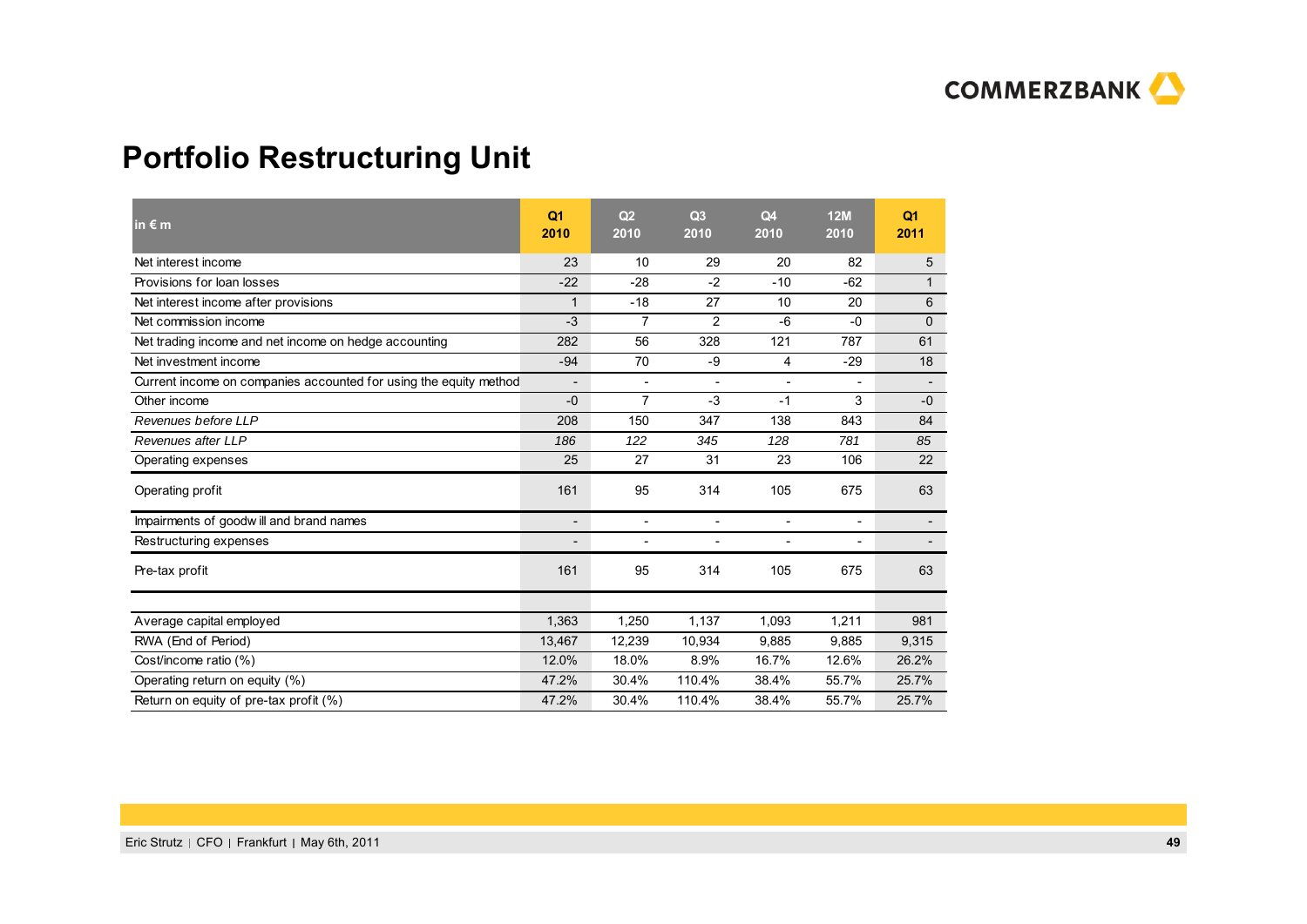

### **Others & Consolidation**

| in $\epsilon$ m                                                   | Q <sub>1</sub><br>2010   | Q2<br>2010               | Q <sub>3</sub><br>2010   | Q4<br>2010               | 12M<br>2010              | Q <sub>1</sub><br>2011 |
|-------------------------------------------------------------------|--------------------------|--------------------------|--------------------------|--------------------------|--------------------------|------------------------|
| Net interest income                                               | 185                      | 126                      | 33                       | $-37$                    | 307                      | 102                    |
| Provisions for loan losses                                        | 5                        | $-1$                     | 2                        | $-0$                     | 6                        |                        |
| Net interest income after provisions                              | 190                      | 125                      | 35                       | $-37$                    | 313                      | 103                    |
| Net commission income                                             | $-29$                    | $-17$                    | $-21$                    |                          | $-66$                    | $-18$                  |
| Net trading income and net income on hedge accounting             | 95                       | $-28$                    | $-177$                   | 101                      | -9                       | 47                     |
| Net investment income                                             | $-14$                    | 81                       | $-32$                    | 19                       | 54                       | 43                     |
| Current income on companies accounted for using the equity method | $\overline{\phantom{a}}$ | 1                        | $-1$                     | 4                        | 4                        |                        |
| Other income                                                      | 3                        | $-33$                    | 35                       | 73                       | 78                       | 322                    |
| Revenues before LLP                                               | 240                      | 130                      | $-163$                   | 161                      | 368                      | 496                    |
| Revenues after LLP                                                | 245                      | 129                      | $-161$                   | 161                      | 374                      | 497                    |
| Operating expenses                                                | 226                      | 250                      | 177                      | 225                      | 878                      | 127                    |
| Operating profit                                                  | 19                       | $-121$                   | $-338$                   | $-64$                    | $-504$                   | 370                    |
| Impairments of goodwill and brand names                           | $\overline{\phantom{a}}$ | $\overline{\phantom{a}}$ | $\overline{\phantom{a}}$ | $\overline{\phantom{a}}$ | $\overline{\phantom{a}}$ |                        |
| Restructuring expenses                                            | $\overline{\phantom{a}}$ | $\overline{\phantom{a}}$ | $\overline{\phantom{a}}$ | $\overline{\phantom{a}}$ | $\overline{\phantom{a}}$ |                        |
| Pre-tax profit                                                    | 19                       | $-121$                   | $-338$                   | $-64$                    | $-504$                   | 370                    |
|                                                                   |                          |                          |                          |                          |                          |                        |
| Average capital employed                                          | 8,000                    | 8,952                    | 9,034                    | 10,071                   | 9,014                    | 11,925                 |
| RWA (End of Period)                                               | 12,225                   | 14,099                   | 14,686                   | 14,288                   | 14,288                   | 14,492                 |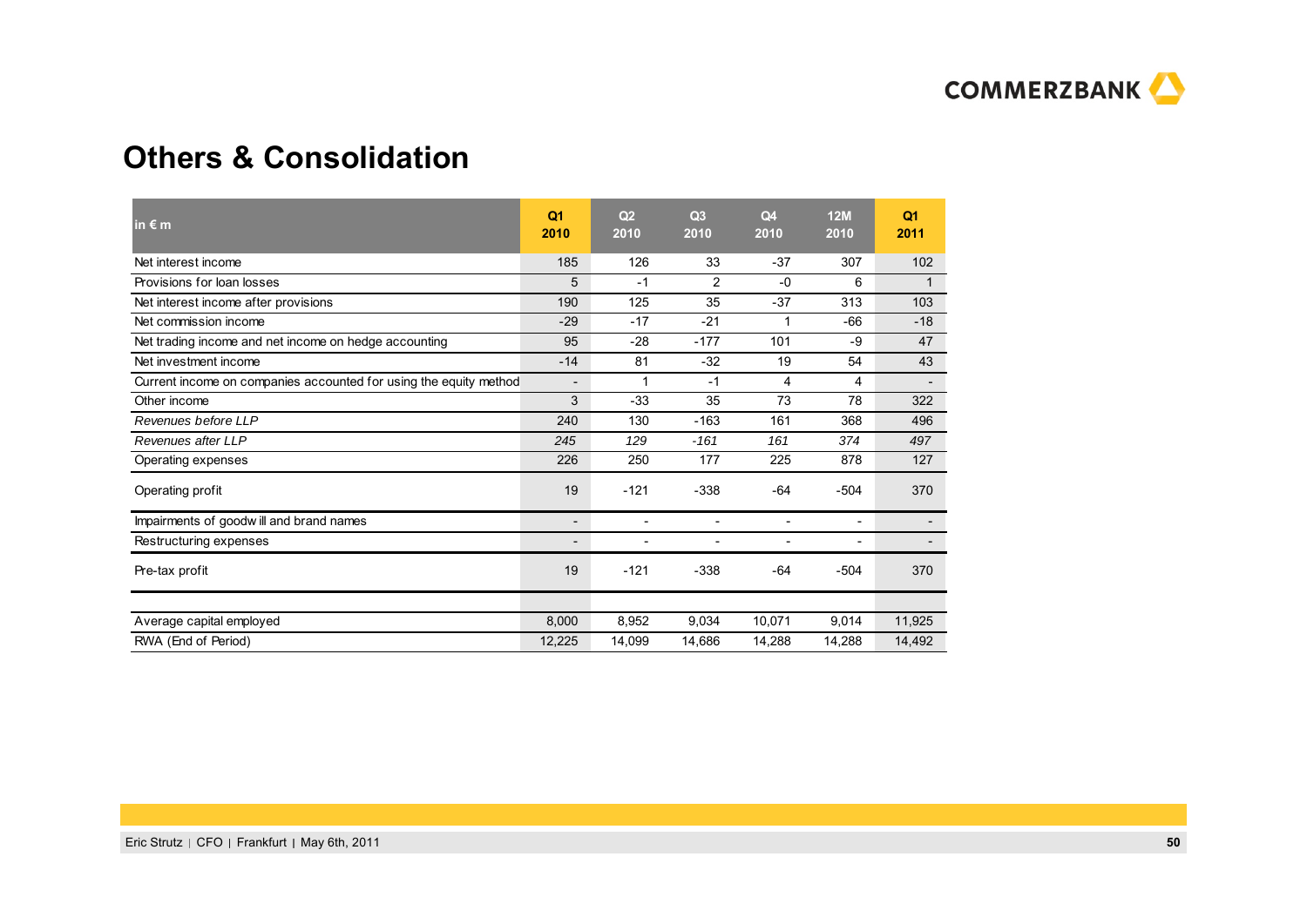

### **Group equity definitions**

**Reconciliation of equity definitions**

**Reconciliation of equity definitions**

**Equity basis for RoE**

|                                                                                                             | Q1 2011                 |         |  |  |
|-------------------------------------------------------------------------------------------------------------|-------------------------|---------|--|--|
| Equity definitions in $\epsilon$ m                                                                          | End of<br><b>Period</b> | Average |  |  |
| Subscribed capital                                                                                          | 3,481                   | 3,360   |  |  |
| Capital reserve                                                                                             | 1,750                   | 1,626   |  |  |
| Retained earnings                                                                                           | 9,348                   | 9,348   |  |  |
| Silent participations SoFFin / Allianz                                                                      | 16,957                  | 17,012  |  |  |
| Currency translation reserve                                                                                | $-398$                  | $-329$  |  |  |
| Consolidated P&L                                                                                            | 943                     | 583     |  |  |
| Investors' Capital without non-controlling interests                                                        | 32,081                  | 31,600  |  |  |
| Non-controlling interests (IFRS)*                                                                           | 825                     | 814     |  |  |
| <b>Investors' Capital</b>                                                                                   | 32,906                  | 32,414  |  |  |
| Change in consolidated companies / goodwill / consolidated net<br>profit minus portion of dividend / others | $-5,550$                |         |  |  |
| Basel II core capital without hybrid capital                                                                | 27,356                  |         |  |  |
| Hybrid capital                                                                                              | 4,076                   |         |  |  |
| <b>Basel II Tier I capital</b>                                                                              | 31,432                  |         |  |  |
|                                                                                                             |                         |         |  |  |

**Basis for RoE on net profit**

**Basis for operating RoE and pre-tax RoE**

\* excluding: Revaluation reserve and cash flow hedges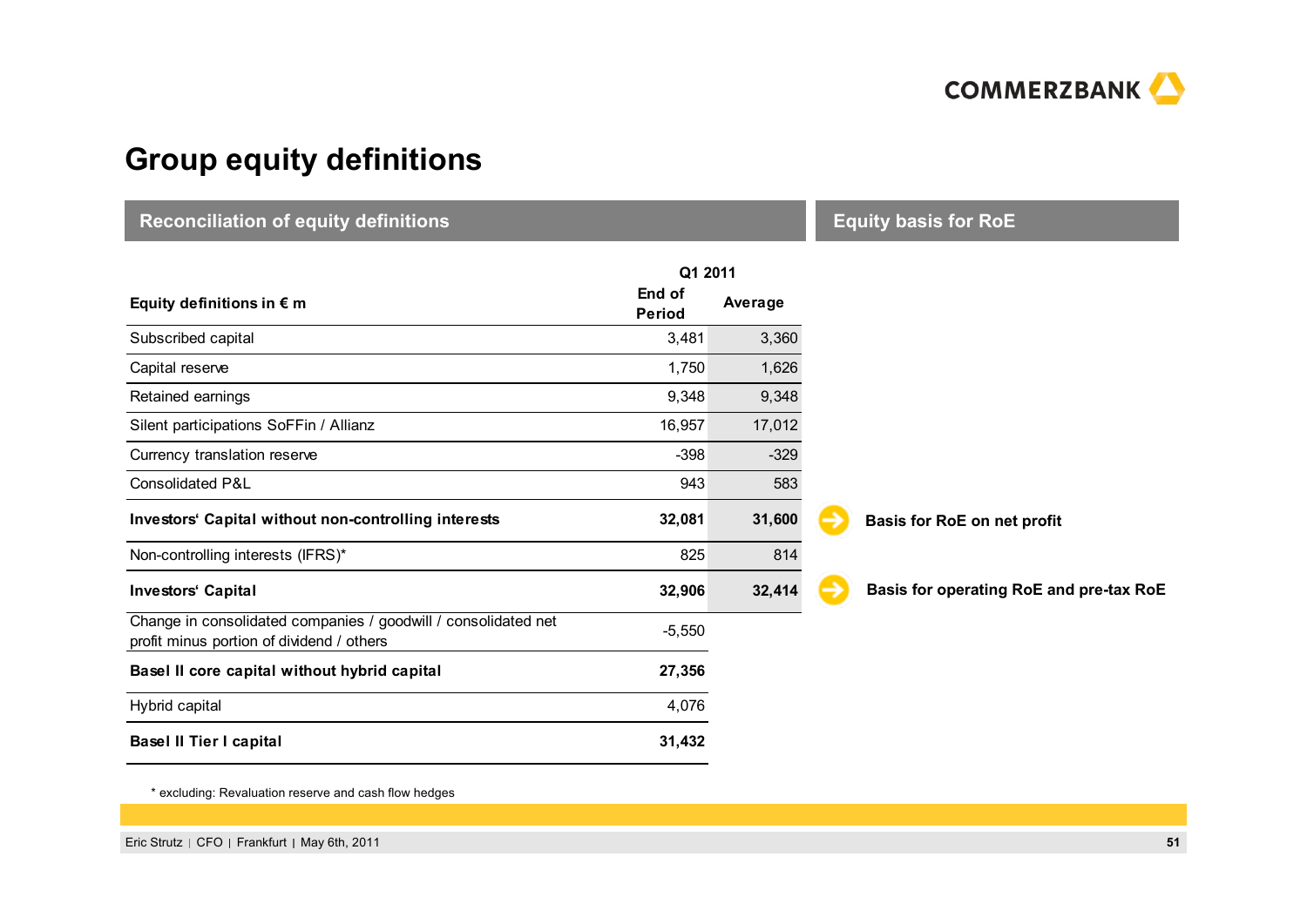

### **For more information, please contact Commerzbank´s IR team:**

#### **Jürgen Ackermann (Head of Investor Relations)** P: +49 69 136 22338M: juergen.ackermann@commerzbank.com

**Michael H. Klein** (Head) P: +49 69 136 24522M: michael.klein@commerzbank.com

**Sandra Büschken**P: +49 69 136 23617M: sandra.bueschken@commerzbank.com

**Ute Heiserer-Jäckel**P: +49 69 136 41874M: ute.heiserer-jaeckel@commerzbank.com

**Simone Nuxoll**P: +49 69 136 45660M: simone.nuxoll@commerzbank.com

**Stefan Philippi** P: +49 69 136 45231M: stefan.philippi@commerzbank.com

#### **Equity / Fixed Income IR Financial Reporting / Rating Strategic Research**

**Klaus-Dieter Schallmayer** (Head) P: +49-69 136 25154M: klaus-dieter.schallmayer @commerzbank.com

**Wennemar von Bodelschwingh** P: +49 69 136 43611M: wennemar.vonbodelschwingh @commerzbank.com

**Michael Desprez** P: +49 69 136 25136M: michael.desprez@commerzbank.com

**Patricia Novak**P: +49 69 136 46442M: patricia.novak@commerzbank.com

**Dirk Bartsch** (Head)  $P: +496913622799$ M: dirk.bartsch@commerzbank.com

**ir@commerzbank.com www.ir.commerzbank.com**

#### **Ulf Plesmann**

P: +49 69 136 43888 M: ulf.plesmann@commerzbank.com